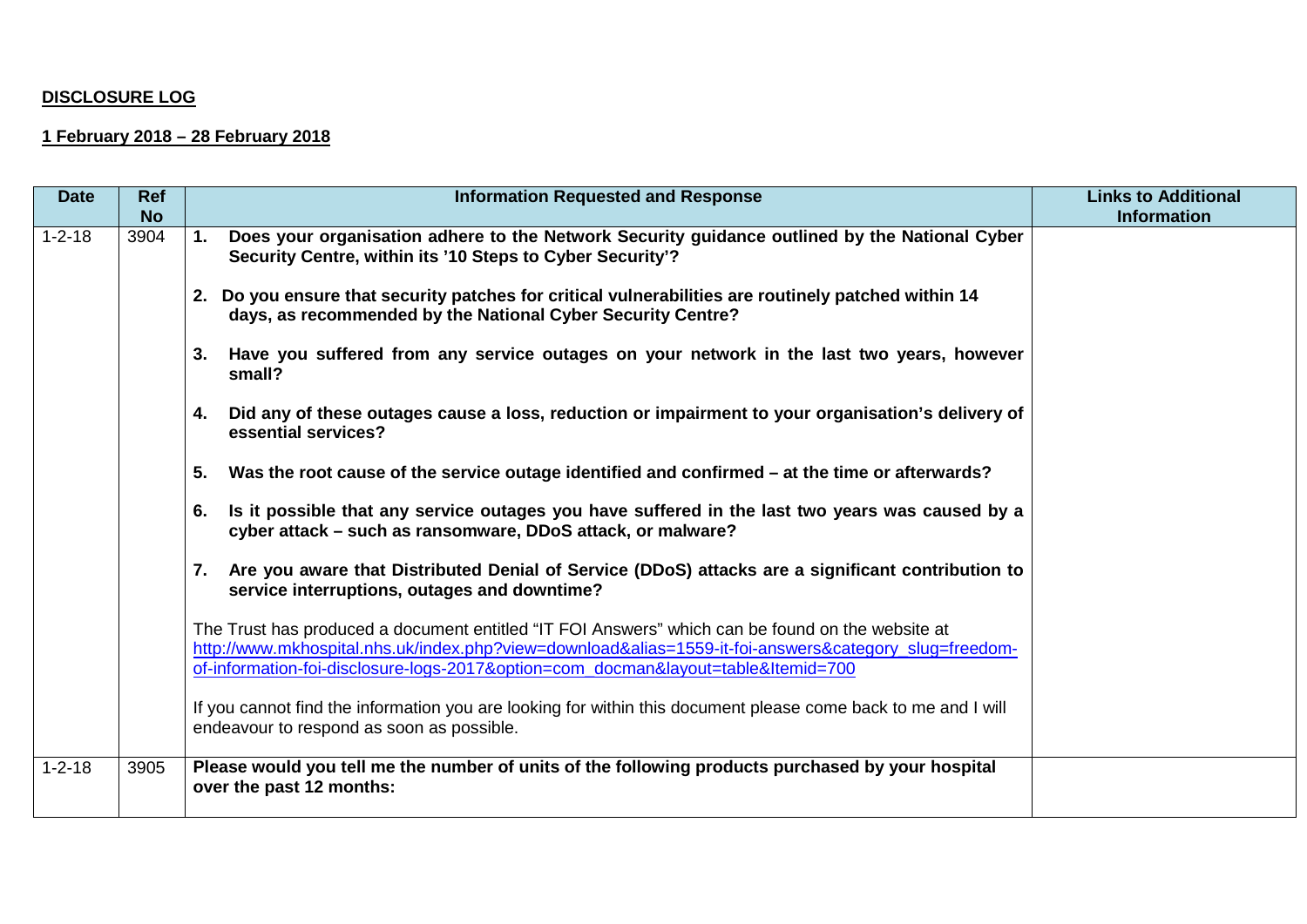| The only produce used by the Trust is Chlorhexidine 2% in IPA Licenced Medicine (ChloraPrep),<br>total<br>units of 15,425 from 01/02/2017 to 31/01/2018,                                                                                                         |
|------------------------------------------------------------------------------------------------------------------------------------------------------------------------------------------------------------------------------------------------------------------|
| Please would you tell me the pre-operative skin preparation (ie the name of the specific product) that<br>you use for the following procedures? Please will you specify whether the manufacturer and whether<br>the product is a biocide or a licensed medicine. |
| <b>Abdominal hysterectomy</b><br><b>Breast surgery</b><br><b>Caesarean section</b><br><b>Gastric surgery</b><br><b>Hip replacement</b><br>Knee replacement<br><b>Spinal surgery</b>                                                                              |
| All of the above use chloroprep with tint 2%, supplied by Carefusion UK 244 LTD - I believe this is a licenced<br>product.                                                                                                                                       |
| <b>Hip replacement</b><br>Knee replacement                                                                                                                                                                                                                       |
| The above also use 10%w/w Alcoholic tincture, trade name Videne, supplier ECOLAB LTD & Hydrex Clear<br>chlorhexidine gluconate $0.5\%$ W/V in 70% V/V DEB - I believe this is a licenced product.                                                                |
| Hip replacement<br>Knee replacement                                                                                                                                                                                                                              |
| The above also use Hydrex clear chlorhexidine gluconate 0.5% w/v in 70% v/v DEB with red staining dye<br>12ml bottle, supplier ECOLAB LTD. I believe this is a licenced product.                                                                                 |
| Hip replacement<br>Knee replacement                                                                                                                                                                                                                              |
| The above also use Antiseptic Iodine 10% w/w cutaneous solution (iodinated Povidone) trade name Videne- I<br>believe this is a licenced product, supplied by Ecolab                                                                                              |
|                                                                                                                                                                                                                                                                  |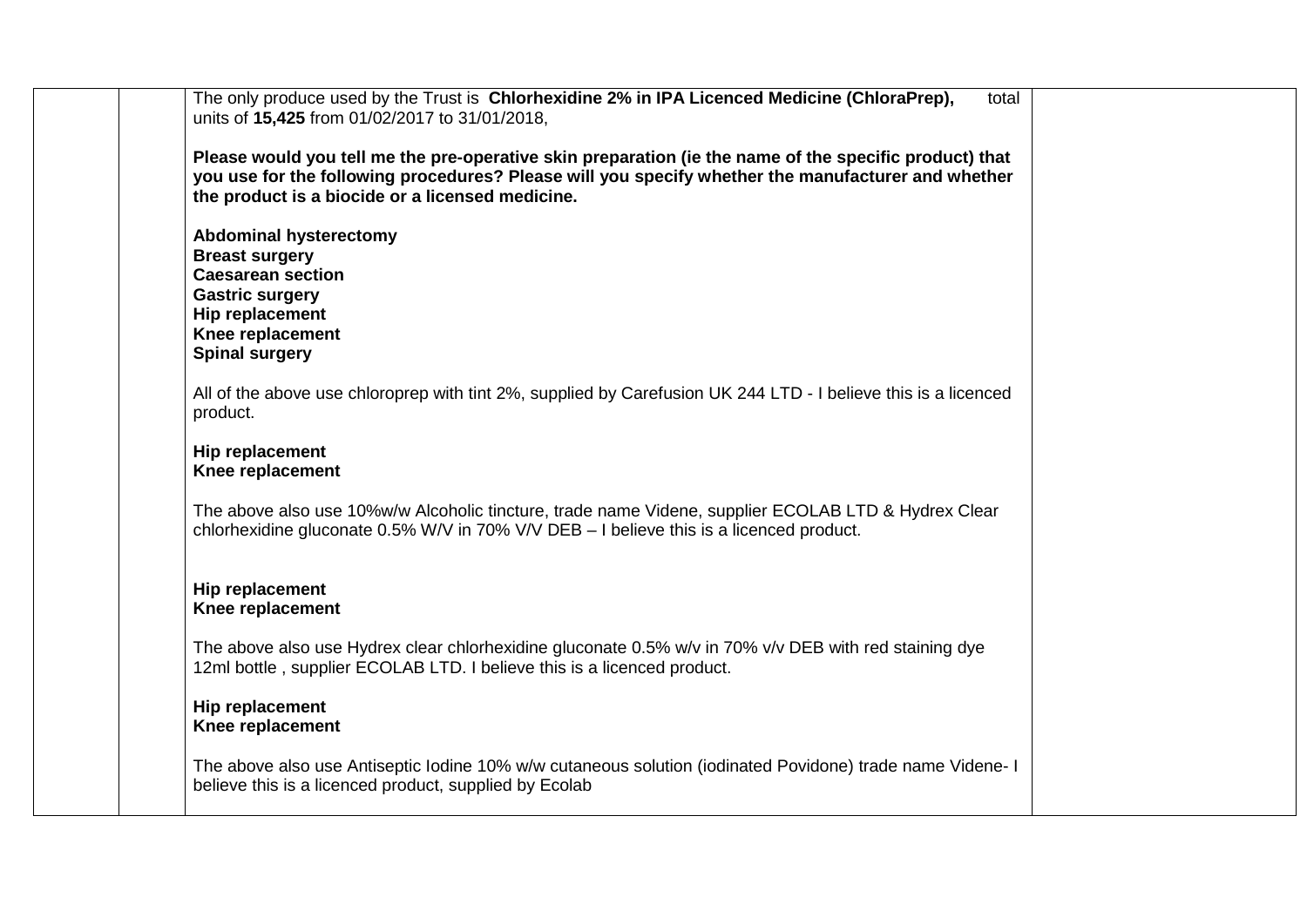| $1 - 2 - 18$ | 3906 | I wondered which company provides the service?                                                                                                                                                                                                                                                                                           |  |
|--------------|------|------------------------------------------------------------------------------------------------------------------------------------------------------------------------------------------------------------------------------------------------------------------------------------------------------------------------------------------|--|
|              |      | HTS (Hospicom) have one of the original contracts which runs until Aug 19.                                                                                                                                                                                                                                                               |  |
|              |      | I wanted a list of each tv package offered, including what is included, the full costs, the duration, and<br>the list of channels this provides access to?<br>Patient can buy a payment card in machines and use this against credits on the bedside devices. The service<br>provides Freeview channels.                                 |  |
|              |      | I wondered if there are any ways a patient can watch the tv for free and if so what are these periods<br>and how are they accessed?<br>Children's wards have free viewing during the day.                                                                                                                                                |  |
|              |      | I wondered which payment methods are available to pay for the tv service and if there are any<br>additional costs such as admin fees etc?<br>HTS provide payment machines in various locations in the hospital, which take cash                                                                                                          |  |
|              |      | I wondered if refunds are available for the service and if so in what circumstances?<br>HTS provide a support number, for patients to discuss any queries such as this.                                                                                                                                                                  |  |
|              |      | Does the trust profit from this scheme and if so how many in the last financial year?<br>No.                                                                                                                                                                                                                                             |  |
| $2 - 2 - 18$ | 3907 | In your financial accounts for the financial year 2016/17 did you have a section for "losses and special<br>payments?                                                                                                                                                                                                                    |  |
|              |      | If so how much money was accounted for in the 2016/2017 financial year as being "losses and special<br>payments"? (Please note I am aware that the loss may have occurred many years earlier but I am<br>interested in items which were accounted for in the last financial year, irrespective or when the loss<br>took place.)          |  |
|              |      | I can confirm the information requested is available within the Trusts Annual Reports available via the website<br>at http://www.mkhospital.nhs.uk/index.php?view=list&slug=annual-<br>reports&option=com docman&layout=table&Itemid=646                                                                                                 |  |
|              |      | Please detail the three largest single amounts within this total, giving a cost for each loss and a<br>detailed description of the claim and the reason for the loss. If one of these three biggest losses relate<br>to an unpaid patient bill please state what department of the hospital the majority of the bill was<br>incurred in. |  |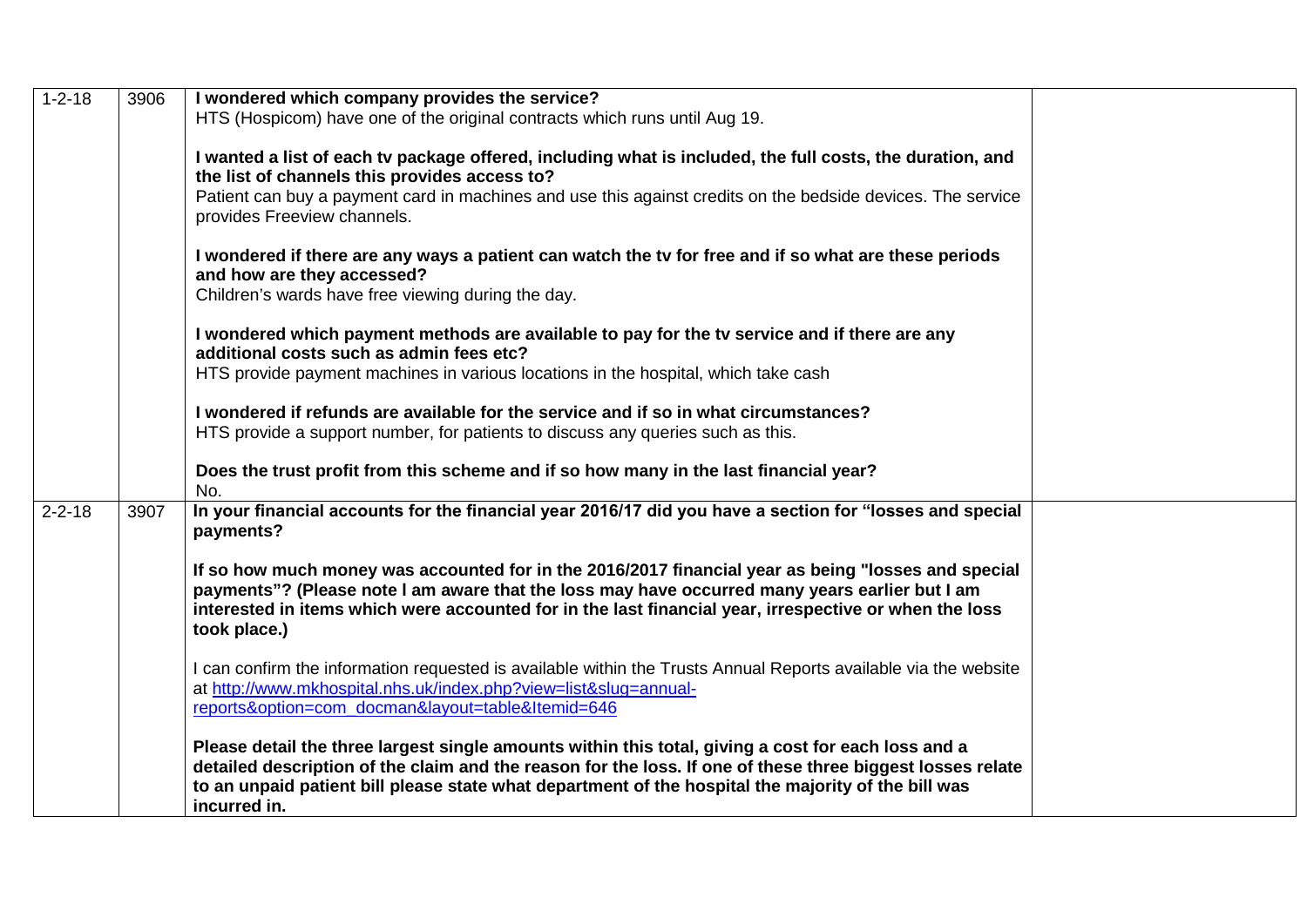|              |      | Ward 14                                                                                                                                                                                                                                                                                                                                                                                                                                                                                                                                                                                                                                                                                                                                                                                                                                    | Lost Hearing Aid                                                 | 7A | F | 3,495.0<br>$\overline{0}$ |                                                                                                         |                                                                                                                                                                                                                    |                            |
|--------------|------|--------------------------------------------------------------------------------------------------------------------------------------------------------------------------------------------------------------------------------------------------------------------------------------------------------------------------------------------------------------------------------------------------------------------------------------------------------------------------------------------------------------------------------------------------------------------------------------------------------------------------------------------------------------------------------------------------------------------------------------------------------------------------------------------------------------------------------------------|------------------------------------------------------------------|----|---|---------------------------|---------------------------------------------------------------------------------------------------------|--------------------------------------------------------------------------------------------------------------------------------------------------------------------------------------------------------------------|----------------------------|
|              |      |                                                                                                                                                                                                                                                                                                                                                                                                                                                                                                                                                                                                                                                                                                                                                                                                                                            | A/E OBS Unit   Lost Hearing Aid                                  | 7A | F | 2,795.0<br>0              |                                                                                                         |                                                                                                                                                                                                                    |                            |
|              |      | A/E                                                                                                                                                                                                                                                                                                                                                                                                                                                                                                                                                                                                                                                                                                                                                                                                                                        | <b>Lost Dentures</b>                                             | 7A | F | 1,512.2<br>$\Omega$       |                                                                                                         |                                                                                                                                                                                                                    |                            |
| $2 - 2 - 18$ | 3908 | February 2018.                                                                                                                                                                                                                                                                                                                                                                                                                                                                                                                                                                                                                                                                                                                                                                                                                             | 17", "18-30", "31-50", "51+"), we can also accept date of birth. |    |   |                           | Please find attached spreadsheet in response to your request for information which we received on 02    | We require the gender of the patient (M or F), the date that they attended due to assault (dd/mm/yyyy)<br>and their age. Age can either be numerical to the nearest year (preferred) or in age bands ("0-10", "11- | <b>Link to spreadsheet</b> |
| $5 - 2 - 18$ | 3909 | I can confirm the total number of A&E attendances in 2017 was 88,189.<br>Please note the figures quoted in questions $1 - 3$ below relate to the total cost of outsourcing of reporting for<br>plain film and CT/MRI. We are unable to split costs without going through individual invoices which would<br>exceed the appropriate time limit.<br>What was the total spend on outsourcing plain film reporting services in 2015?<br>£685,537.47<br>What was the total spend on outsourcing plain film reporting services in 2016?<br>£579,910.21<br>What was the total spend on outsourcing plain film reporting services in 2017?<br>£468,058.77<br>What was the total number of plain film reports completed, from all referral sources (e.g. GP, Accident<br>and Emergency, In Patients, Out Patients), by the Trust in 2015?<br>73,247 |                                                                  |    |   |                           | What was the total number of plain film reports completed, from all referral sources (e.g. GP, Accident |                                                                                                                                                                                                                    |                            |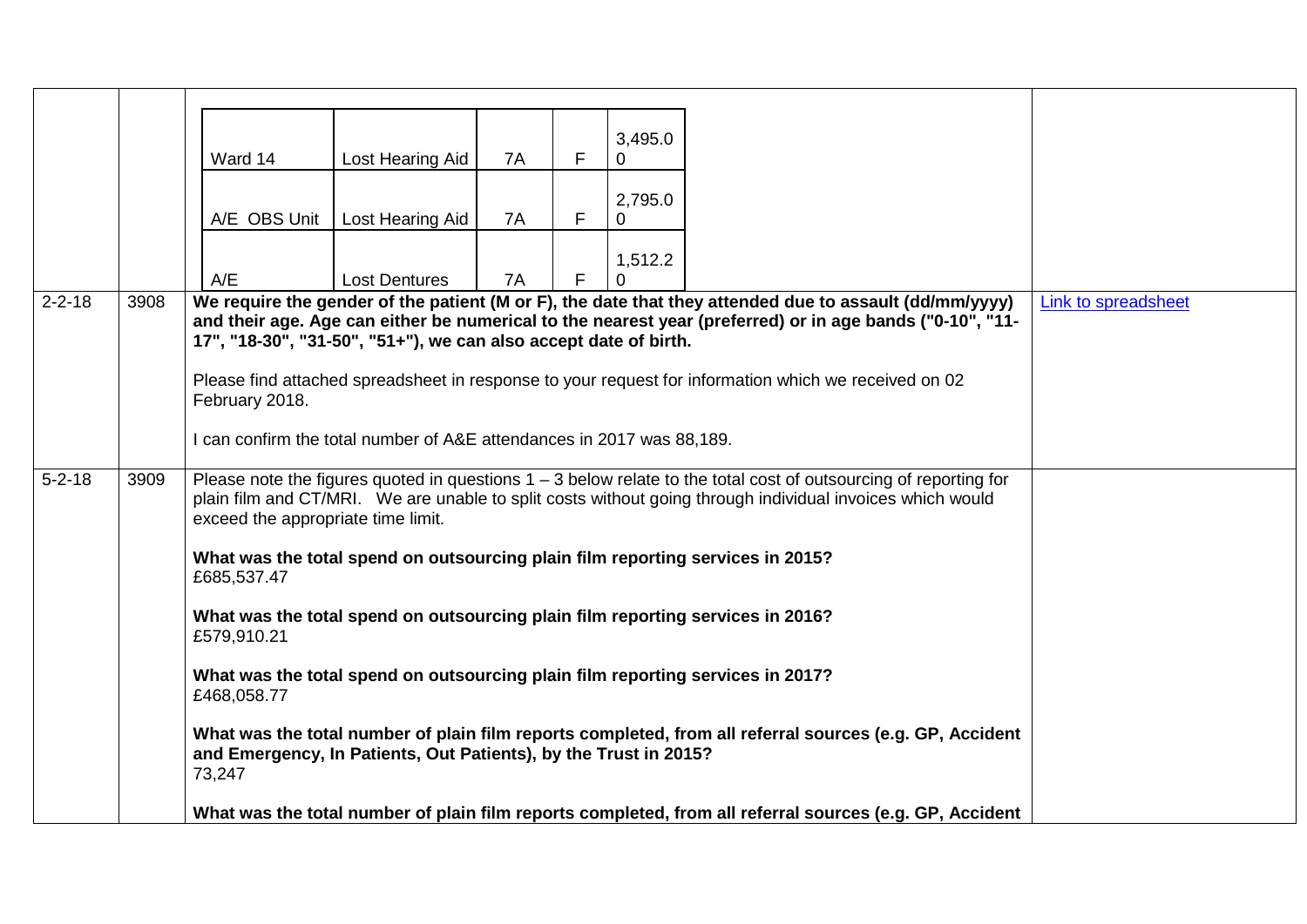| and Emergency, In Patients, Out Patients), by the Trust in 2016?<br>82,943                                                                                                            |  |
|---------------------------------------------------------------------------------------------------------------------------------------------------------------------------------------|--|
| What was the total number of plain film reports completed, from all referral sources (e.g. GP, Accident<br>and Emergency, In Patients, Out Patients), by the Trust in 2017?<br>88,705 |  |
| What was the total number of plain film examinations that were outsourced (therefore reported by an<br>external company) in 2015?<br>22,803                                           |  |
| What was the total number of plain film examinations that were outsourced (therefore reported by an<br>external company) in 2016?<br>12,890                                           |  |
| What was the total number of plain film examinations that were outsourced (therefore reported by an<br>external company) in 2017?<br>6810                                             |  |
| What was the total number of CT and/or MRI reports completed by the Trust in 2015?<br><b>CT</b><br>14247<br><b>MRI</b><br>9182                                                        |  |
| What was the total number of CT and/or MRI reports completed by the Trust in 2016?<br><b>CT</b><br>17417<br><b>MRI</b><br>11231                                                       |  |
| What was the total number of CT and/or MRI reports completed by the Trust in 2017?<br><b>CT</b><br>19821<br><b>MRI</b><br>12230                                                       |  |
| What was the total number of CT and/or MRI examinations that were outsourced (therefore reported<br>by an external company) in 2015?<br><b>CT</b><br>6431<br><b>MRI</b><br>4348       |  |
| What was the total number of CT and/or MRI examinations that were outsourced (therefore reported<br>by an external company) in 2016?                                                  |  |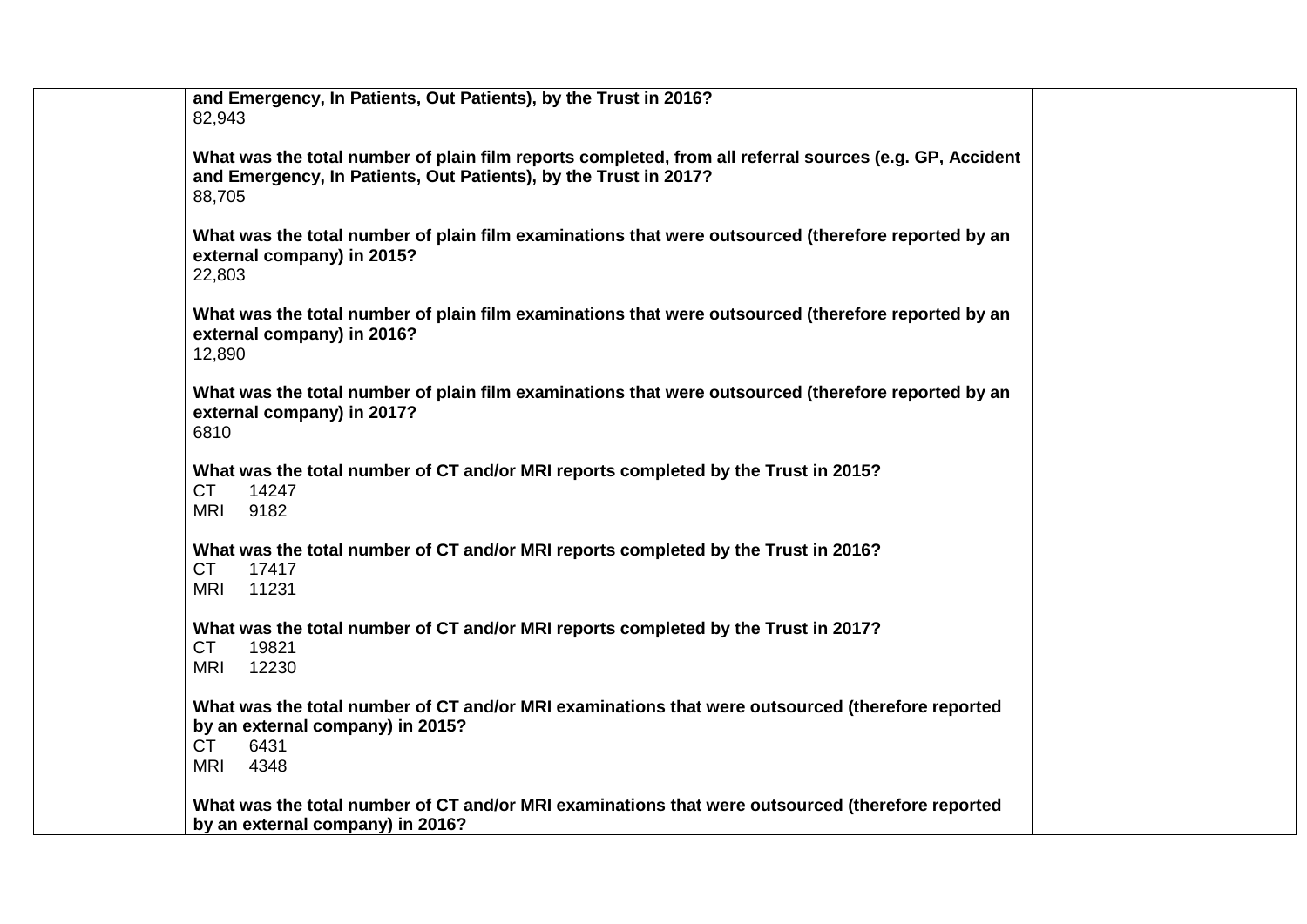|      | <b>CT</b><br>5716<br><b>MRI</b><br>3368                                                                                                                                                                                                                                     |  |
|------|-----------------------------------------------------------------------------------------------------------------------------------------------------------------------------------------------------------------------------------------------------------------------------|--|
|      | What was the total number of CT and/or MRI examinations that were outsourced (therefore reported<br>by an external company) in 2017?<br><b>CT</b><br>12230<br><b>MRI</b><br>1912                                                                                            |  |
|      | Please note the figures quoted in questions $16 - 18$ below relate to the total cost of outsourcing of reporting<br>for plain film and CT/MRI. We are unable to split costs without going through individual invoices which would<br>exceed the appropriate time limit.     |  |
|      | What was the total spend on outsourcing CT and/or MRI reporting services in 2015?<br>£685,537.47                                                                                                                                                                            |  |
|      | What was the total spend on outsourcing CT and/or MRI reporting services in 2016?<br>£579,910.21                                                                                                                                                                            |  |
|      | What was the total spend on outsourcing CT and/or MRI reporting services in 2017? £468,058.77                                                                                                                                                                               |  |
|      | What was the average settlement paid to a patient in regards to a malpractice or clinical negligence<br>claim for a misdiagnosed plain film report in 2017?                                                                                                                 |  |
|      | I can confirm The Trust have not paid any settlement fees in relation to misdiagnosed plain film reports.<br>What was the average settlement paid to a patient in regards to a malpractice or clinical negligence<br>claim for a misdiagnosed CT and/or MRI report in 2017? |  |
|      | I can confirm The Trust have not paid any settlement fees in relation to misdiagnosed CT and/or MRI reports.                                                                                                                                                                |  |
| 3910 | Q1) Please provide the name of your Trust(s) and the names of the Hospitals you run                                                                                                                                                                                         |  |
|      | As above. Please note we are a single site Trust.                                                                                                                                                                                                                           |  |
|      | Q2) Under the care of your Trust, how many women had a stillbirth from and including 37 weeks in<br>the following years?                                                                                                                                                    |  |
|      | a) $2014 - 4$                                                                                                                                                                                                                                                               |  |
|      |                                                                                                                                                                                                                                                                             |  |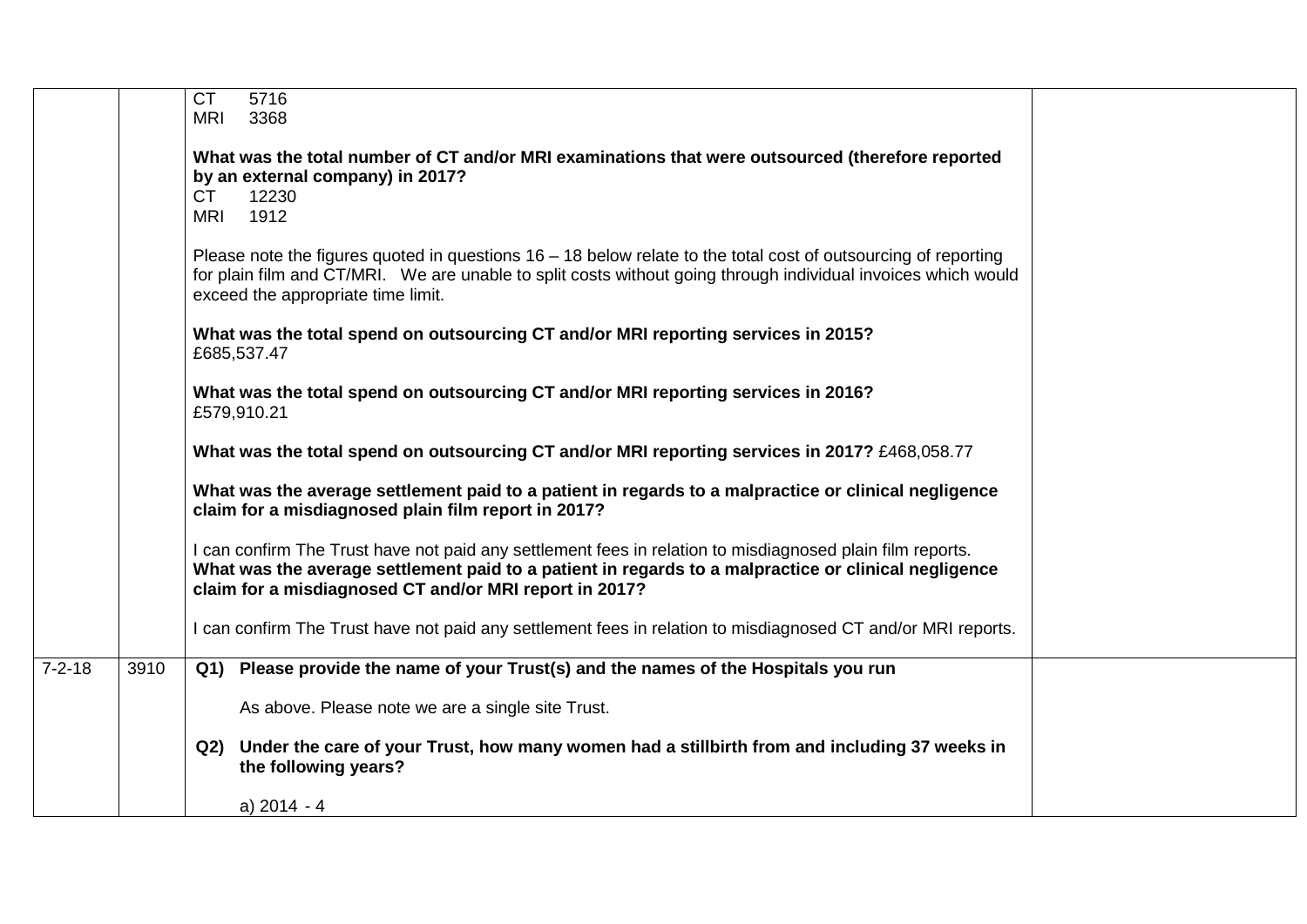|  | b) $2015 - 2$                                                                                       |  |
|--|-----------------------------------------------------------------------------------------------------|--|
|  | c) $2016 - 4$                                                                                       |  |
|  | d) 2017 - 6                                                                                         |  |
|  |                                                                                                     |  |
|  | Q3) Of those that had a stillbirth in Q2, how many of those women were 40 weeks or more, in the     |  |
|  | following years?                                                                                    |  |
|  |                                                                                                     |  |
|  | a) 2014 - 1                                                                                         |  |
|  | b) $2015 - 1$                                                                                       |  |
|  | c) $2016 - 1$                                                                                       |  |
|  | d) 2017 - 5                                                                                         |  |
|  |                                                                                                     |  |
|  | Q4) Of those women who had had a stillbirth in Q2- How many were sent home from the Trust           |  |
|  | because they were considered to be in early stages of labour, in the following years?               |  |
|  |                                                                                                     |  |
|  | a) $2014 - 0$                                                                                       |  |
|  | b) $2015 - 0$                                                                                       |  |
|  | c) $2016 - 0$                                                                                       |  |
|  | d) 2017 - 0                                                                                         |  |
|  |                                                                                                     |  |
|  | Q5) Following each stillbirths noted in Q2, in the following years how many internal investigations |  |
|  | into why the baby died were carried out?                                                            |  |
|  |                                                                                                     |  |
|  | a) $2014 - 4$                                                                                       |  |
|  | b) $2015 - 2$                                                                                       |  |
|  | c) $2016 - 4$                                                                                       |  |
|  | d) 2017 - 6                                                                                         |  |
|  |                                                                                                     |  |
|  | Q6) Following on from Q5, in 2017 only, please list how many times each of these was a contributing |  |
|  | factor, concluded from the investigation                                                            |  |
|  | a) poor staffing levels                                                                             |  |
|  | b) lack of available beds                                                                           |  |
|  | c) lack of experienced Dr or obstetrician                                                           |  |
|  | d) failure to notice vital signs of distress                                                        |  |
|  | e) other - (please specify)                                                                         |  |
|  |                                                                                                     |  |
|  | can confirm none of the above were contributing factors in any of the cases.                        |  |
|  |                                                                                                     |  |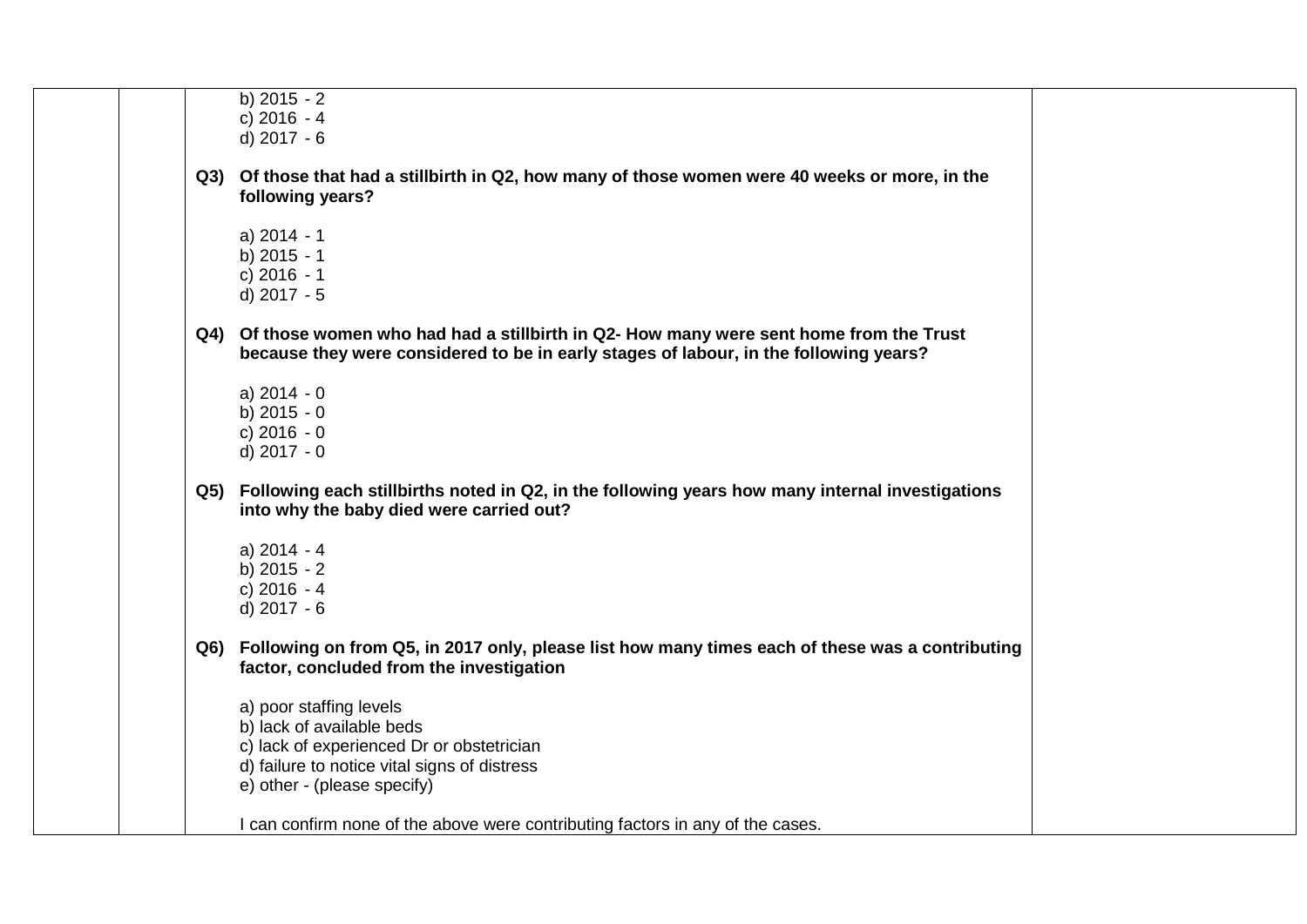|              |      | Q7) Do you have a bereavement suite in your Trust? If yes, how many?                                                                                                                                                                                                              |  |
|--------------|------|-----------------------------------------------------------------------------------------------------------------------------------------------------------------------------------------------------------------------------------------------------------------------------------|--|
|              |      | $Yes - 1$                                                                                                                                                                                                                                                                         |  |
|              |      | Do you have Specialist Bereavement Midwife in your Trust? If yes, how many?<br>Q8)                                                                                                                                                                                                |  |
|              |      | $Yes - 1$                                                                                                                                                                                                                                                                         |  |
|              |      | Does your Trust provide midwives with compulsory bereavement training?<br>Q9)                                                                                                                                                                                                     |  |
|              |      | Yes                                                                                                                                                                                                                                                                               |  |
| $7 - 2 - 18$ | 3911 | 1. The name and email address of the Clinical Director responsible for Radiology<br>2. The name and email address of your Radiology Manager<br>3. The name and email address of your Imaging/Radiology Directorate Manager                                                        |  |
|              |      | I can confirm the information requested can be found on the Trusts website at:<br>http://www.mkhospital.nhs.uk/images/comms/BoD/MKUH_Org_Chart_Spring_2017_web.pdf                                                                                                                |  |
|              |      | Please note individual staff details are exempt under Section 40, Personal Information (where disclosure may<br>contravene the Data Protection Act) unless permission to release is given or the information is already in the<br>public domain.                                  |  |
| $7 - 2 - 18$ | 3912 | Please note wards in the Trust are typically more fluid and beds are not ring fenced therefore it is difficult to<br>align patients to the requested units. The following has been used to identify the patients.                                                                 |  |
|              |      | Stroke - These patients have been identified by diagnosis codes* used at any time during their stay.<br>$\bullet$<br>ICU - This is combined with the High Dependency Unit under the Department of critical care therefore the<br>two "units" have been reported together by ward. |  |
|              |      | The Rehab unit - typically undertakes care of the elderly and the two have been reported together by<br>$\bullet$<br>ward. The beds in the Rehab are not exclusive and are also used by general medicine patients.                                                                |  |
|              |      | • Orthopaedics - Does not have a dedicated ward and has been reported using the specialty code (Trauma<br>and Orthopaedics 110). Only adults have been included.                                                                                                                  |  |
|              |      | • General surgery - Does not have a dedicated ward and has been reported using the specialty code<br>(General Surgery - 100).                                                                                                                                                     |  |
|              |      | • General medicine - Does not have a dedicated ward and has been reported using the specialty code                                                                                                                                                                                |  |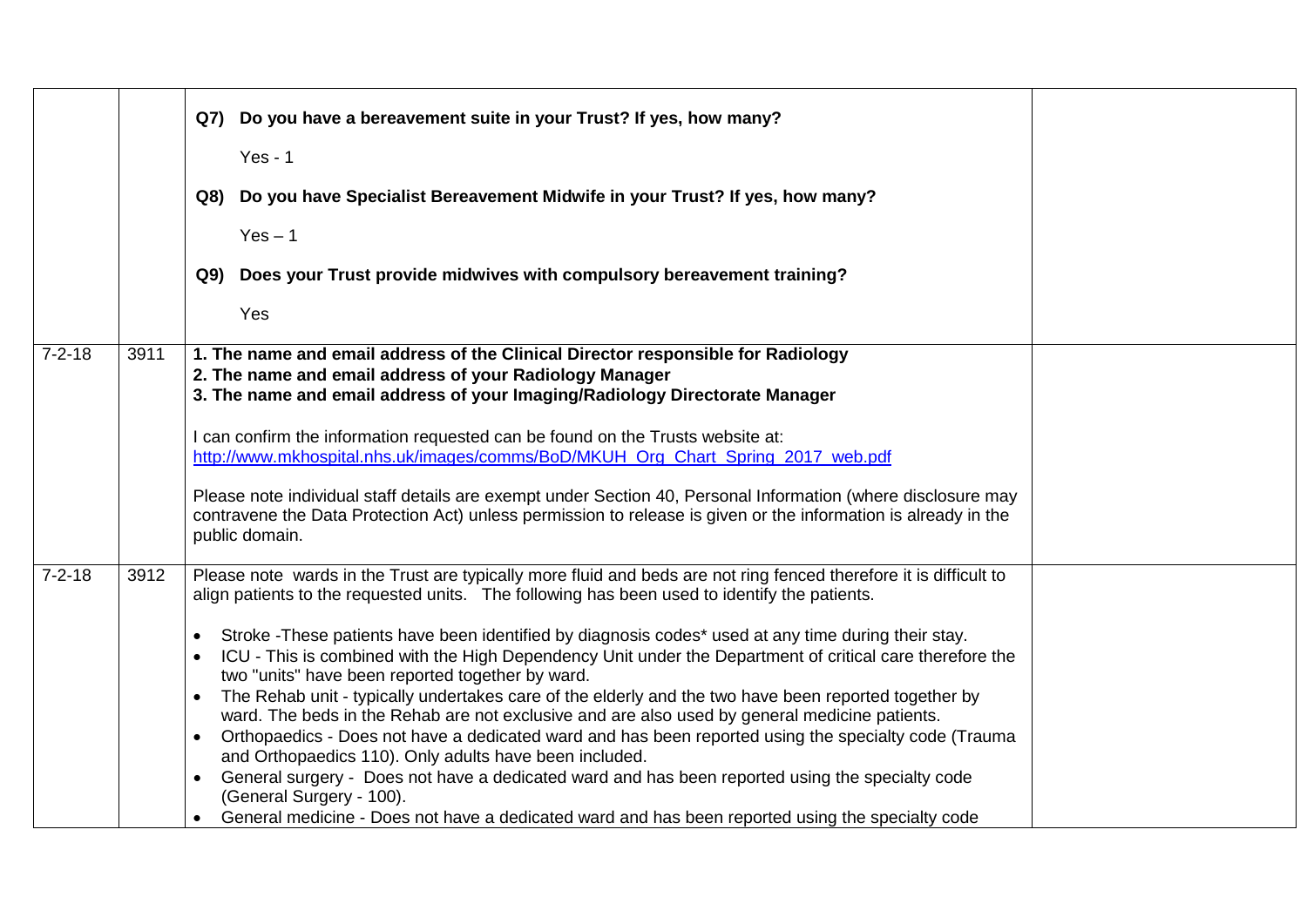(General Medicine - 300).

## **1. How many patients were admitted to the following units in 2016:**

| <b>Stroke</b>    | 284   |
|------------------|-------|
|                  |       |
| <b>ICU/HDU</b>   | 733   |
| Rehab            | 1089  |
| Orthopaedics     | 4016  |
| General surgery  | 3929  |
| General medicine | 11119 |

**2. Out of the patients that were cared for in the above units, what was the average length of stay?**

| <b>Stroke</b>    | 22 |
|------------------|----|
| <b>ICU/HDU</b>   | 6  |
| Rehab            | 22 |
| Orthopaedics     |    |
| General surgery  | 3  |
| General medicine |    |

**3. For those units above, how many beds are in each unit type?**

| <b>ICU/HDU</b> |    |
|----------------|----|
| Rehab          | 24 |

**4. Out of the patients that were cared for in the above units, what percentage were female?**

| Stroke         | 54% |
|----------------|-----|
| <b>ICU/HDU</b> | 47% |
| Rehab          | 53% |
| Orthopaedics   | 53% |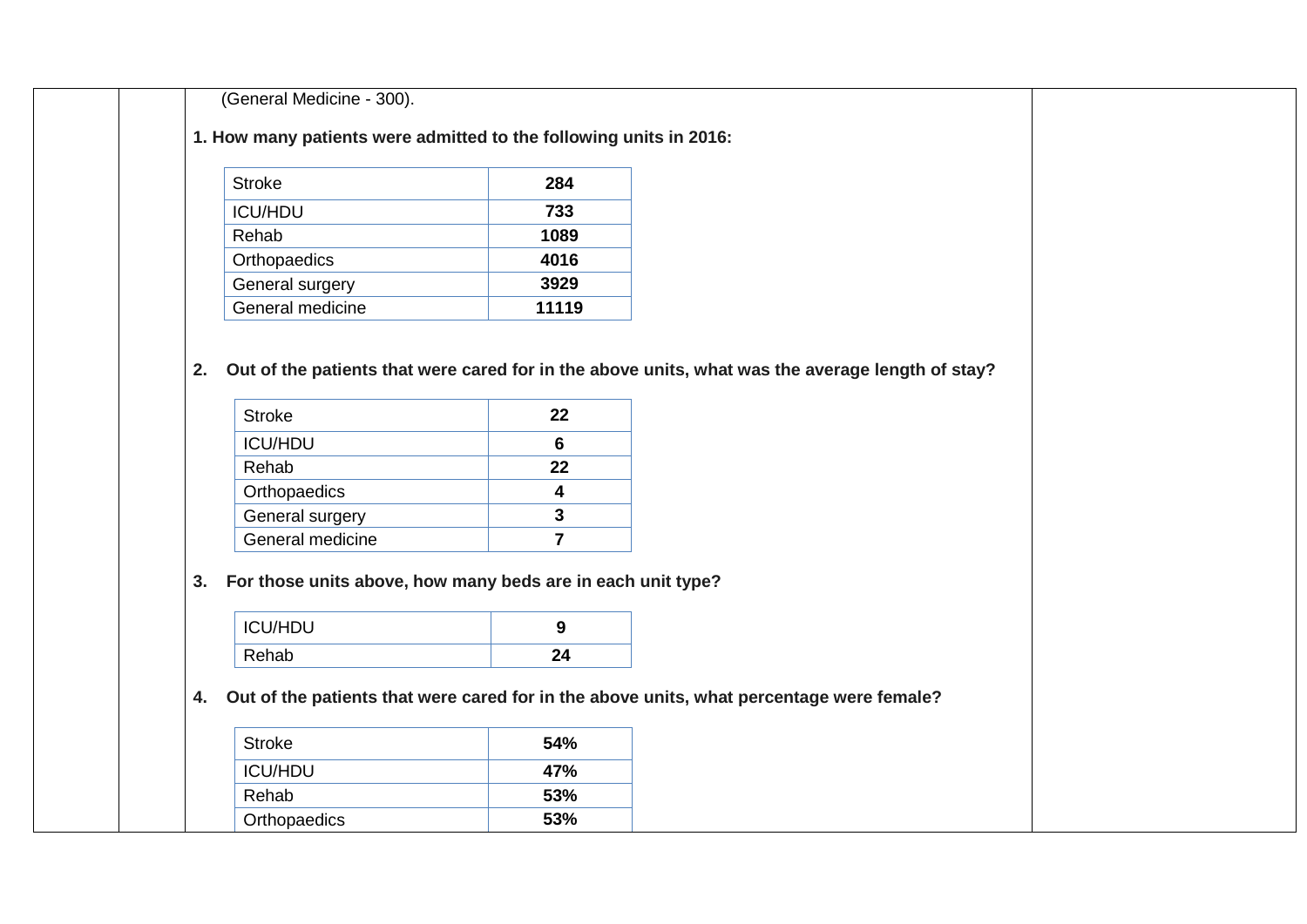|              |      |    | General surgery                                                                   | 54% |                                                                                                                                                                                                        |  |
|--------------|------|----|-----------------------------------------------------------------------------------|-----|--------------------------------------------------------------------------------------------------------------------------------------------------------------------------------------------------------|--|
|              |      |    | General medicine                                                                  | 51% |                                                                                                                                                                                                        |  |
|              |      |    |                                                                                   |     | 5. Out of the female patients cared for in the above units, what percentage used a Foley?<br>The Trust does not record this centrally. To obtain this would entail trawling through individual patient |  |
|              |      |    | records which would require permission and exceed the appropriate time limit.     |     |                                                                                                                                                                                                        |  |
|              |      |    | absorbable pad?                                                                   |     | 6. Out of the female patients cared for in the above units, what percentage used a urinary                                                                                                             |  |
|              |      |    | As above                                                                          |     |                                                                                                                                                                                                        |  |
|              |      |    | 7. What is the average cost of an overnight stay for a patient in your Trust?     |     |                                                                                                                                                                                                        |  |
|              |      |    | £358                                                                              |     |                                                                                                                                                                                                        |  |
| $7 - 2 - 18$ | 3913 | 1. | The name of your Trust and the names of hospital(s) you run?                      |     |                                                                                                                                                                                                        |  |
|              |      |    |                                                                                   |     |                                                                                                                                                                                                        |  |
|              |      |    | Milton Keynes University Hospital NHS Foundation Trust                            |     |                                                                                                                                                                                                        |  |
|              |      | 2. |                                                                                   |     | In the following years, how many times has the Trust had to close a maternity ward? Please list<br>the month the closure(s) took place, the reason for the closure and how long it took to reopen      |  |
|              |      |    | b) 2017 - None                                                                    |     | a) $2016 - 2$ – March (8 hours), April (6 hours). Both due to physical capacity in Labour Ward                                                                                                         |  |
|              |      | 3. | how long it took to reopen                                                        |     | In the following years, how many times has the Trust had to close any ward (excluding maternity<br>wards)? Please list the ward type, month the closure(s) took place, the reason for the closure and  |  |
|              |      |    | a) $2016 - 3$ -September – (1 week), October – (4 days), November (8 days)        |     |                                                                                                                                                                                                        |  |
|              |      |    | the majority of cases symptomatic at admission. Norovirus gene type 2 isolated.   |     | Either full or part closure, as in single bays where cohort of patients was managed. All are medicine with                                                                                             |  |
|              |      |    | b) $2017 - 3 -$ December (6 days), November (4 days for 1 ward and 4 for another) |     |                                                                                                                                                                                                        |  |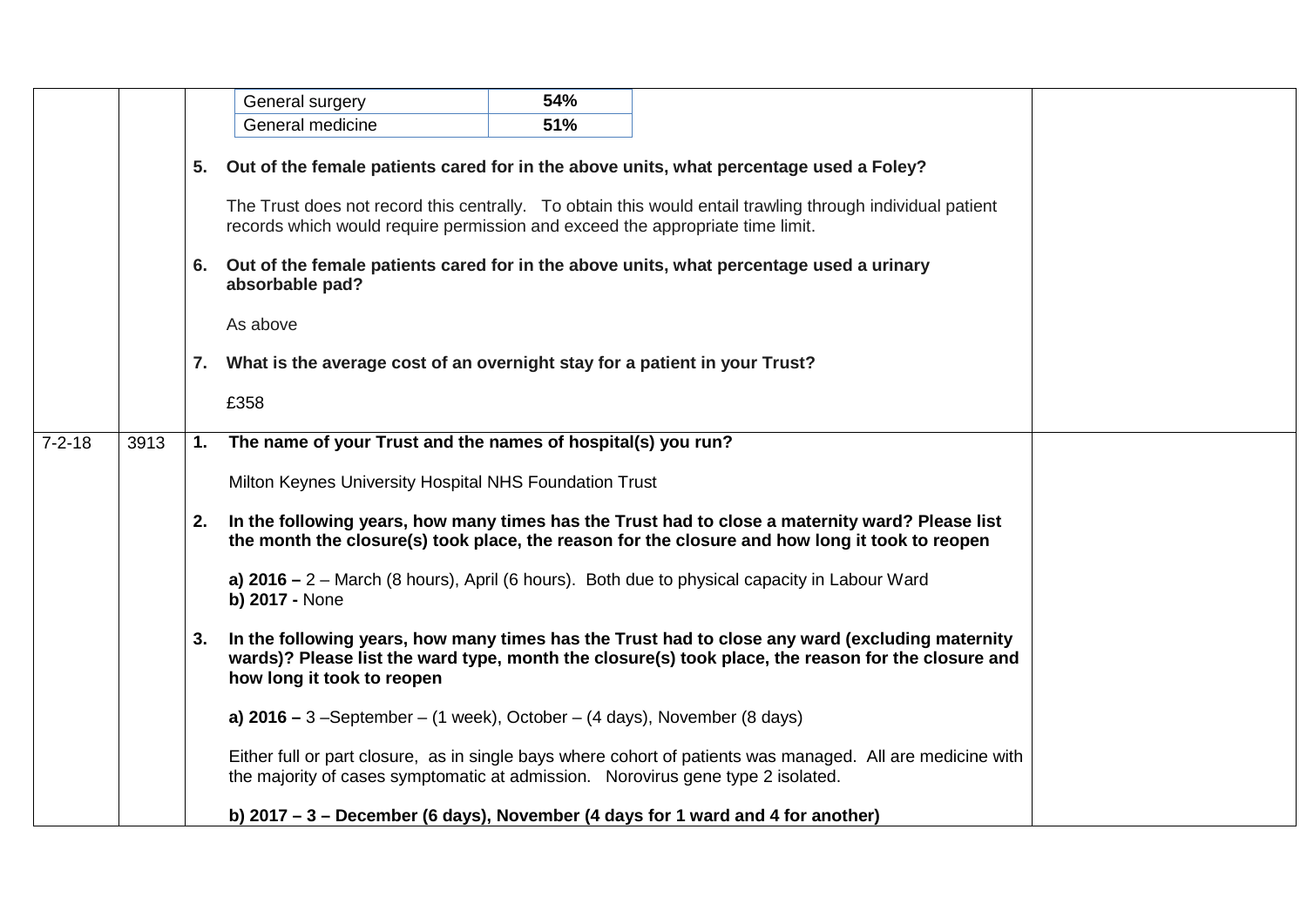|              |      | All are medicine - norovirus as above.<br>b) 2017<br>4. In the following years how many times has the Trust cancelled an elective operation which was<br>going to be carried out by a private provider/contractor?<br>a) 2016<br>b) 2017                                                                                                                                                                                                                                                                                                                                                                                                                         |
|--------------|------|------------------------------------------------------------------------------------------------------------------------------------------------------------------------------------------------------------------------------------------------------------------------------------------------------------------------------------------------------------------------------------------------------------------------------------------------------------------------------------------------------------------------------------------------------------------------------------------------------------------------------------------------------------------|
|              |      | None                                                                                                                                                                                                                                                                                                                                                                                                                                                                                                                                                                                                                                                             |
|              |      | From the answers in Q4 please provide the cancellation cost charged to the Trust by the private<br>5.<br>provider/contractor? Please give the total figure for the year and if possible the largest single<br>cost charged to the Trust<br>a) 2016<br>b) 2017                                                                                                                                                                                                                                                                                                                                                                                                    |
|              |      | N/A                                                                                                                                                                                                                                                                                                                                                                                                                                                                                                                                                                                                                                                              |
|              |      |                                                                                                                                                                                                                                                                                                                                                                                                                                                                                                                                                                                                                                                                  |
| $7 - 2 - 18$ | 3914 | I'd like to request the following information under The Freedom Of Information Act please for the<br>wheelchair services in Milton Keynes University Hospital NHS Foundation Trust.<br>Please can the information be separate for each Wheelchair Service in the area if more than one<br>service?                                                                                                                                                                                                                                                                                                                                                               |
|              |      | 1- Is your Wheelchair service provider an NHS organization or a non-NHS organization Provider?<br>2- What is the name of your current provider?<br>2- What is the size of the population covered by your Wheelchair Service?<br>3- What power chair brands your wheelchair service tends to use?<br>4- What pressure care cushions brand your wheelchair service tends to use?<br>5- What was your wheelchair service spend in the last financial year in power chairs?<br>6- What was your wheelchair service spend in the last financial year in pressure care cushions?<br>7- Please provide the date that Wheelchair Service contract will be next tendered? |
|              |      | I can confirm that the Trust does not operate a wheelchair service. We only loan portering chairs whilst a<br>patient is on site.                                                                                                                                                                                                                                                                                                                                                                                                                                                                                                                                |
|              |      | You may find the following link helpful                                                                                                                                                                                                                                                                                                                                                                                                                                                                                                                                                                                                                          |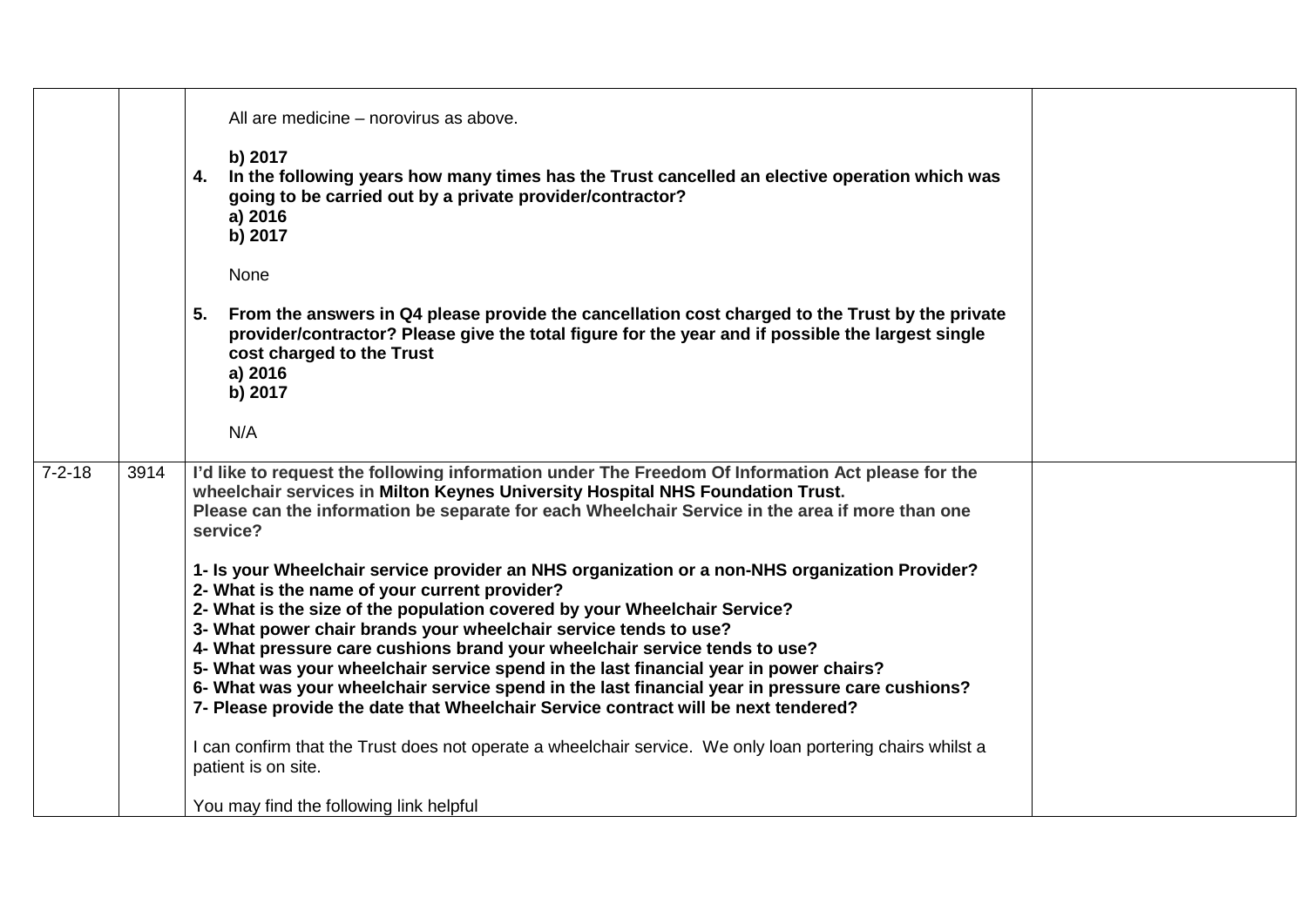|              |      | https://www.cnwl.nhs.uk/news/milton-keynes-wheelchair-service-changes-provider/                                                                                                                     |
|--------------|------|-----------------------------------------------------------------------------------------------------------------------------------------------------------------------------------------------------|
| $8 - 2 - 18$ | 3915 | 1. How many beds does your Trust have?                                                                                                                                                              |
|              |      | As of the 19 <sup>th</sup> February 2018, MKUH has 627 beds. This figure includes Paediatric, Maternity, Day<br>Case, Critical Care and open escalation beds.                                       |
|              |      | 2. How many in-patients did you have in 2016?                                                                                                                                                       |
|              |      | 57,288.                                                                                                                                                                                             |
|              |      | 3. What percentage of these patients were female?                                                                                                                                                   |
|              |      | 57%.                                                                                                                                                                                                |
|              |      | 4. What was the average length of stay for a patient? (specifically for female if possible)                                                                                                         |
|              |      | 2.7 days (female patients only, includes day cases)                                                                                                                                                 |
|              |      | 5. What percentage of patients are above your stated average length of stay? (specifically for female<br>if possible)                                                                               |
|              |      | 22% (female patients only)                                                                                                                                                                          |
| $8 - 2 - 18$ | 3916 | 1 - How many Ovarian Carcinoma patients (any stage) have been diagnosed in the last 12 months?<br>17                                                                                                |
|              |      | 2 - How many stage III or IV Ovarian Carcinoma patients have received Chemotherapy for the first<br>time in the last 12 months?<br>3                                                                |
|              |      | Of these how many patients are on Platinum based therapy (Monotherapy or combination<br>therapy)?<br>3                                                                                              |
|              |      | 3 - How many stage III or IV Ovarian Carcinoma patients have been diagnosed as Platinum refractory<br>(ie progression of disease whilst receiving Platinum therapy) or resistant (ie progression of |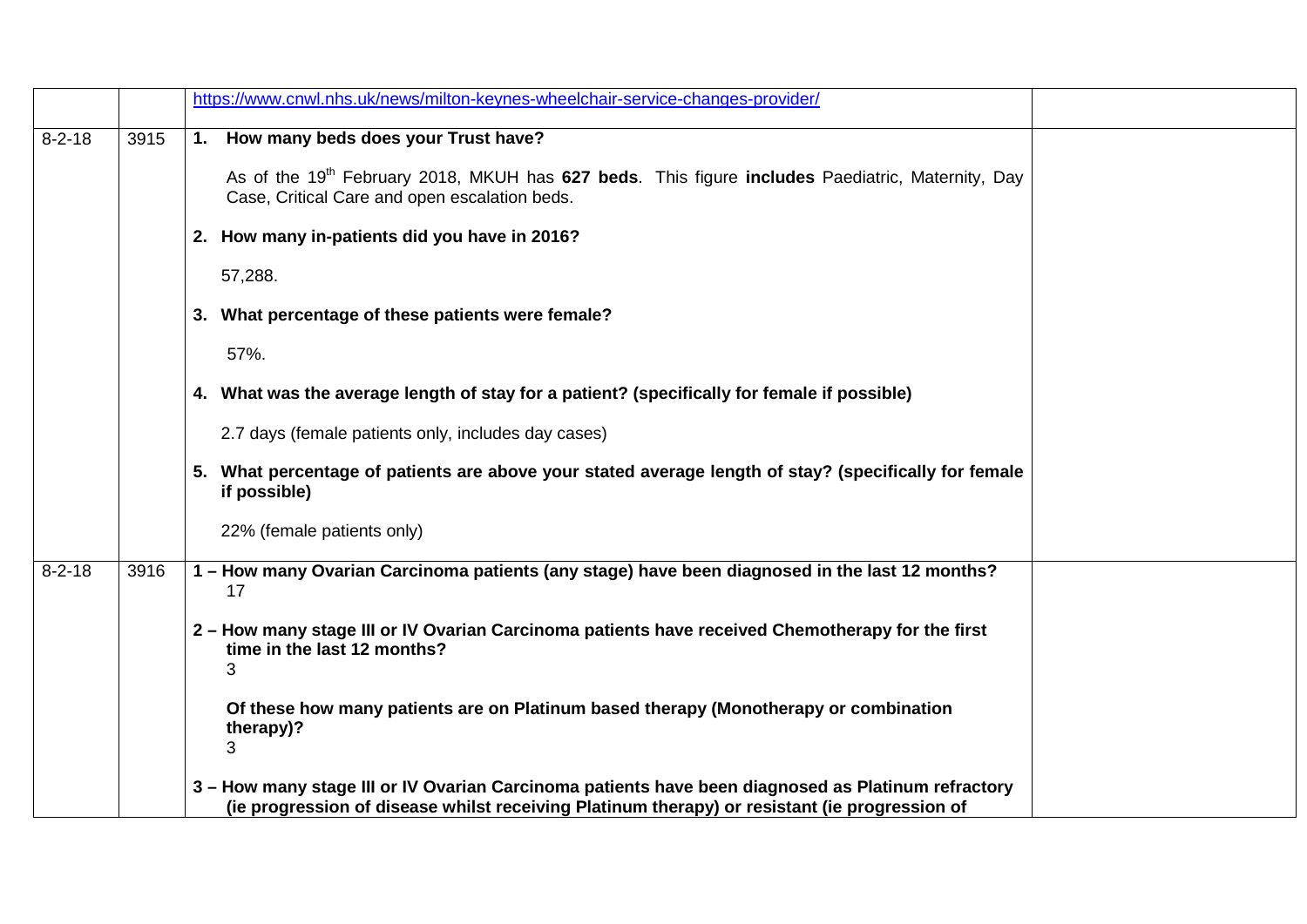| treatments in the last 12 months?                                                                                                               |                |                          |                                                                                                | 4 - How many patients with Stage III or IV Ovarian Carcinoma have been treated with the following |  |
|-------------------------------------------------------------------------------------------------------------------------------------------------|----------------|--------------------------|------------------------------------------------------------------------------------------------|---------------------------------------------------------------------------------------------------|--|
| Of those how many are Platinum refractory or Platinum resistant?                                                                                |                |                          |                                                                                                |                                                                                                   |  |
| <b>Treatments</b>                                                                                                                               | (total number) | Stage III or IV patients | Number of<br>Stage III or IV<br>Platinum<br>refractory OR<br>Platinum<br>resistant<br>patients |                                                                                                   |  |
| <b>Total Patients</b>                                                                                                                           |                |                          |                                                                                                |                                                                                                   |  |
| PEG Liposomal<br>Doxorubicin (Caelyx)                                                                                                           | 3              |                          |                                                                                                |                                                                                                   |  |
| Gemcitabine                                                                                                                                     |                |                          |                                                                                                |                                                                                                   |  |
| Paclitaxel                                                                                                                                      |                |                          |                                                                                                |                                                                                                   |  |
| Docetaxel                                                                                                                                       |                |                          |                                                                                                |                                                                                                   |  |
| Bevacizumab                                                                                                                                     |                |                          |                                                                                                |                                                                                                   |  |
| Topotecan                                                                                                                                       |                |                          |                                                                                                |                                                                                                   |  |
| Clinical trial therapy                                                                                                                          |                |                          |                                                                                                |                                                                                                   |  |
| Other $-$ please<br>specify                                                                                                                     |                |                          |                                                                                                |                                                                                                   |  |
| 5 - Within your Trust how many patients with Advanced Prostate Cancer have been treated in the<br>past 12 months with the following treatments? |                |                          |                                                                                                |                                                                                                   |  |
| Treatment                                                                                                                                       |                | Patients                 |                                                                                                |                                                                                                   |  |
| Abiraterone (Zytiga)                                                                                                                            |                | $6\phantom{1}6$          |                                                                                                |                                                                                                   |  |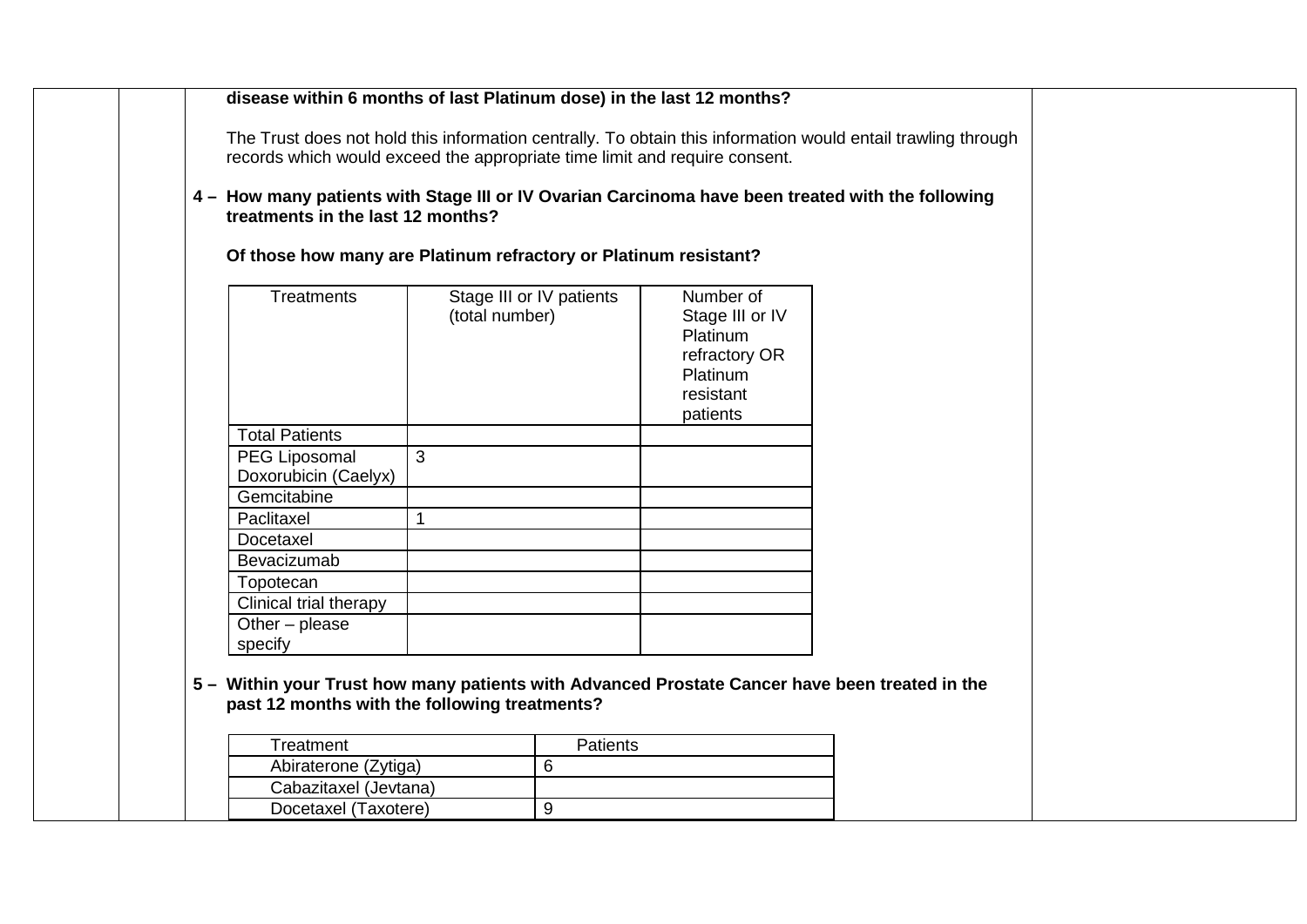|              |      |    | Enzalutamide (Xtandi)                                                                                                                                                                                                                                                                                                                                   | 10 |  |
|--------------|------|----|---------------------------------------------------------------------------------------------------------------------------------------------------------------------------------------------------------------------------------------------------------------------------------------------------------------------------------------------------------|----|--|
|              |      |    | Radium-223 (Xofigo)                                                                                                                                                                                                                                                                                                                                     |    |  |
|              |      |    |                                                                                                                                                                                                                                                                                                                                                         |    |  |
|              |      |    | 6 - How many patients being treated with Abiraterone or Enzalutamide and have been on this<br>treatment for more than 1 year?<br>$\Omega$                                                                                                                                                                                                               |    |  |
| $8 - 2 - 18$ | 3917 |    | NB: Asthma patients treated in outpatients are not included in the figures below, as Milton Keynes does not<br>record diagnoses against outpatient attendances and is therefore unable to identify these patients.                                                                                                                                      |    |  |
|              |      | 1. | In your trust, in the past 3 months [latest 3 months available], how many asthma patients aged 18<br>and over have been treated?                                                                                                                                                                                                                        |    |  |
|              |      |    | 62                                                                                                                                                                                                                                                                                                                                                      |    |  |
|              |      | 2. | How many paediatric asthma treated patients [aged 6-17] have been treated?                                                                                                                                                                                                                                                                              |    |  |
|              |      |    | 17                                                                                                                                                                                                                                                                                                                                                      |    |  |
|              |      | 3. | How many severe asthmatic patients [BTS guidelines, step 4 or 5] have been treated?                                                                                                                                                                                                                                                                     |    |  |
|              |      |    | $\overline{7}$                                                                                                                                                                                                                                                                                                                                          |    |  |
|              |      | 4. | How many severe allergic asthma patients [severe persistent confirmed allergic IgE-mediated<br>asthma OR severe persistent confirmed allergic eosinophilic asthma] have been treated with:<br><b>Omalizumab [Xolair]</b><br><b>Mepolizumab [Nucala]</b><br><b>Reslizumab [Cinqaero]</b><br><b>Benralizumab [Fasenra]</b><br><b>Other [Please state]</b> |    |  |
|              |      |    | I can confirm that this Trust does not use any of the drugs listed above.                                                                                                                                                                                                                                                                               |    |  |
|              |      | 5. | How many paediatric severe asthma patients treated with Xolair/omalizumab?                                                                                                                                                                                                                                                                              |    |  |
|              |      |    | As above                                                                                                                                                                                                                                                                                                                                                |    |  |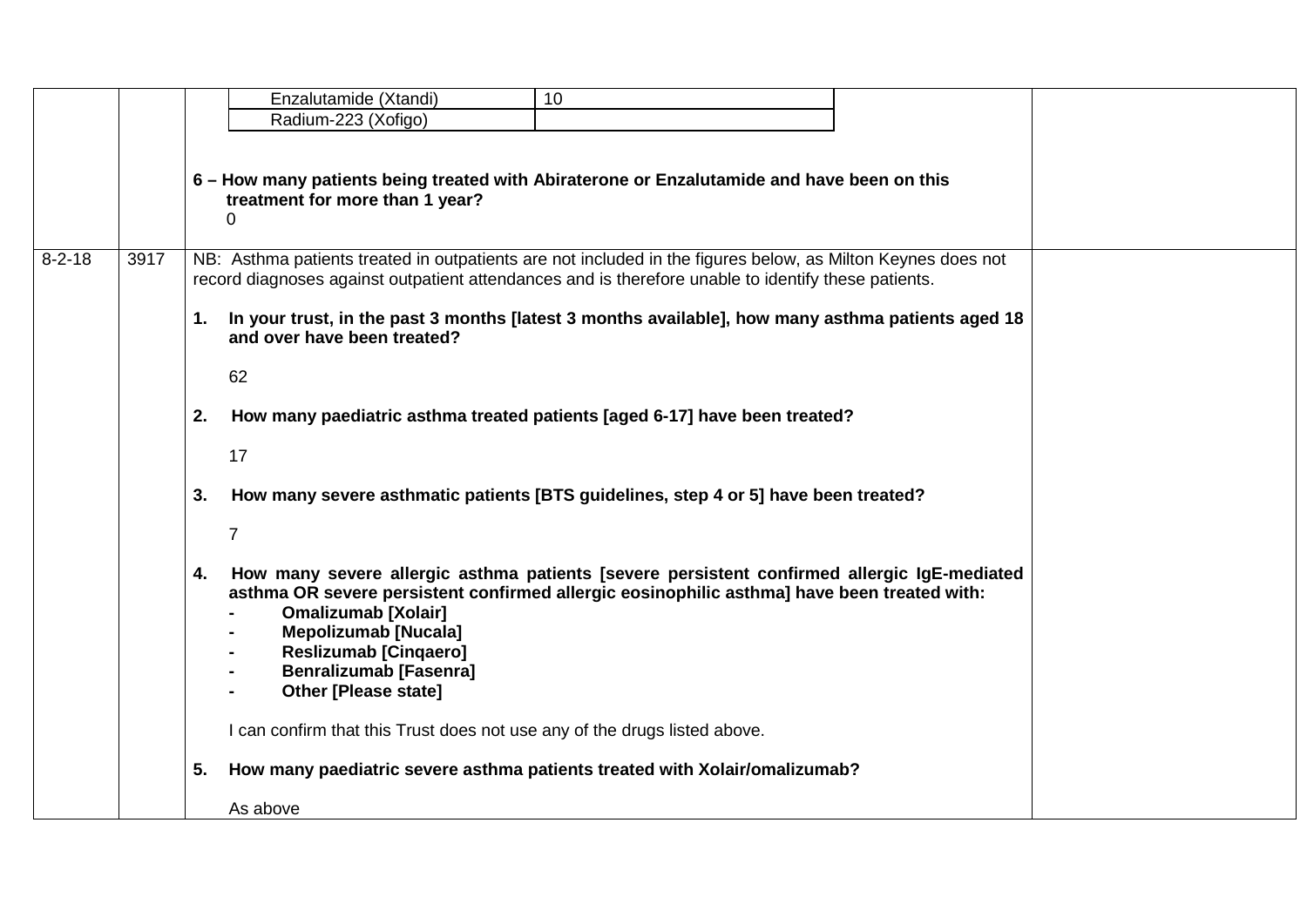|              |      |    | 6. How many asthma clinics are run per month?                                                                                                                                                                                                                                                                                                                                                                                                                                                                                                                                                                                                                      |  |
|--------------|------|----|--------------------------------------------------------------------------------------------------------------------------------------------------------------------------------------------------------------------------------------------------------------------------------------------------------------------------------------------------------------------------------------------------------------------------------------------------------------------------------------------------------------------------------------------------------------------------------------------------------------------------------------------------------------------|--|
|              |      |    | 3                                                                                                                                                                                                                                                                                                                                                                                                                                                                                                                                                                                                                                                                  |  |
|              |      | 7. | What is the average number of severe asthma patients per clinic?                                                                                                                                                                                                                                                                                                                                                                                                                                                                                                                                                                                                   |  |
|              |      |    | $\overline{7}$                                                                                                                                                                                                                                                                                                                                                                                                                                                                                                                                                                                                                                                     |  |
|              |      | 8. | Do you treat non asthma patients with Omalizumab [Xolair]?<br>If yes, how many of for what condition?                                                                                                                                                                                                                                                                                                                                                                                                                                                                                                                                                              |  |
|              |      |    | As above                                                                                                                                                                                                                                                                                                                                                                                                                                                                                                                                                                                                                                                           |  |
| $9 - 2 - 18$ | 3918 |    | 1. Please could you provide a list of doctors who have taken study leave overseas in the past 12<br>months (up to and including the month of January 2018) as part of their continued professional<br>development. I do not expect you to name the doctors but please could you provide their job<br>title/position, the dates of the study leave, the location (country and city), the name of the<br>conference/purpose of the trip and how much money the trust spent (either directly or claimed<br>back in expenses) on the trip. Details should include amount spent by the Trust on<br>accommodation, flights, conference fees and any other related costs. |  |
|              |      |    | The Trust does not hold this information in an easily obtainable format. To provide this would entail<br>manually trawling through various Trust systems, this would exceed the appropriate time limit and incur a<br>charge                                                                                                                                                                                                                                                                                                                                                                                                                                       |  |
|              |      |    | 2. Please could you state if the Trust has a specific allowance for how much doctors are able to<br>claim towards their continued professional development each year.                                                                                                                                                                                                                                                                                                                                                                                                                                                                                              |  |
|              |      |    | <b>Study Leave</b><br>All consultants and SAS doctors are entitled to 30 days study or professional leave every three years.<br>Year 1 of the cycle commenced on the 1 st April 2016 and each doctor has a study leave budget of £750<br>per annum. Money not claimed in year 1 can be rolled into year 2 and then into year 3. At the end of year<br>3 any monies not claimed cannot be carried forward into the next cycle.                                                                                                                                                                                                                                      |  |
|              |      |    | Trust doctors & Training grade doctors have 30 days per year and a budget of £600 per year but there is<br>no rollover of leave or monies unused from year to year. 20 days of this leave it taken with locally                                                                                                                                                                                                                                                                                                                                                                                                                                                    |  |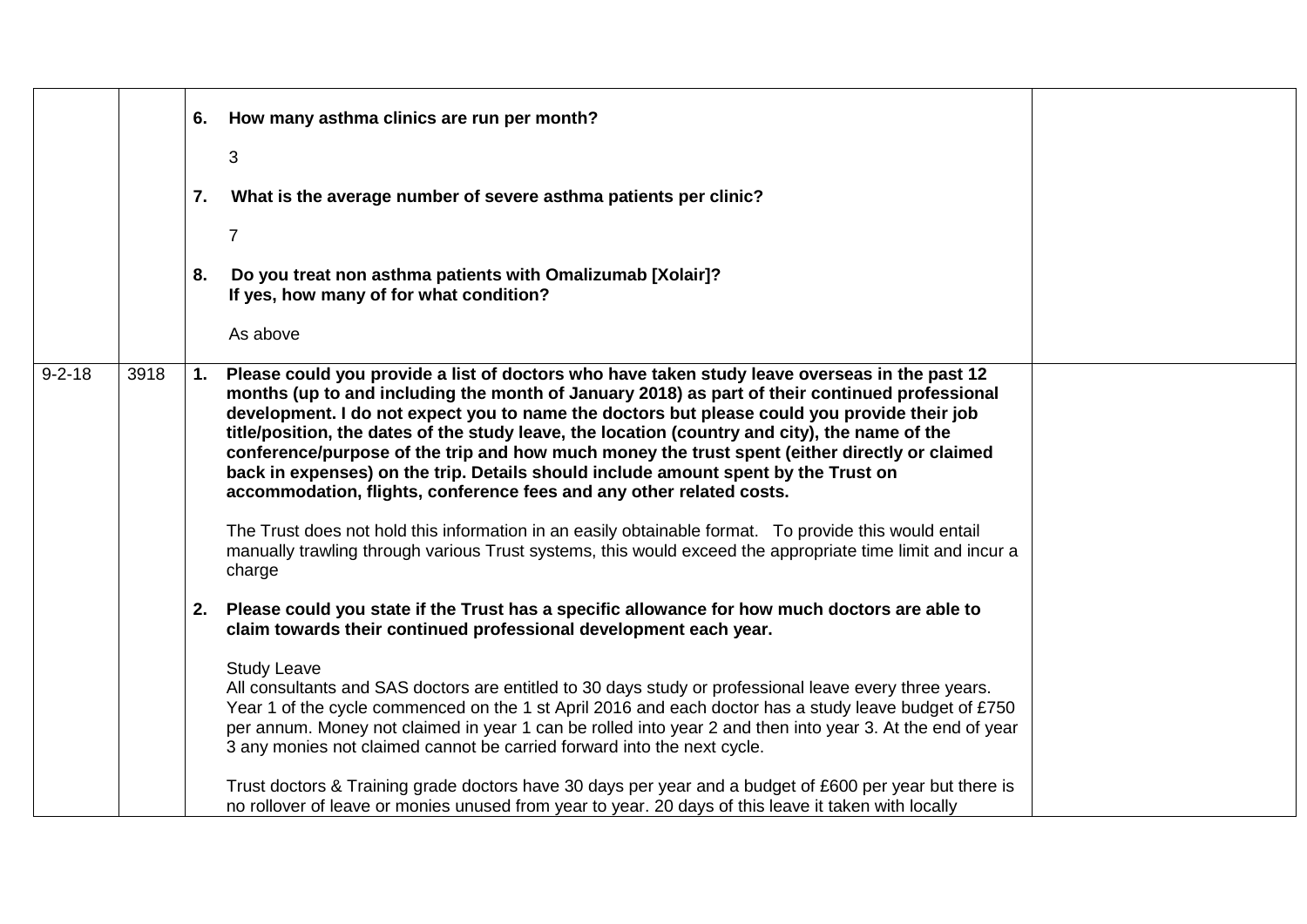|               |      |    |              | provided teaching leaving 10 days for external study leave.<br>If you commence employment part-way through a cycle subsequent leave and monies will be pro-rata.                                                                                     |                             |                                |  |
|---------------|------|----|--------------|------------------------------------------------------------------------------------------------------------------------------------------------------------------------------------------------------------------------------------------------------|-----------------------------|--------------------------------|--|
|               |      |    |              | Similarly if you are less than full-time leave is also pro-rata.                                                                                                                                                                                     |                             |                                |  |
|               |      |    |              |                                                                                                                                                                                                                                                      |                             |                                |  |
| $12 - 2 - 18$ | 3919 | 1. |              | The total income of the Trust each year.                                                                                                                                                                                                             |                             |                                |  |
|               |      |    |              | This information can be found within the Trusts Annual Reports available via the website at                                                                                                                                                          |                             |                                |  |
|               |      |    |              | http://www.mkhospital.nhs.uk/index.php?view=list&slug=annual-                                                                                                                                                                                        |                             |                                |  |
|               |      |    |              | reports&option=com docman&layout=table&Itemid=646                                                                                                                                                                                                    |                             |                                |  |
|               |      |    |              | 2. The number of overseas patients who were not entitled to NHS treatment, who were treated by<br>the Trust. (under current overseas patient regulations).                                                                                           |                             |                                |  |
|               |      |    |              | The new regulations were introduced in October 2017 - the Trust does not differentiate between old and<br>new regulations when raising invoices.                                                                                                     |                             |                                |  |
|               |      |    | <b>Trust</b> | 3. Of the patients data provided in question 2, the number of patients who still owe money to the                                                                                                                                                    |                             |                                |  |
|               |      | 5. |              | 4. The total combined cost of treatment's that the Trust was entitled to recoup from those patients.<br>The amount of money that has to date been recouped on behalf of the Trust from those patients.                                               |                             |                                |  |
|               |      |    | table below: | With regards to the 3 questions above the Trust can provide the total number of Overseas Visitors who<br>were admitted as an emergency and billed, the total invoiced and the total amount recouped. Please see                                      |                             |                                |  |
|               |      |    |              | No. overseas<br>patients invoiced                                                                                                                                                                                                                    | Total charges<br>invoiced £ | *Total payments<br>recovered £ |  |
|               |      |    | 2015/16      | 198                                                                                                                                                                                                                                                  | 542908                      | 73956                          |  |
|               |      |    | 2016/17      | 191                                                                                                                                                                                                                                                  | 480854                      | 81925                          |  |
|               |      |    | 2017/18 YTD  | 128                                                                                                                                                                                                                                                  | 299750                      | 59906                          |  |
|               |      |    |              | *Please note that these figures reflect the total amount recovered to date and may not be accurate to<br>reflect actual financial in year recovery due to instalment plans, late payment offers through debt<br>recovery or immigration interaction. |                             |                                |  |
|               |      | 6. |              | The methods used or the name of any debt collection agency, or other agencies currently hired<br>by the Trust to recoup money from overseas patients who were not entitled to NHS treatment.                                                         |                             |                                |  |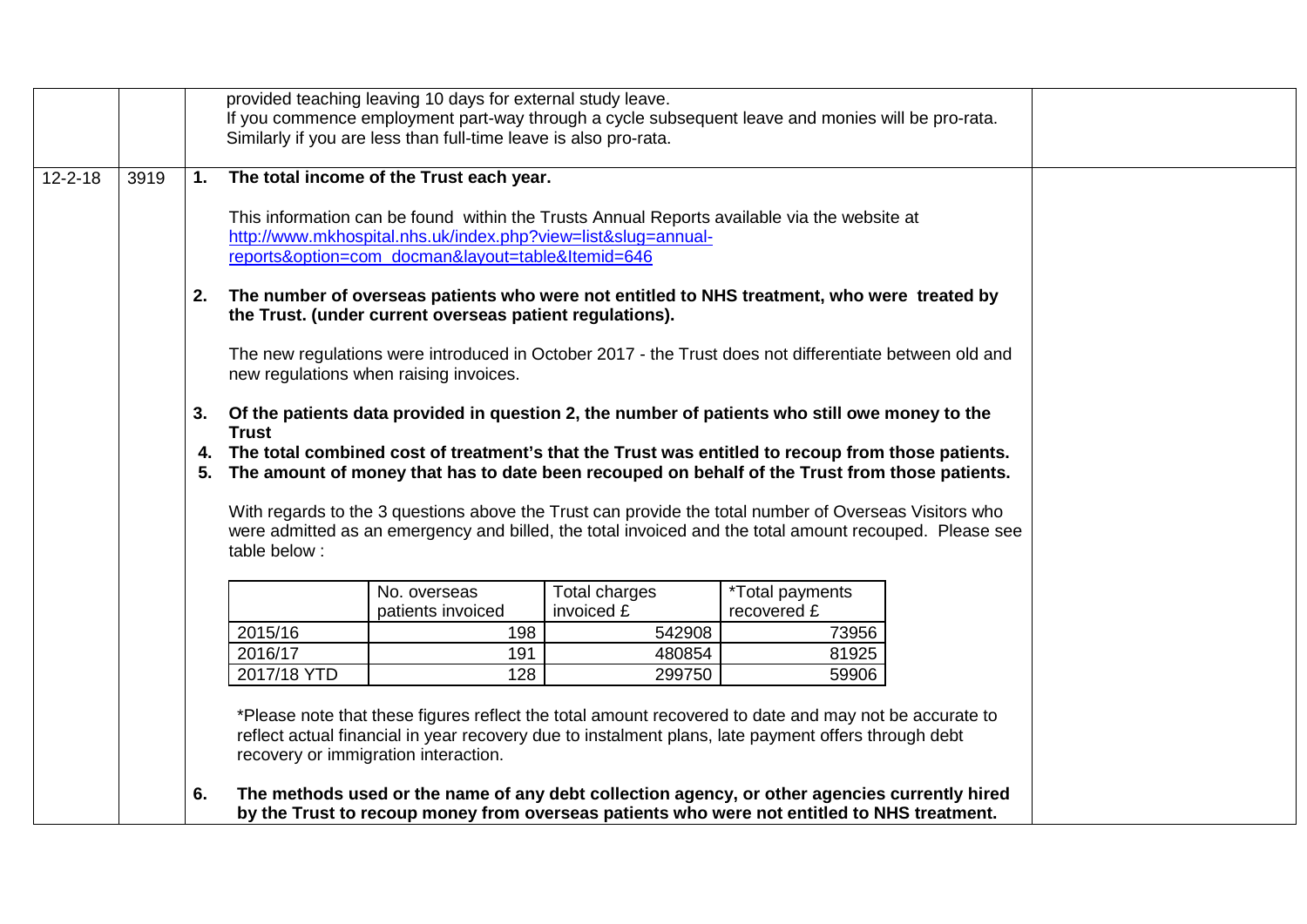|               |      | Do they receive a fee for this role or do they receive a percentage of money recovered.<br>7.<br>8.<br>When they were employed.                                                                                                                                                                                                                                                                                                                                                                                                                                                                                                                                                                                                                                                                                                                                                                                                                                                                                                                   |                          |
|---------------|------|---------------------------------------------------------------------------------------------------------------------------------------------------------------------------------------------------------------------------------------------------------------------------------------------------------------------------------------------------------------------------------------------------------------------------------------------------------------------------------------------------------------------------------------------------------------------------------------------------------------------------------------------------------------------------------------------------------------------------------------------------------------------------------------------------------------------------------------------------------------------------------------------------------------------------------------------------------------------------------------------------------------------------------------------------|--------------------------|
|               |      | Debts are pursued by an external debt recovery agency CCI and they receive a % of the monies<br>recovered, they have been in place for the last 6 years.                                                                                                                                                                                                                                                                                                                                                                                                                                                                                                                                                                                                                                                                                                                                                                                                                                                                                          |                          |
| $13 - 2 - 18$ | 3920 | Please can I make a new Freedom of Information request, which concerns the care of newborn babies<br>you look after on the neonatal side of care (neonatal unit/post-natal ward/transitional care etc):<br>For each of the hospitals in your trust that treat newborn babies, please can you provide any<br>information you hold (such as protocol, local guidelines/advice etc), on when a newborn baby would<br>normally receive a lumbar puncture when you are worried about an infection or sepsis. I am<br>particularly interested if there is a local CRP (C-reactive protein) blood level at which a lumbar<br>puncture is usually done.                                                                                                                                                                                                                                                                                                                                                                                                   | <b>Link to Guideline</b> |
|               |      | Please find attached a copy of the Trusts Neonatal Antibiotic and Sepsis Guideline in response to your<br>request.                                                                                                                                                                                                                                                                                                                                                                                                                                                                                                                                                                                                                                                                                                                                                                                                                                                                                                                                |                          |
| $13 - 2 - 18$ | 3921 | Please can you provide the following information for your Computed Radiography X-ray equipment<br>used within the Trust. Please complete the attached excel document entitled 'Modalities Computed<br>Radiography FOI Form' with the requested information.<br>Thank you for your assistance in advance.<br><b>Equipment Install Base</b><br>Manufacturer (Drop Down Menu) Fujifilm, AGFA, Carestream, Kodak, Philips, Konica, ANO<br><b>Model</b><br>$\bullet$<br><b>Date Equipment Installed</b><br>$\bullet$<br><b>Expected Date Of Equipment Replacement</b><br>• How was equipment purchased (Drop Down Menu) Capital Equipment, Lease<br><b>Maintenance</b><br>Is the equipment covered under a maintenance agreement (Drop Down) Yes/No<br>$\bullet$<br>Cover type (Drop Down Menu) Preventative Maintenance, All Inclusive<br>$\bullet$<br><b>Service Provider / Supplier</b><br>$\bullet$<br>Internal Departmental Contract Owner, Name, Email, Telephone Number<br>$\bullet$<br><b>Maintenance Cost Per Annum Per Item</b><br>$\bullet$ | Link to spreadsheet      |
|               |      | <b>General</b><br>• Details of replacement strategy for capital equipment                                                                                                                                                                                                                                                                                                                                                                                                                                                                                                                                                                                                                                                                                                                                                                                                                                                                                                                                                                         |                          |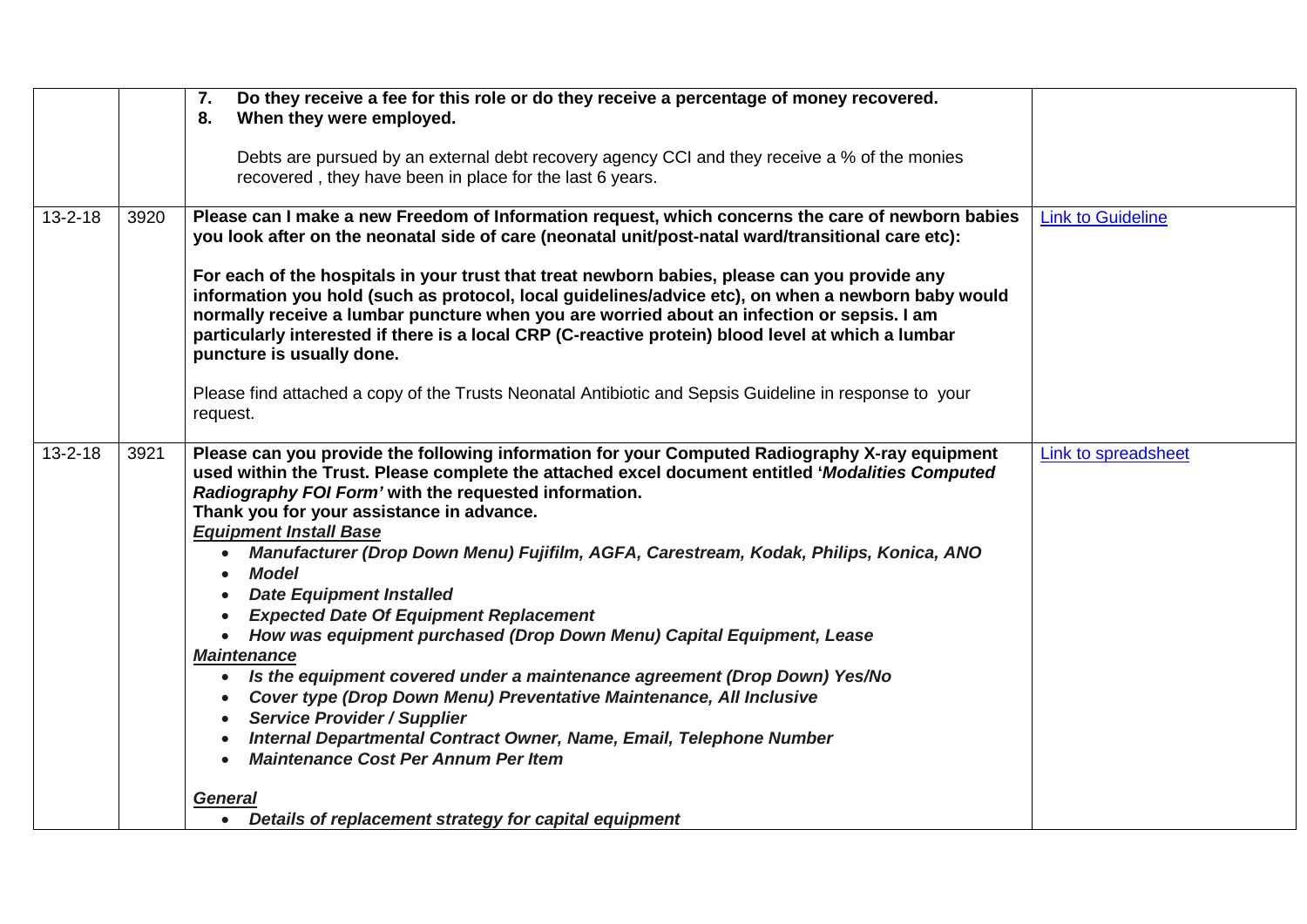|               |      | Approximate number of Cassette and IP replacements per year (Drop Down Menu) 5-10, 10-20,<br>$\bullet$<br>20-30<br>Budgeted cost for IP replacement (Drop Down Menu) <£5K, <£10K, <£20K<br>$\bullet$<br>Please find attached spreadsheet in response to your request.<br>NB : Replacement dates vary from 7 -10 years dependant on the evaluations carried out by clinical user,<br>EBME and the supportability from manufacturers.                                                                                                                                                                                                                                                                                                                                                                                                                                |
|---------------|------|--------------------------------------------------------------------------------------------------------------------------------------------------------------------------------------------------------------------------------------------------------------------------------------------------------------------------------------------------------------------------------------------------------------------------------------------------------------------------------------------------------------------------------------------------------------------------------------------------------------------------------------------------------------------------------------------------------------------------------------------------------------------------------------------------------------------------------------------------------------------|
| $14 - 2 - 18$ | 3922 | Could you please tell me the name of the person who is in overall charge of the production of Patient<br>Information Leaflets and the name of your Patient Information Manager?<br>Patient leaflets are produced by various departments across the Trust. The Trust does not have a Patient<br>Information Manager. This would fall under the remit of the Patient Experience Team, as stated in our original<br>response staff details are exempt under Section 40, Personal Information (where disclosure may contravene<br>the Data Protection Act) unless permission to release is given or the information is already in the public<br>domain.                                                                                                                                                                                                                |
| $16 - 2 - 18$ | 3923 | How many female patients in your Trust had a body-worn urinary incontinence pad during the<br>1.<br>last 12 months?<br>How many female patients in your Trust had a non body-worn urinary incontinence pad (i.e. an<br>2.<br>absorbable bed pad) during the last 12 months?<br>How many patients using a bodyworn/non-body worn urinary incontinence pad were used in your<br>3.<br>Trust during the last 12 months?<br>How many of those bodyworn/non-body worn urinary incontinence pad were used for a female<br>4.<br>patient?<br>Of your total bodyworn/non-body worn urinary incontinence pad usage, what percentage was<br>5.<br>used on females?<br>Unfortunately The Trust does not record this information centrally, to obtain this would entail going through<br>patient records which would require permission and exceed the appropriate time limit. |
| $15 - 2 - 18$ | 3924 | 1. What was the total cost for your trust, including fees and any other on-costs, for midwives<br>Link to table<br>supplied by an agency, broken down by the months in the table below?<br>2. What was the total number of hours worked by midwives supplied by an agency, broken down by<br>the months in the table below?                                                                                                                                                                                                                                                                                                                                                                                                                                                                                                                                        |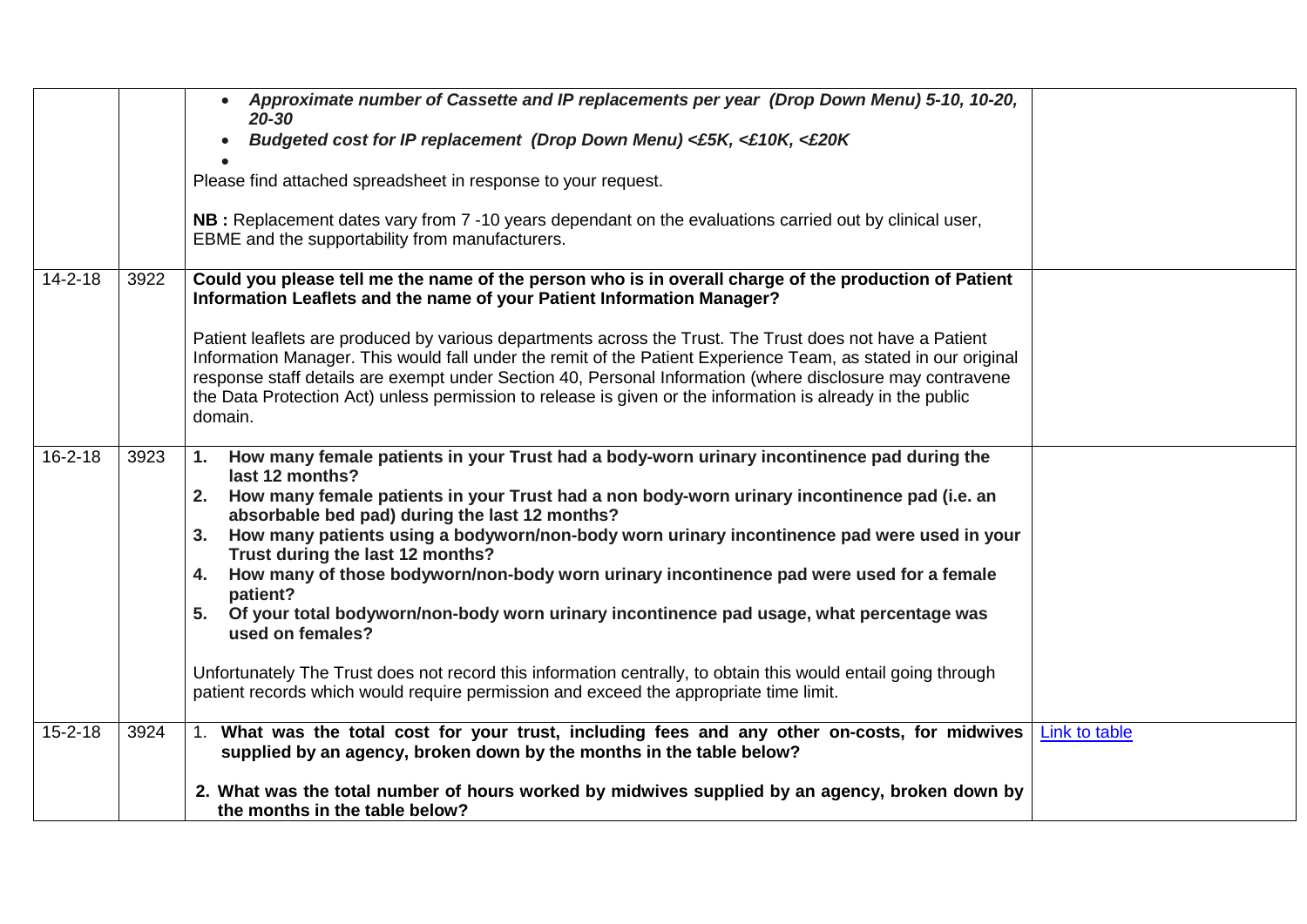|               |      | 3. What was the total cost for your trust for midwives working overtime, broken down by the months<br>in the table below?                                                                                             |                                    |
|---------------|------|-----------------------------------------------------------------------------------------------------------------------------------------------------------------------------------------------------------------------|------------------------------------|
|               |      | 4. What was the total number of hours worked by midwives working overtime, broken down by the<br>months in the table below?                                                                                           |                                    |
|               |      | 5. What was the total cost for your trust, for midwives supplied by the bank, broken down by the<br>months in the table below?                                                                                        |                                    |
|               |      | 6. What was the total number of hours worked by midwives supplied by the bank, broken down by<br>the months in the table below?                                                                                       |                                    |
|               |      | Please find completed document attached.                                                                                                                                                                              |                                    |
| $16 - 2 - 18$ | 3925 | Please could you provide me with copies of any local guidelines/treatment pathways your                                                                                                                               | <b>Diagnostic Aid for Diabetes</b> |
|               |      | organisation has for the treatment of Type I and/or Type II Diabetes.                                                                                                                                                 | Hypoglycaemia diagnosis and        |
|               |      |                                                                                                                                                                                                                       | management                         |
|               |      | Please find attached :                                                                                                                                                                                                | <b>Diabetes Pocket Guide</b>       |
|               |      |                                                                                                                                                                                                                       |                                    |
|               |      | Diagnostic aid for diabetes<br>$\bullet$                                                                                                                                                                              |                                    |
|               |      | Hypoglycaemia diagnosis and management                                                                                                                                                                                |                                    |
|               |      | Diabetes Pocket Guide<br>$\bullet$                                                                                                                                                                                    |                                    |
|               |      | If your organisation does not have any local guidelines for diabetes treatment/management are any<br>particular national guidelines followed?                                                                         |                                    |
|               |      | The Trust also follows NICE guidelines and treatment advice from the Diabetes Society                                                                                                                                 |                                    |
|               |      | I have also noticed that currently your formulary accessed via www.formularymk.nhs.uk is<br>unavailable. Is this just a technical issue or has the formulary                                                          |                                    |
|               |      | Unfortunately, the formulary website experienced problems for a days this has now been rectified and you<br>should be able to access it. Please do not hesitate to contact us if you experience any further problems. |                                    |
| $19 - 2 - 18$ | 3926 | The name and email address of your Head of Cardiology<br>1.                                                                                                                                                           |                                    |
|               |      | The name and email address of your Chief Cardiac technician / Head Cardiac technician or<br>2.                                                                                                                        |                                    |
|               |      |                                                                                                                                                                                                                       |                                    |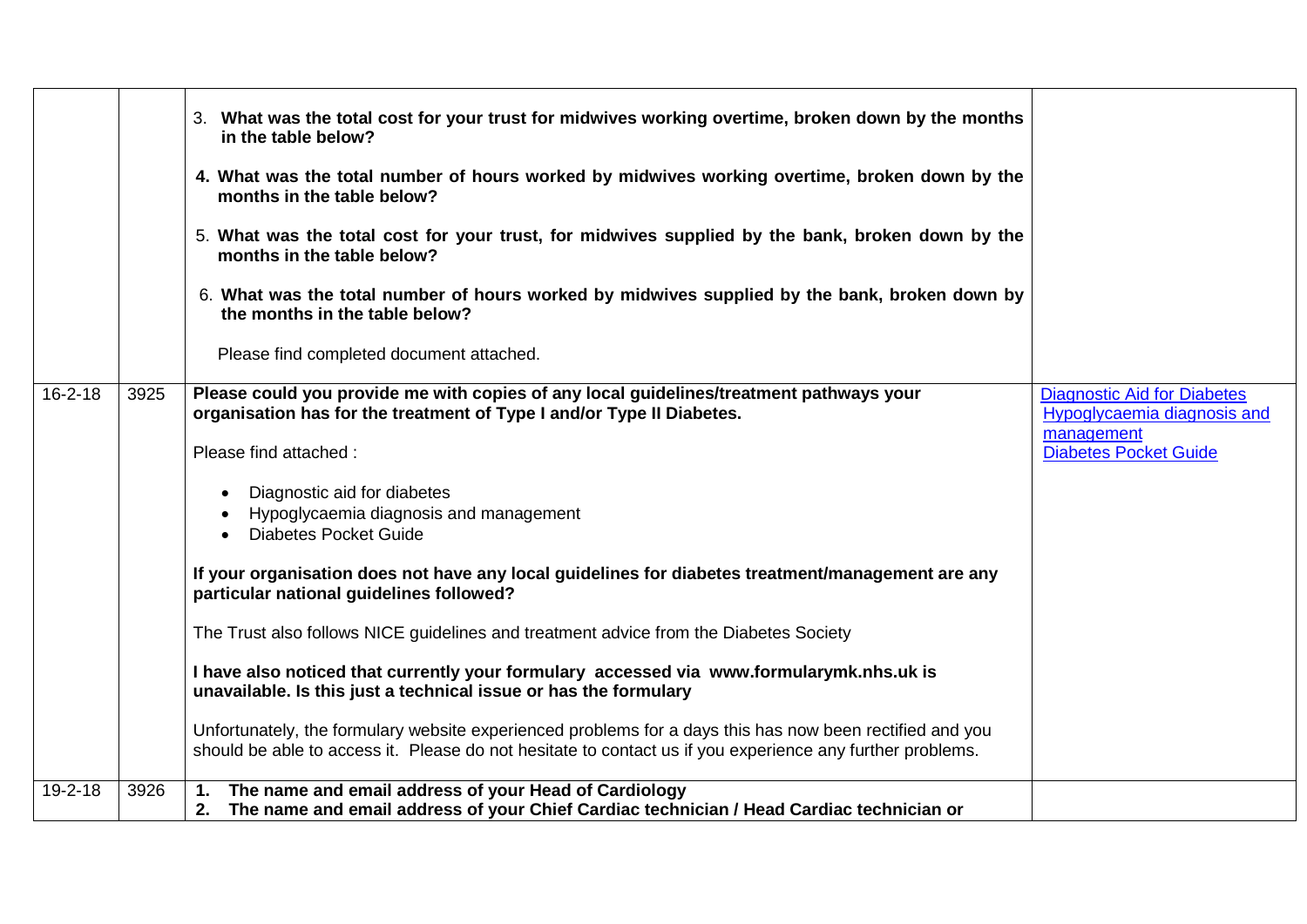|               |      | equivalent                                                                                                                                                                                                                                                                                                                                                                                                                                                                                                                                                                                                                                                                                                                                                                                                                                                                                                                      |  |
|---------------|------|---------------------------------------------------------------------------------------------------------------------------------------------------------------------------------------------------------------------------------------------------------------------------------------------------------------------------------------------------------------------------------------------------------------------------------------------------------------------------------------------------------------------------------------------------------------------------------------------------------------------------------------------------------------------------------------------------------------------------------------------------------------------------------------------------------------------------------------------------------------------------------------------------------------------------------|--|
|               |      | Thank you for your email below. The Trusts organisational chart can be found on the website at<br>http://www.mkhospital.nhs.uk/images/comms/BoD/MKUH Org Chart Spring 2017 web.pdf                                                                                                                                                                                                                                                                                                                                                                                                                                                                                                                                                                                                                                                                                                                                              |  |
|               |      | Please note individual staff details are not disclosed unless permission has been given or they are already in<br>the public domain these are therefore exempt under Section 40 Personal Information (where disclosure may<br>contravene the Data Protection Act).                                                                                                                                                                                                                                                                                                                                                                                                                                                                                                                                                                                                                                                              |  |
| $19 - 2 - 18$ | 3927 | How many people under specialist Child and Adolescent Mental Health Services were issued with the<br>ICD-10 code F12. - 'mental and behavioural disorders due to use of cannabinoids', during the<br>2016/17, 2015/2016, 2014/2015, 2013/2014, 2012/2013, 2011/2012, 2010/ 2011, 2009/ 2010, 2008/ 2009,<br>2007/2008, 2006/2007 periods?                                                                                                                                                                                                                                                                                                                                                                                                                                                                                                                                                                                       |  |
|               |      | The Trust is unable to help with these requests. We are able to identify patients admitted with the ICD10<br>Diagnosis Code 'F12' coded to their admission, however we do not maintain or have access to a list of<br>patients who are under the specialist Child and Adolescent Mental Health Services,                                                                                                                                                                                                                                                                                                                                                                                                                                                                                                                                                                                                                        |  |
|               |      | We are unable to answer this question because we do not hold this data. We are only able to identify patients<br>aged under 18 admitted with an ICD10 Diagnosis Code 'F12' coded to their admission, who died during the<br>same inpatient stay. This therefore leaves us unable to identify patients with this code who died as a result of<br>suicide, because a patient who committed suicide would not be admitted to the Trust, therefore no code can<br>be added. We do not code ICD10 diagnosis codes to A&E attendances, and as a result cannot identify<br>suicides or attempted suicides that present at A&E with this code. Additionally, we are unable to identity<br>patients who attempted suicide as there is no national ICD10 diagnosis code to identify this. There are<br>ICD10 codes that indicate self-harm, however we are unable to determine from these codes if the patient was<br>attempting suicide. |  |
|               |      | The Child and Adolescent Mental Health Service is not run by the Trust but by Central and North West<br>London Foundation Trust (CNWL). They can be contacted via the following email<br>freedomofinformation.cnwl@nhs.net and may be able to help you with your requests.                                                                                                                                                                                                                                                                                                                                                                                                                                                                                                                                                                                                                                                      |  |
| $19 - 2 - 18$ | 3928 | How many serious and untoward incidents occurred, resulting in death, among people under 18 with<br>the ICD-10 code F12. - 'mental and behavioural disorders due to use of cannabinoids', during the<br>2016/17, 2015/2016, 2014/2015, 2013/2014, 2012/2013, 2011/2012, 2010/ 2011, 2009/ 2010, 2008/ 2009,<br>2007/2008, 2006/2007 periods?                                                                                                                                                                                                                                                                                                                                                                                                                                                                                                                                                                                    |  |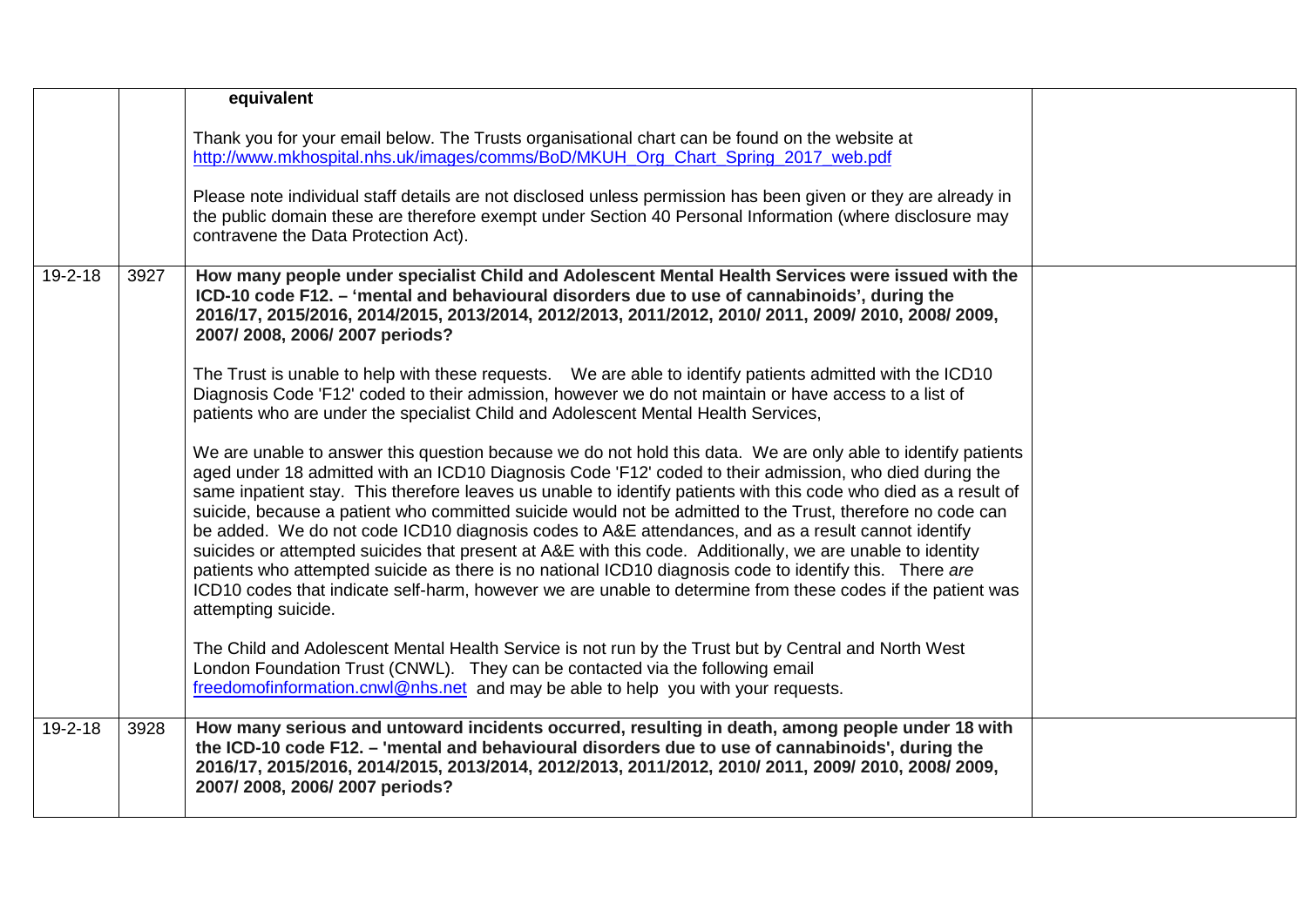|               |      | We are unable to answer this question because we do not hold this data. We are only able to identify<br>patients aged under 18 admitted with an ICD10 Diagnosis Code 'F12' coded to their admission, who died<br>during the same inpatient stay. The number of patients that meet this criteria during the requested period is<br>zero. However this only includes patients who died at our hospital, and does not include patients who may<br>have died elsewhere. In addition, we are unable to identify patients that died as a result of 'serious and<br>untoward incidents' as this criteria is too broad and requires interpretation as to what constitutes a 'serious or<br>untoward incident', which is not a nationally recognised diagnosis term.                                                                                                                                                                                                                                                                                                                                                                                                                                                                                                                                                                                                                                                                                                                                                                                                                                            |  |
|---------------|------|--------------------------------------------------------------------------------------------------------------------------------------------------------------------------------------------------------------------------------------------------------------------------------------------------------------------------------------------------------------------------------------------------------------------------------------------------------------------------------------------------------------------------------------------------------------------------------------------------------------------------------------------------------------------------------------------------------------------------------------------------------------------------------------------------------------------------------------------------------------------------------------------------------------------------------------------------------------------------------------------------------------------------------------------------------------------------------------------------------------------------------------------------------------------------------------------------------------------------------------------------------------------------------------------------------------------------------------------------------------------------------------------------------------------------------------------------------------------------------------------------------------------------------------------------------------------------------------------------------|--|
| 19-2-18       | 3929 | Please could you give a breakdown of how many suicides, self-inflicted deaths and attempted<br>suicides occured among people under 18 with the ICD-10 code F12. - 'mental and behavioural<br>disorders due to use of cannabinoids', during the 2016/17, 2015/2016, 2014/2015, 2013/2014,<br>2012/2013, 2011/2012, 2010/ 2011, 2009/ 2010, 2008/ 2009, 2007/ 2008, 2006/ 2007 periods?<br>We are unable to answer this question because we do not hold this data. We are only able to identify patients<br>aged under 18 admitted with an ICD10 Diagnosis Code 'F12' coded to their admission, who died during the<br>same inpatient stay. This therefore leaves us unable to identify patients with this code who died as a result of<br>suicide, because a patient who committed suicide would not be admitted to the Trust, therefore no code can<br>be added. We do not code ICD10 diagnosis codes to A&E attendances, and as a result cannot identify<br>suicides or attempted suicides that present at A&E with this code. Additionally, we are unable to identity<br>patients who attempted suicide as there is no national ICD10 diagnosis code to identify this. There are<br>ICD10 codes that indicate self-harm, however we are unable to determine from these codes if the patient was<br>attempting suicide.<br>The Child and Adolescent Mental Health Service is not run by the Trust but by Central and North West<br>London Foundation Trust (CNWL). They can be contacted via the following email<br>freedomofinformation.cnwl@nhs.net and may be able to help you with your requests. |  |
| $20 - 2 - 18$ | 3930 | 1. In the calendar year 2017-2018 how many FOI requests were received by your organisation? I<br>would like this broken down by month.<br>52<br>Jan<br>Feb<br>48<br>March<br>46<br>38<br>April<br>30<br>May                                                                                                                                                                                                                                                                                                                                                                                                                                                                                                                                                                                                                                                                                                                                                                                                                                                                                                                                                                                                                                                                                                                                                                                                                                                                                                                                                                                            |  |
|               |      | 41<br>June                                                                                                                                                                                                                                                                                                                                                                                                                                                                                                                                                                                                                                                                                                                                                                                                                                                                                                                                                                                                                                                                                                                                                                                                                                                                                                                                                                                                                                                                                                                                                                                             |  |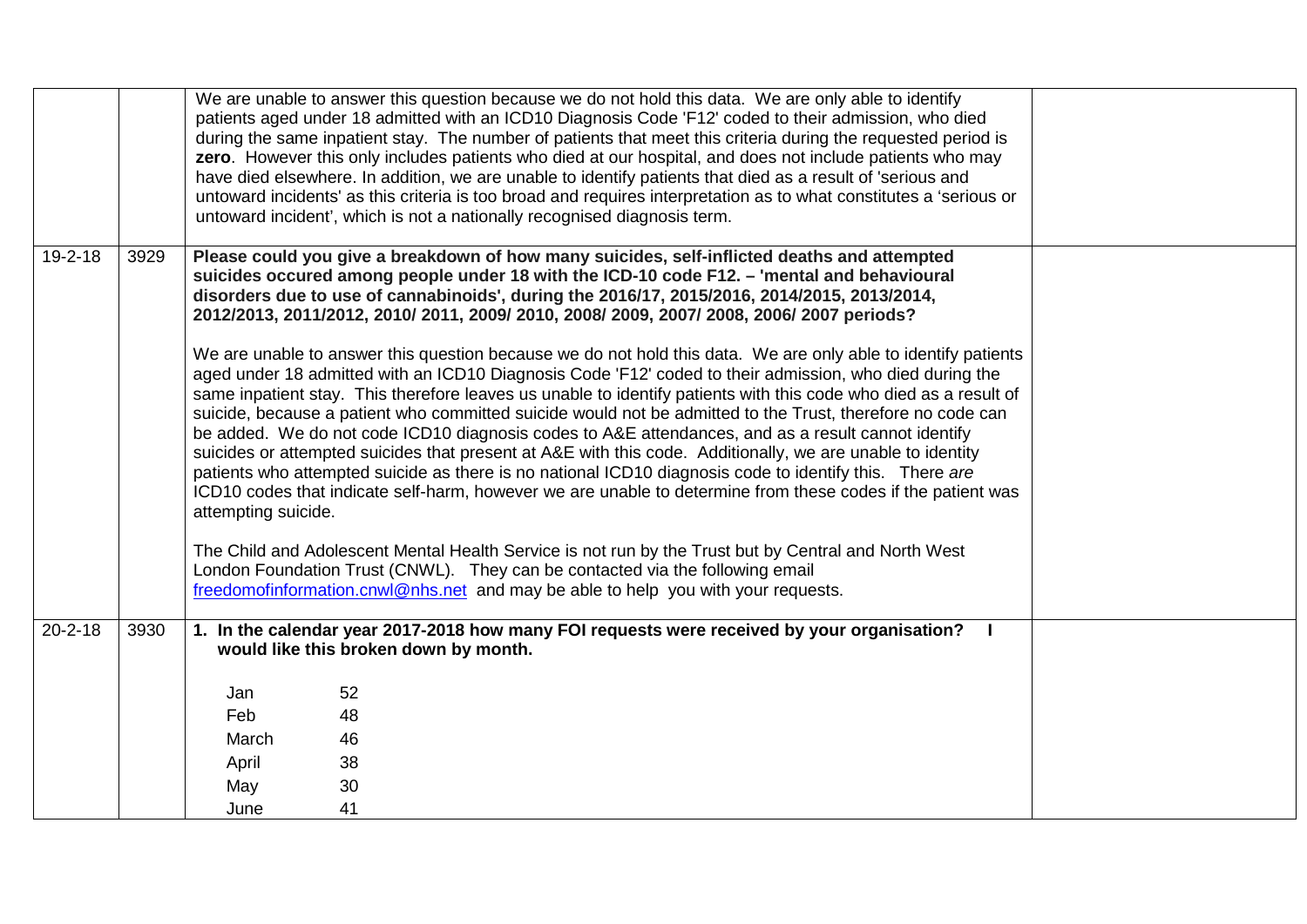|               |      | 55<br>July                                                                                                                                                                                           |  |
|---------------|------|------------------------------------------------------------------------------------------------------------------------------------------------------------------------------------------------------|--|
|               |      | 55<br>Aug                                                                                                                                                                                            |  |
|               |      | 37<br>Sept                                                                                                                                                                                           |  |
|               |      | Oct<br>60                                                                                                                                                                                            |  |
|               |      | 37<br>Nov                                                                                                                                                                                            |  |
|               |      | 39<br>Dec                                                                                                                                                                                            |  |
|               |      | 2. In the Calendar year 2017-2018 how many FOI requests were disclosed after the 20 working day<br>time limit? This can be a total figure for the year.                                              |  |
|               |      | 35                                                                                                                                                                                                   |  |
|               |      | 3. Are there still any outstanding requests from the calendar year 2017-2018? This can be a total<br>figure for the year.                                                                            |  |
|               |      | None                                                                                                                                                                                                 |  |
|               |      | 4. What was the longest length of time it took for your organisation to disclose the information for a<br>FOI request in the calendar year 2017 - 2018?                                              |  |
|               |      | The Trust does not formally record this information. However, I can confirm that to my knowledge the<br>longest time period over the allotted 20 working days was 5 working days, so 25 days in all. |  |
| $20 - 2 - 18$ | 3931 | 1. What was the total spend on locum Physiotherapists in the last financial year 01/04/2016 to<br>01/04/2017?                                                                                        |  |
|               |      | £434.8k<br>2. What was the spend on locum Occupational Therapists in the last financial year 01/04/2016 to<br>01/04/2017?                                                                            |  |
|               |      | £269.5k<br>3. What was the spend on locum Podiatrists in the last financial year 01/04/2016 to 01/04/2017?                                                                                           |  |
|               |      | The Trust does not provide this service.<br>4. What was the spend on locum Radiographers in the last financial year 01/04/2016 to 01/04/2017?                                                        |  |
|               |      |                                                                                                                                                                                                      |  |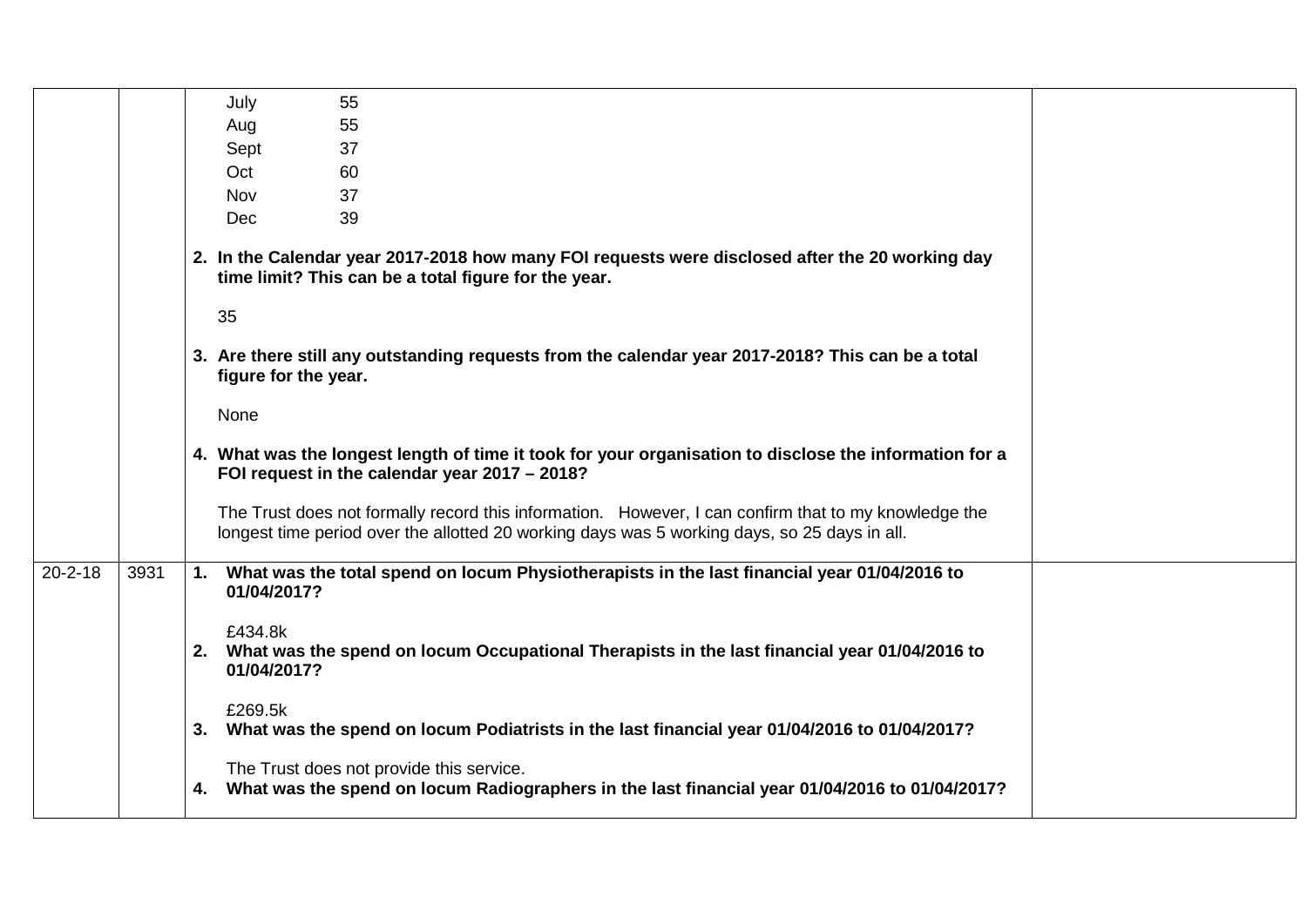|               |      | £226k<br>5.<br>Pharmacist<br>$\bullet$<br>Radiographer<br>$\bullet$<br><b>Occupational Therapist</b><br><b>Theatre Technician</b><br>Physiotherapist<br>Echo Cardiologist<br>$\bullet$<br><b>Clinical Psychologist</b> | What job roles have the Trust broken glass (Paid outside the framework rates) for in the last<br>financial year within the Allied Health Professionals area 01/04/2016 to 01/04/2017?                             |                     |
|---------------|------|------------------------------------------------------------------------------------------------------------------------------------------------------------------------------------------------------------------------|-------------------------------------------------------------------------------------------------------------------------------------------------------------------------------------------------------------------|---------------------|
| $20 - 2 - 18$ | 3932 | Please see spreadsheet attached.                                                                                                                                                                                       |                                                                                                                                                                                                                   | Link to spreadsheet |
|               |      | Safety.                                                                                                                                                                                                                | With regards to Managers/Lead Specialists of Risk Management and Health & Safety, it depends on what you<br>define as Manager/Specialist Lead. We have Heads of Departments for both Risk Management and Health & |                     |
|               |      |                                                                                                                                                                                                                        | If you would like to define this further, please come back to us and we will assist you in any way possible.                                                                                                      |                     |
| $20 - 2 - 18$ | 3933 | The total number of ostomy/stoma patients on your records.<br>$\bullet$                                                                                                                                                |                                                                                                                                                                                                                   |                     |
|               |      | 1016                                                                                                                                                                                                                   |                                                                                                                                                                                                                   |                     |
|               |      |                                                                                                                                                                                                                        | The numerical break-down of colostomy/ileostomy/urostomy patients on your records.                                                                                                                                |                     |
|               |      | Colostomy insitu                                                                                                                                                                                                       | 463                                                                                                                                                                                                               |                     |
|               |      | Cystostomy insitu                                                                                                                                                                                                      | 169                                                                                                                                                                                                               |                     |
|               |      | End colostomy                                                                                                                                                                                                          | 82                                                                                                                                                                                                                |                     |
|               |      | End Ileostomy                                                                                                                                                                                                          | 19                                                                                                                                                                                                                |                     |
|               |      | Ileostomy insitu<br>Loop colostomy                                                                                                                                                                                     | 333<br>54                                                                                                                                                                                                         |                     |
|               |      |                                                                                                                                                                                                                        |                                                                                                                                                                                                                   |                     |
|               |      | Nephrostomy/Ureterostomy/Urethrostomy insitu                                                                                                                                                                           | 97                                                                                                                                                                                                                |                     |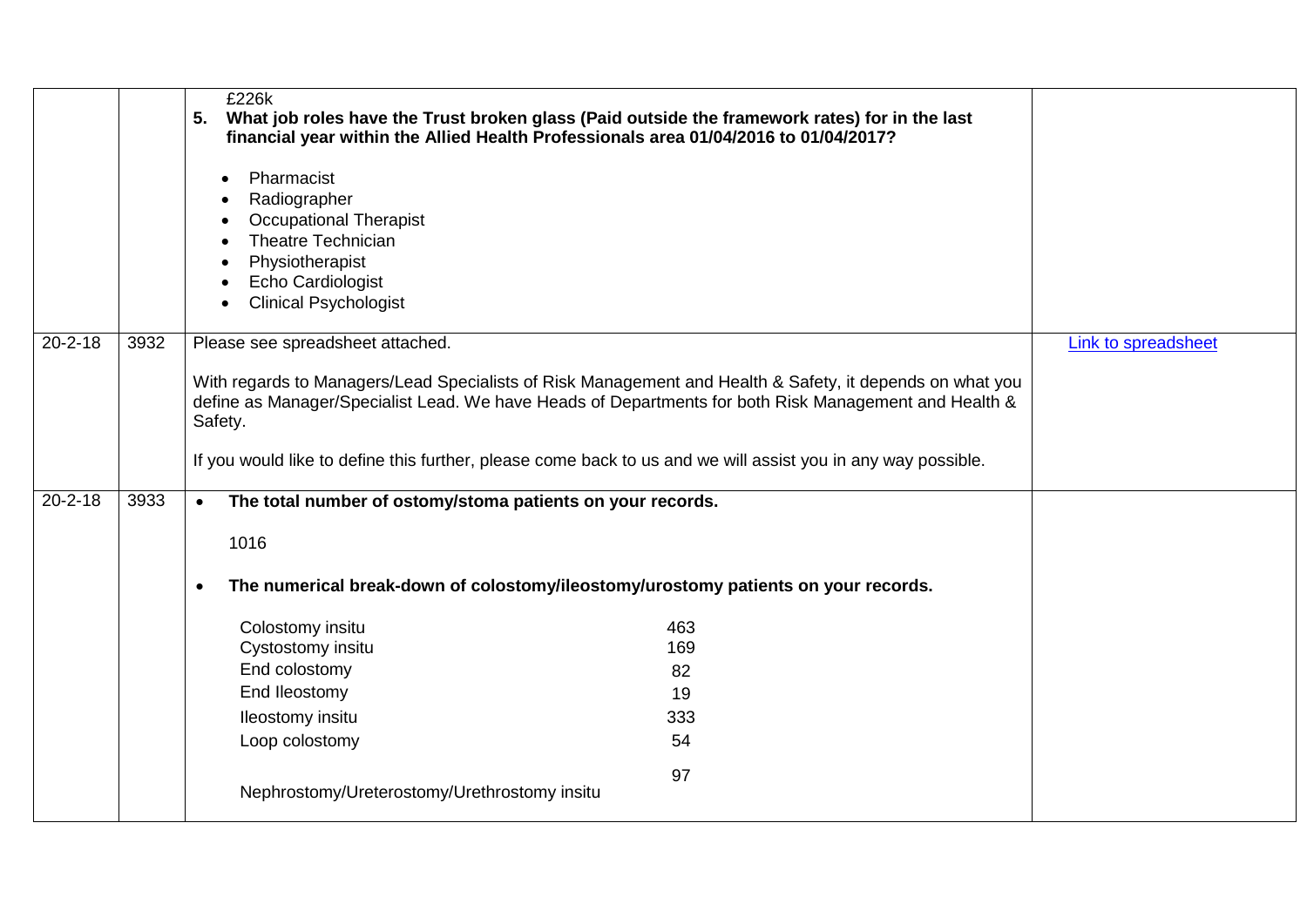| $\bullet$                                                     |            | The number of patients with two types of ostomy.                                                                                                                                                                                                                                                                                    |              |                                                                                                                                                                                                                      |  |
|---------------------------------------------------------------|------------|-------------------------------------------------------------------------------------------------------------------------------------------------------------------------------------------------------------------------------------------------------------------------------------------------------------------------------------|--------------|----------------------------------------------------------------------------------------------------------------------------------------------------------------------------------------------------------------------|--|
|                                                               | 157        |                                                                                                                                                                                                                                                                                                                                     |              |                                                                                                                                                                                                                      |  |
| $\bullet$                                                     |            | possible which cancers are responsible for the ostomy/stoma formation.                                                                                                                                                                                                                                                              |              | How many colostomies, ileostomies and urostomies are formed resulting from cancer, and if                                                                                                                            |  |
| $\bullet$<br>$\bullet$<br>$\bullet$<br>$\bullet$<br>$\bullet$ |            | The condition responsible for urostomy formation, if not cancer.<br>The total number of stomas that are formed due to Crohn's Disease.<br>The total number of stomas that are formed due to Colitis.<br>The total number of stomas that are formed due to Diverticulitis.<br>The total number of stomas that are formed due to IBD. |              |                                                                                                                                                                                                                      |  |
|                                                               |            |                                                                                                                                                                                                                                                                                                                                     |              | With regards to points 4-9, The Trust does not record this information centrally, to obtain this would entail<br>going through patient records which would require permission and exceed the appropriate time limit. |  |
| $\bullet$                                                     |            | The total percentage of reversible/reversed ostomies/stomas.                                                                                                                                                                                                                                                                        |              |                                                                                                                                                                                                                      |  |
|                                                               | 10.2%      | percentage above contains all closed/reversed/reversible ostomies/stomas.                                                                                                                                                                                                                                                           |              | Please note that The Trust cannot split between reversible/reversed ostomies/stomas therefore the                                                                                                                    |  |
| $\bullet$                                                     |            | The percentage of permanent ostomies/stomas.                                                                                                                                                                                                                                                                                        |              |                                                                                                                                                                                                                      |  |
|                                                               |            | records which would require permission and exceed the appropriate time limit.                                                                                                                                                                                                                                                       |              | The Trust does not record this information centrally, to obtain this would entail going through patient                                                                                                              |  |
| $\bullet$                                                     |            | The ages of patients with ostomies/stomas.                                                                                                                                                                                                                                                                                          |              |                                                                                                                                                                                                                      |  |
|                                                               | insertion. |                                                                                                                                                                                                                                                                                                                                     |              | Please note the age is based on the first time the patient had a stoma recorded insitu or a procedure for                                                                                                            |  |
|                                                               |            | Age                                                                                                                                                                                                                                                                                                                                 | <b>Total</b> |                                                                                                                                                                                                                      |  |
|                                                               |            | $0-9$                                                                                                                                                                                                                                                                                                                               | 22           |                                                                                                                                                                                                                      |  |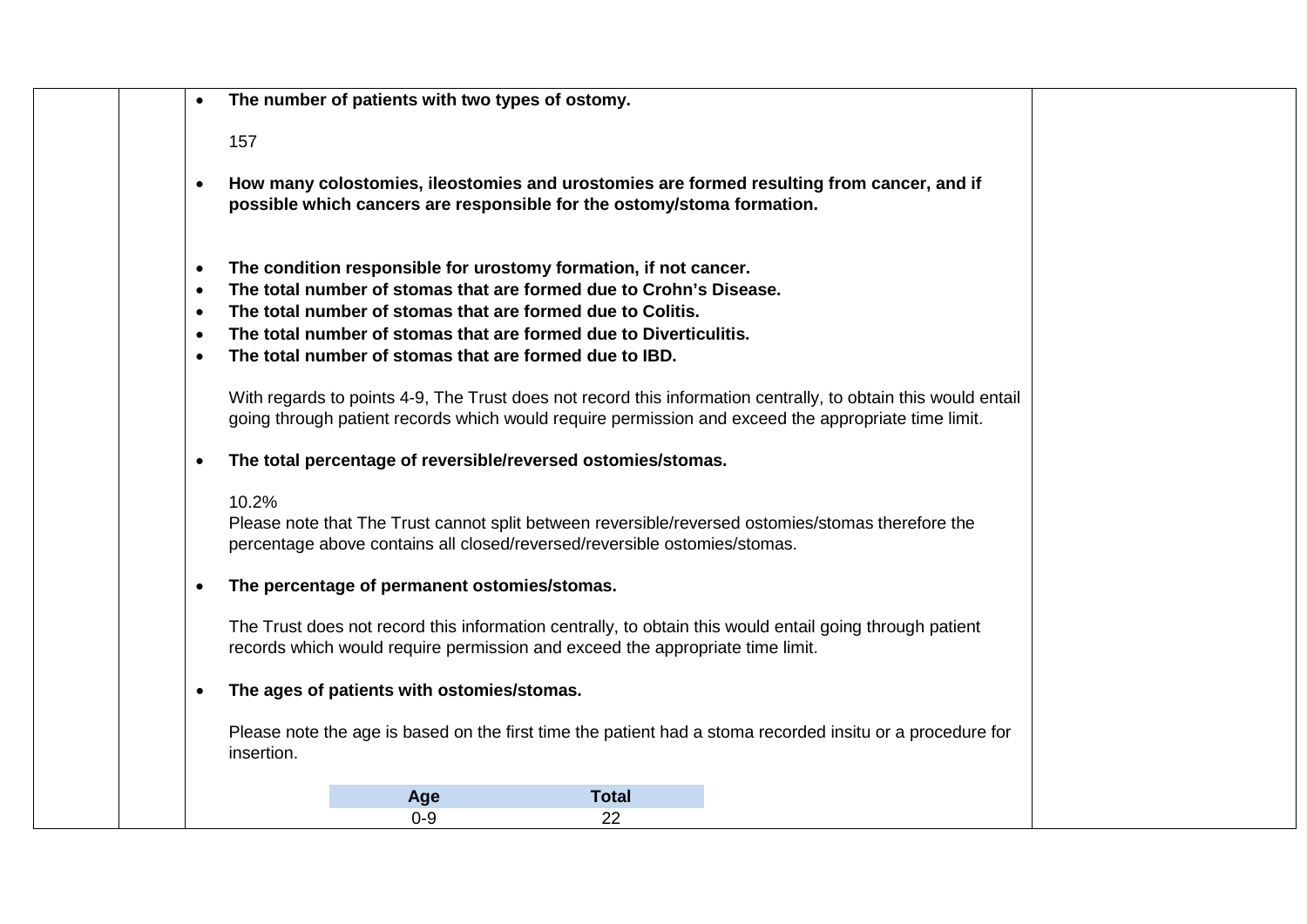|               |      |                            |                                                                                                                                                                                             | $10 - 19$                                                                                                                                                         | 10   |                                                                                                                                                                                                                                                                                                                                                                                                                                                                                                |
|---------------|------|----------------------------|---------------------------------------------------------------------------------------------------------------------------------------------------------------------------------------------|-------------------------------------------------------------------------------------------------------------------------------------------------------------------|------|------------------------------------------------------------------------------------------------------------------------------------------------------------------------------------------------------------------------------------------------------------------------------------------------------------------------------------------------------------------------------------------------------------------------------------------------------------------------------------------------|
|               |      |                            |                                                                                                                                                                                             | 20-29                                                                                                                                                             | 21   |                                                                                                                                                                                                                                                                                                                                                                                                                                                                                                |
|               |      |                            |                                                                                                                                                                                             | 30-39                                                                                                                                                             | 47   |                                                                                                                                                                                                                                                                                                                                                                                                                                                                                                |
|               |      |                            |                                                                                                                                                                                             | 40-49                                                                                                                                                             | 83   |                                                                                                                                                                                                                                                                                                                                                                                                                                                                                                |
|               |      |                            |                                                                                                                                                                                             | 50-59                                                                                                                                                             | 137  |                                                                                                                                                                                                                                                                                                                                                                                                                                                                                                |
|               |      |                            |                                                                                                                                                                                             | 60-69                                                                                                                                                             | 265  |                                                                                                                                                                                                                                                                                                                                                                                                                                                                                                |
|               |      |                            |                                                                                                                                                                                             | 70-79                                                                                                                                                             | 206  |                                                                                                                                                                                                                                                                                                                                                                                                                                                                                                |
|               |      |                            |                                                                                                                                                                                             | 80-89                                                                                                                                                             | 188  |                                                                                                                                                                                                                                                                                                                                                                                                                                                                                                |
|               |      |                            |                                                                                                                                                                                             | 90-99                                                                                                                                                             | 37   |                                                                                                                                                                                                                                                                                                                                                                                                                                                                                                |
|               |      |                            |                                                                                                                                                                                             | <b>Grand Total</b>                                                                                                                                                | 1016 |                                                                                                                                                                                                                                                                                                                                                                                                                                                                                                |
| $21 - 2 - 18$ | 3934 | 1.<br>2.<br>3.<br>4.<br>5. | 01/04/2017?<br>£434.8k<br>01/04/2017?<br>£269.5k<br>£226k<br>• Pharmacist<br>Radiographer<br><b>Theatre Technician</b><br>Physiotherapist<br>• Echo Cardiologist<br>• Clinical Psychologist | The Trust does not provide this service.<br>financial year within the Allied Health Professionals area 01/04/2016 to 01/04/2017?<br><b>Occupational Therapist</b> |      | What was the total spend on locum Physiotherapists in the last financial year 01/04/2016 to<br>What was the spend on locum Occupational Therapists in the last financial year 01/04/2016 to<br>What was the spend on locum Podiatrists in the last financial year 01/04/2016 to 01/04/2017?<br>What was the spend on locum Radiographers in the last financial year 01/04/2016 to 01/04/2017?<br>What job roles have the Trust broken glass (Paid outside the framework rates) for in the last |
| $22 - 2 - 18$ | 3935 | 1.                         |                                                                                                                                                                                             |                                                                                                                                                                   |      | Please tell us which Trust, Health Board or Health and Social Care Trust you are responding on                                                                                                                                                                                                                                                                                                                                                                                                 |
|               |      |                            |                                                                                                                                                                                             |                                                                                                                                                                   |      |                                                                                                                                                                                                                                                                                                                                                                                                                                                                                                |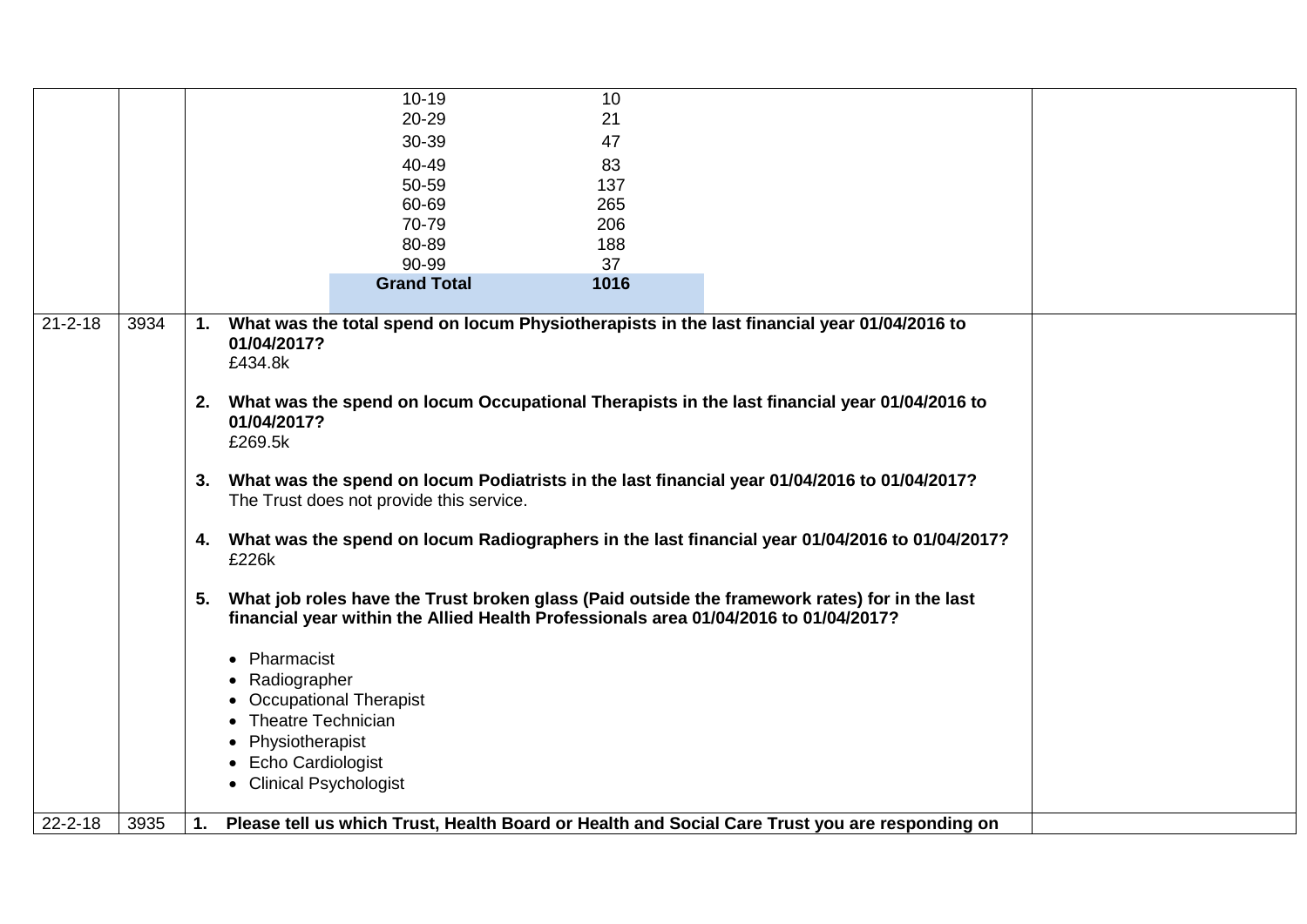|    | behalf of?                                                                                                                                                                                                                                                                                                   |  |
|----|--------------------------------------------------------------------------------------------------------------------------------------------------------------------------------------------------------------------------------------------------------------------------------------------------------------|--|
|    | Milton Keynes University Hospital NHS Foundation Trust                                                                                                                                                                                                                                                       |  |
| 2. | Do you conduct multi-parametric MRI (mpMRI) scans before first prostate biopsy as part of the<br>initial diagnostic process?                                                                                                                                                                                 |  |
|    | Please indicate with a X                                                                                                                                                                                                                                                                                     |  |
|    | X Yes, using T2-weighted, diffusion-weighted (multi-b ADC and high/long b) and dynamic contrast<br>enhanced (DCE) sequences                                                                                                                                                                                  |  |
|    | Yes, using T2-weighted, diffusion-weighted (multi-b ADC and high/long b) sequences but not DCE                                                                                                                                                                                                               |  |
|    | No                                                                                                                                                                                                                                                                                                           |  |
| 3. | Do you refer men to another Trust/centre for mpMRI before biopsy?                                                                                                                                                                                                                                            |  |
|    | Please indicate with a X                                                                                                                                                                                                                                                                                     |  |
|    | Yes<br>X No                                                                                                                                                                                                                                                                                                  |  |
|    | 4. What are your eligibility criteria/exclusion criteria for men to receive pre-biopsy mpMRI?<br>All men under 80 who are referred via 2WW by the GP will have a pre-biopsy MRI. These are<br>automatically requested as part of the GP referral form, so effectively the GP's are requesting the mp<br>MRI. |  |
|    | 5. What percentage of eligible men receive an mpMRI scan before biopsy as part of the initial<br>diagnostic process?                                                                                                                                                                                         |  |
|    | All men who do not have a contraindication to MRI will receive an MRI. (Pacemaker, Claustrophobia etc.)                                                                                                                                                                                                      |  |
| 6. | Has the percentage of eligible men receiving an mpMRI scan before biopsy increased in the last<br>year?                                                                                                                                                                                                      |  |
|    | Please indicate with a X                                                                                                                                                                                                                                                                                     |  |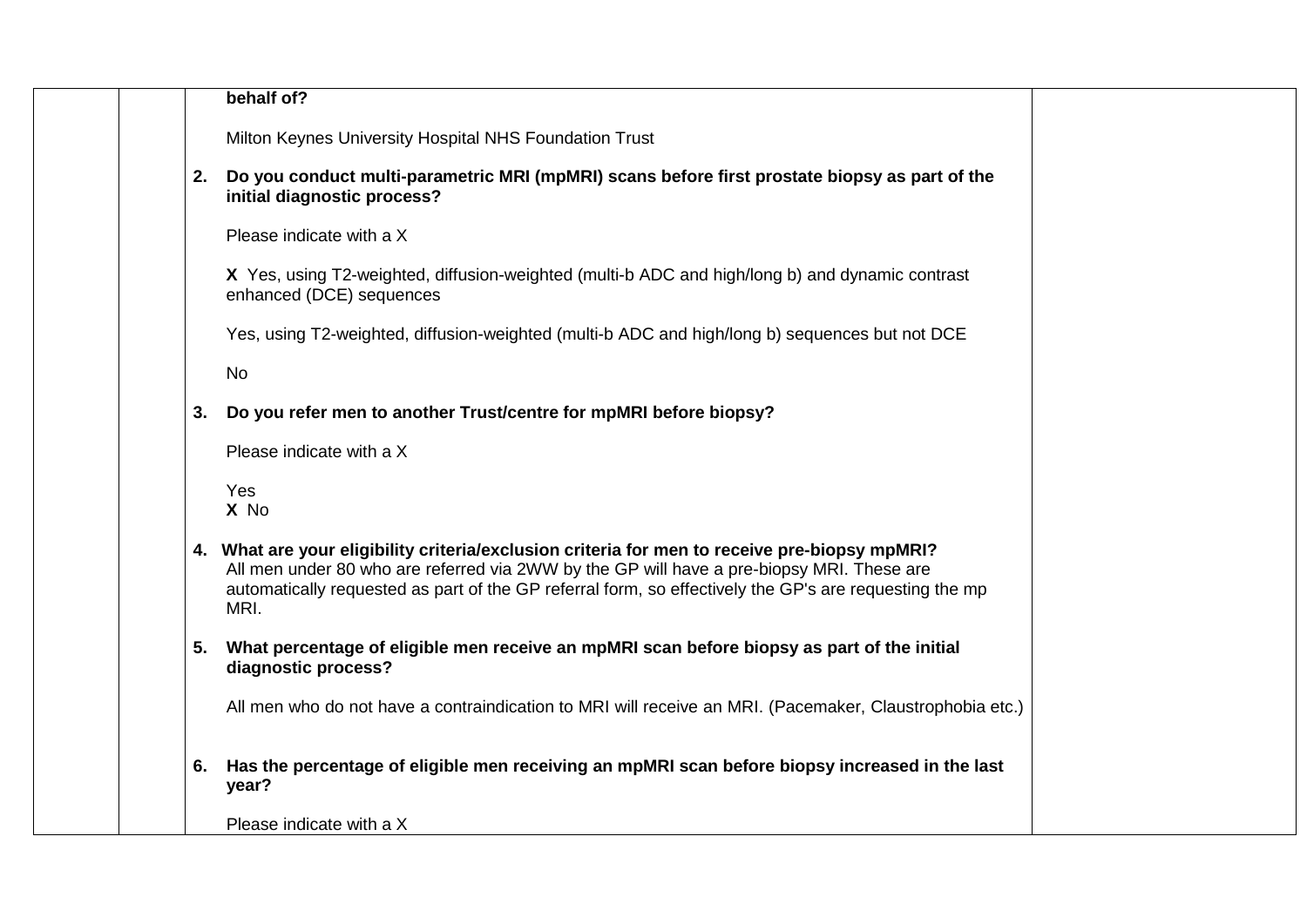| X Yes<br>No                                                                                                                                                                                                                                 |
|---------------------------------------------------------------------------------------------------------------------------------------------------------------------------------------------------------------------------------------------|
| If Yes, how much would you estimate it has increased by?<br>20%                                                                                                                                                                             |
| 7. Are you using mpMRI before biopsy to rule some men out of a biopsy as part of the initial<br>diagnostic process?                                                                                                                         |
| Please indicate with a X                                                                                                                                                                                                                    |
| Yes<br>X No                                                                                                                                                                                                                                 |
| What percentage of men are ruled out of a biopsy?                                                                                                                                                                                           |
| At this stage mpMRI still has 15% chance of missing a significant cancer so we advise men to have a<br>biopsy as well as the mpMRI. Some men will refuse to have a biopsy of the mpMRI is normal and we of<br>course accept their decision. |
| 8. What mpMRI scores and/or other clinical factors are used to rule men out of biopsy?                                                                                                                                                      |
| Please indicate with a X                                                                                                                                                                                                                    |
| X PIRADS                                                                                                                                                                                                                                    |
| <b>LIKERT</b><br><b>PSAD</b>                                                                                                                                                                                                                |
| <b>OTHER</b>                                                                                                                                                                                                                                |
| Do you intend to rule some men out of a biopsy in future?<br>9.                                                                                                                                                                             |
| Yes                                                                                                                                                                                                                                         |
| 10. Do you carry out targeted biopsies in men with mpMRI lesions in addition to systematic biopsies?                                                                                                                                        |
| Please indicate with a X                                                                                                                                                                                                                    |
| $X$ Yes – cognitive/visual estimation                                                                                                                                                                                                       |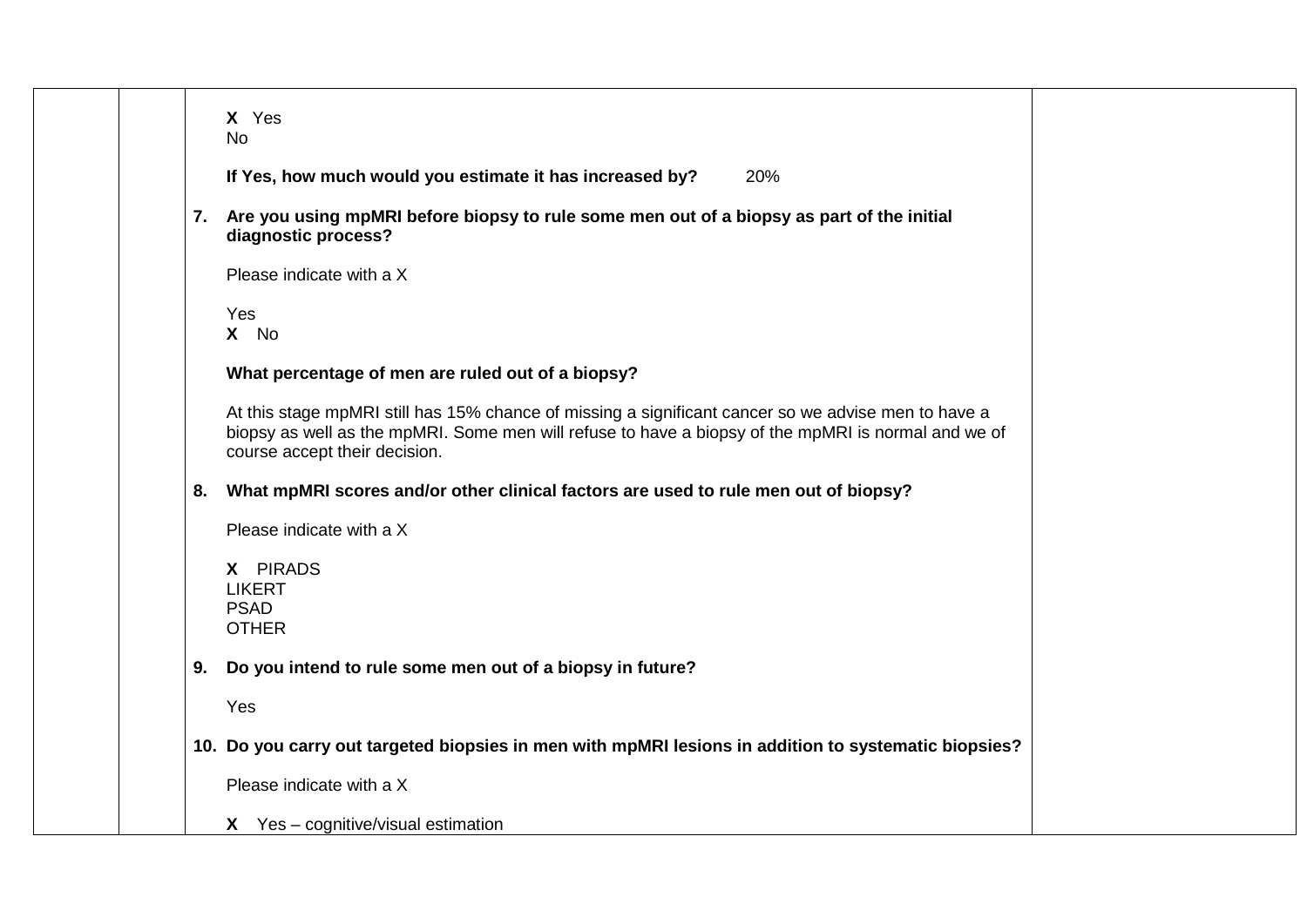| $Yes - image-fusion$<br>$No - systematic only$                                                                                                |
|-----------------------------------------------------------------------------------------------------------------------------------------------|
|                                                                                                                                               |
| 11. In the last year, have you been successful in securing funding or new resources to provide or<br>increase the use of mpMRI before biopsy? |
| Please indicate with a X                                                                                                                      |
| Yes<br>X No                                                                                                                                   |
| If Yes please provide further information (e.g where from and for what)                                                                       |
| However the CCG have been extremely helpful in enabling GP requesting of mp MRI - which is unique.                                            |
| 12. Which of the following, if any, would help you adopt the use of mpMRI before biopsy?                                                      |
| Please indicate with a X                                                                                                                      |
| No applicable as we already undertake mpMRI.                                                                                                  |
| An additional or new MRI scanner                                                                                                              |
| Increased MRI scanner availability<br>Reduced mpMRI scan time                                                                                 |
| Agreement to use Dynamic Contrast Enhancement                                                                                                 |
| A scanner/magnet upgrade -                                                                                                                    |
| Support with scanner optimisation                                                                                                             |
| Increased staffing levels                                                                                                                     |
| Additional training for radiologists<br>Other                                                                                                 |
|                                                                                                                                               |
| If you ticked 'Reduced mpMRI scan time' please estimate current scan time                                                                     |
| N/A                                                                                                                                           |
| 13. Which of the following, if any, would help you further increase the use of mpMRI before biopsy?                                           |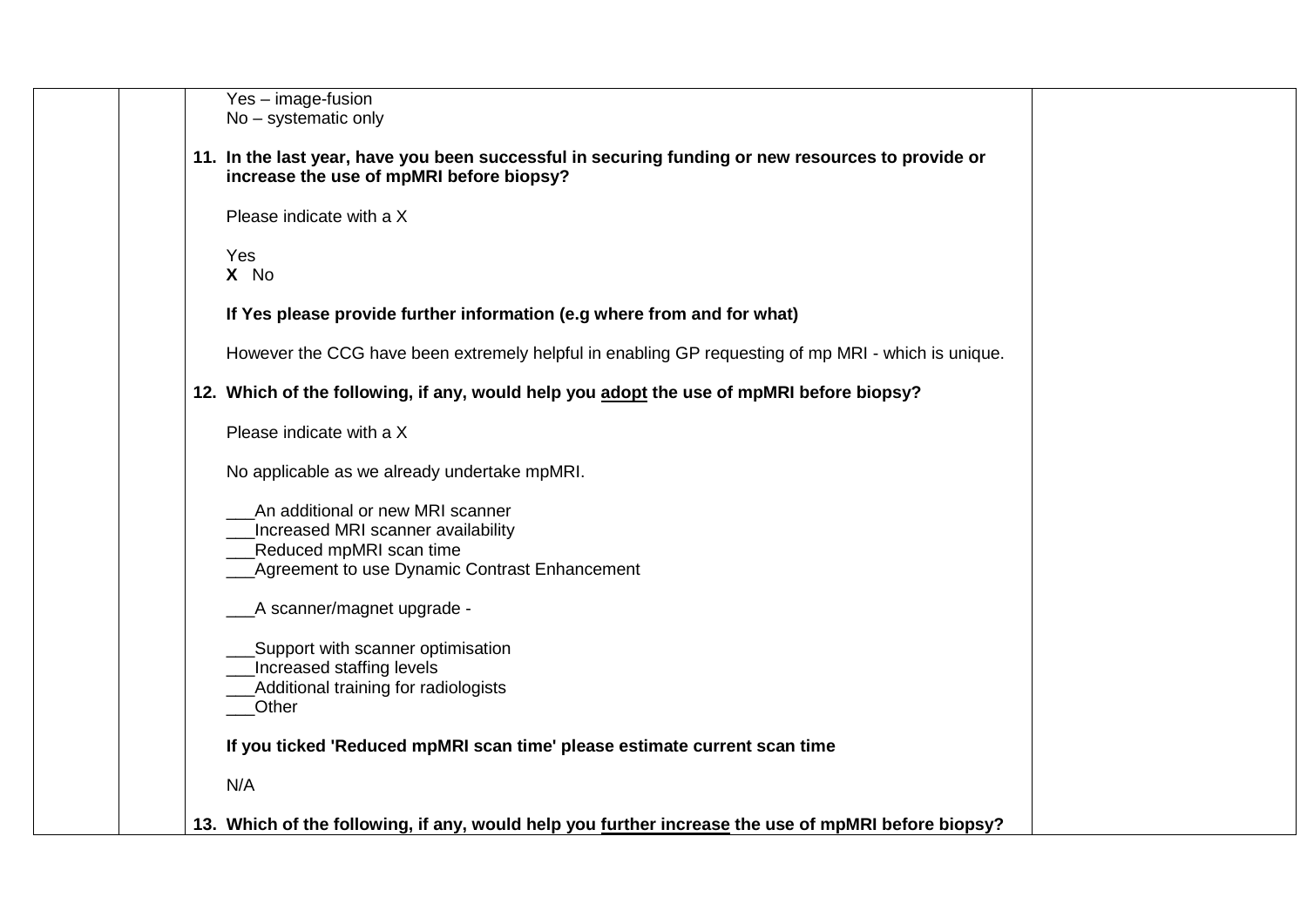|               |      | Please indicate with a X<br>An additional or new MRI scanner<br>Increased MRI scanner availability<br>Reduced mpMRI scan time<br><b>Agreement to use Dynamic Contrast Enhancement</b><br>A scanner/magnet upgrade - this would allow us to move to preventing some men have a biopsy.<br>X.<br>_Support with scanner optimisation<br>Increased staffing levels<br>Additional training for radiologists<br>Other<br>If you ticked 'Reduced mpMRI scan time' please estimate current scan time<br>N/A |                     |
|---------------|------|-----------------------------------------------------------------------------------------------------------------------------------------------------------------------------------------------------------------------------------------------------------------------------------------------------------------------------------------------------------------------------------------------------------------------------------------------------------------------------------------------------|---------------------|
| $22 - 2 - 18$ | 3936 | Do you currently have Managed Service agreement in place, either in Cardiology, Radiology,<br>1.                                                                                                                                                                                                                                                                                                                                                                                                    | Link to spreadsheet |
|               |      | <b>Ultrasound or for Patient Monitoring?</b>                                                                                                                                                                                                                                                                                                                                                                                                                                                        |                     |
|               |      | 2. If any such agreements are in place, who is your existing provider?<br>3. What is the scope of the agreement by department and by services offered?                                                                                                                                                                                                                                                                                                                                              |                     |
|               |      | 4. When was the contract start date? When is the contract end date?                                                                                                                                                                                                                                                                                                                                                                                                                                 |                     |
|               |      | 5. Have there been any measurable financial or operational benefits from the agreement and what                                                                                                                                                                                                                                                                                                                                                                                                     |                     |
|               |      | are they?<br>By Managed Service we understand any contract with a private provider which:                                                                                                                                                                                                                                                                                                                                                                                                           |                     |
|               |      | - Spans multiple years                                                                                                                                                                                                                                                                                                                                                                                                                                                                              |                     |
|               |      | - Includes provision of technology and services                                                                                                                                                                                                                                                                                                                                                                                                                                                     |                     |
|               |      | - Includes Service Level Agreements and KPIs<br>- Has an element of risk transfer for pricing and service delivery                                                                                                                                                                                                                                                                                                                                                                                  |                     |
|               |      | - There is an element of performance risk transfer to the contracting party                                                                                                                                                                                                                                                                                                                                                                                                                         |                     |
|               |      |                                                                                                                                                                                                                                                                                                                                                                                                                                                                                                     |                     |
|               |      | Please see attached spreadsheet in response to your request.                                                                                                                                                                                                                                                                                                                                                                                                                                        |                     |
| $22 - 2 - 18$ | 3937 | What Equality and Diversity training does Milton Keynes University Hospitals NHS Trust provide<br>$\left( \mathbf{1}\right)$<br>to its healthcare professionals staff?                                                                                                                                                                                                                                                                                                                              |                     |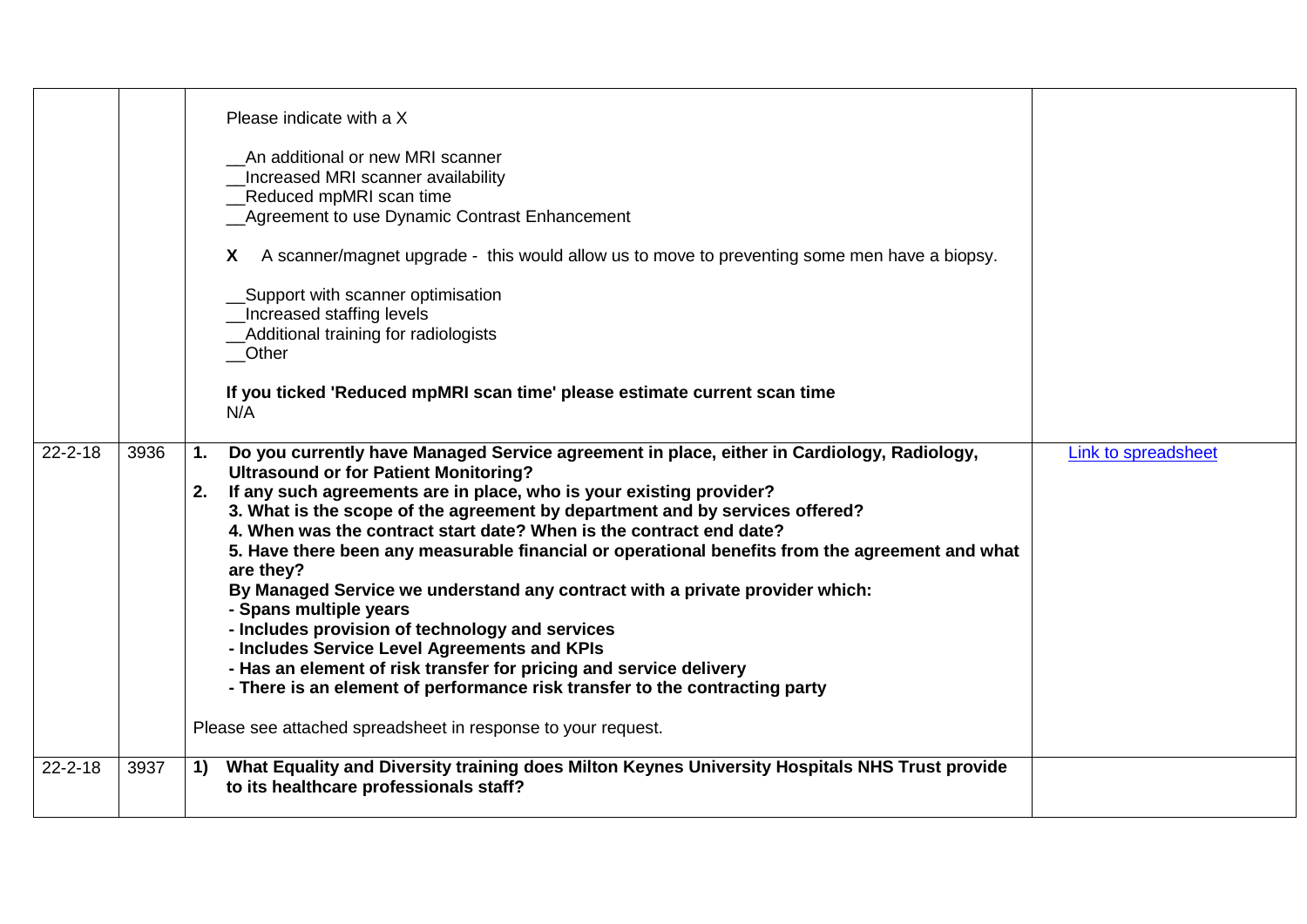|  |    | Training for Equality & Diversity is part of the Trust's statutory/mandatory training programme, which<br>means that employees are required to attend a session upon induction and refresher sessions once<br>every three years. The training covers the nine protected characteristics as outlined within the Equality<br>Act (2010) and all types of discrimination. Employees are made aware of their rights and responsibilities<br>in reference to discrimination. |  |
|--|----|-------------------------------------------------------------------------------------------------------------------------------------------------------------------------------------------------------------------------------------------------------------------------------------------------------------------------------------------------------------------------------------------------------------------------------------------------------------------------|--|
|  |    | 2) What refresher training if any do healthcare staff receive in regards to Equality and Diversity?                                                                                                                                                                                                                                                                                                                                                                     |  |
|  |    | Refresher training is provided every three years as part of the Trust's statutory/mandatory training<br>programme.                                                                                                                                                                                                                                                                                                                                                      |  |
|  |    | a) Does this include an elements relating to LGBT issues and LGBT patients?                                                                                                                                                                                                                                                                                                                                                                                             |  |
|  |    | This currently does not include elements relating to LGBT+ issues and LGBT+ patients however, the<br>Trust has recently implemented an LGBT+ forum, an aim of which will be to review diversity training<br>within the Trust and how this can be used as a tool to inform and educate employees about issues face<br>by LGBT+ colleagues and patients.                                                                                                                  |  |
|  |    | 3) I wish to request information relating to the number of complaints made to Milton Keynes<br>University Hospitals NHS Trust relating to LGBT patients and healthcare professionals.                                                                                                                                                                                                                                                                                   |  |
|  |    | I would like information on the number of complaints relating to:                                                                                                                                                                                                                                                                                                                                                                                                       |  |
|  |    | a) Allegations of discrimination on the grounds of LGBT status.<br>i. Patients made about practitioners<br>ii.Staff made against colleagues both medical and non medical.                                                                                                                                                                                                                                                                                               |  |
|  |    | b) Allegations of wrongful treatment on the grounds of LGBT status. Complaints made by patients<br>or their friends or family. Treatment received from any healthcare practitioner.                                                                                                                                                                                                                                                                                     |  |
|  |    | c)Complaints made by LGBT patients in regards to the provision of care.                                                                                                                                                                                                                                                                                                                                                                                                 |  |
|  |    | d) Complaints made by LGBT healthcare professionals on the grounds that they have been<br>discriminated or suffered bullying by colleagues because of their LGBT status.                                                                                                                                                                                                                                                                                                |  |
|  | 4) | I would also like the outcomes of these complaints in regards to:                                                                                                                                                                                                                                                                                                                                                                                                       |  |
|  |    | a) closed with no further action                                                                                                                                                                                                                                                                                                                                                                                                                                        |  |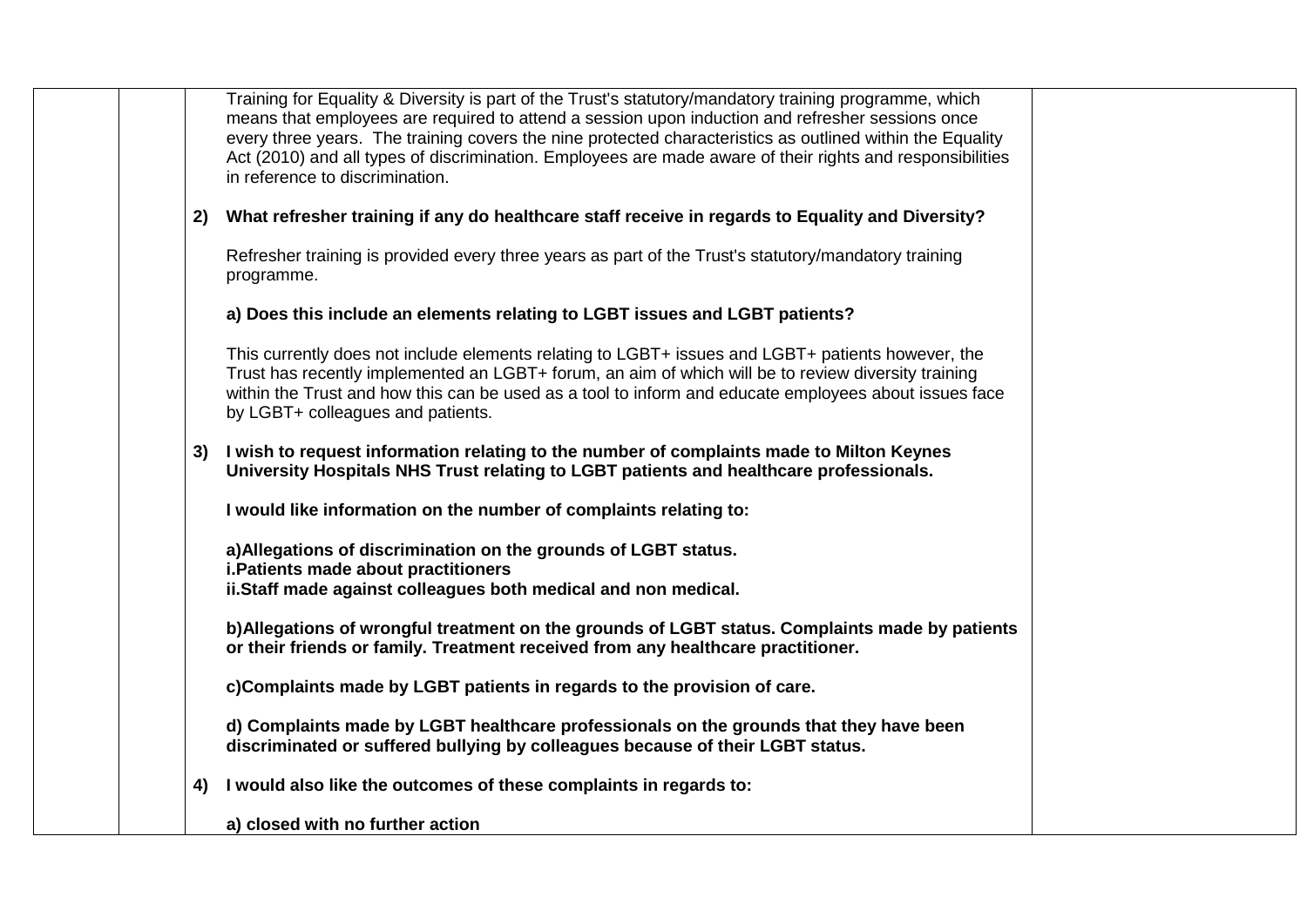|               |      | b) disciplinary action taken against the healthcare professional involved and what action was<br>taken.<br>I would like to know the details of whether the healthcare professional complained about qualified<br>5)<br>either in the UK or abroad?<br>I can confirm that there have been no complaints from either staff or patients received in the last 18 |                            |
|---------------|------|--------------------------------------------------------------------------------------------------------------------------------------------------------------------------------------------------------------------------------------------------------------------------------------------------------------------------------------------------------------|----------------------------|
|               |      | months.                                                                                                                                                                                                                                                                                                                                                      |                            |
| $23 - 2 - 18$ | 3938 | <b>Name of your Trust</b><br>Hospitals within Trust (select multiples as needed)                                                                                                                                                                                                                                                                             | Link to spreadsheet        |
|               |      | Please see above, Milton Keynes is a single site Trust                                                                                                                                                                                                                                                                                                       |                            |
|               |      | The number of anchors used between Jan 2017-Dec 2017<br>The supplier name(s) of knotless anchors (select multiple suppliers as needed)<br>The supplier name(s) of knot tying anchors (select multiple suppliers as needed)<br><b>Procurement Route</b><br>Procurement agreement end date (DD/MM/YY)<br>Estimated annual value, Jan 2017-Dec 2017 (£s)        |                            |
|               |      | Please see attached spreadsheet for the above containing the information the Trust records.                                                                                                                                                                                                                                                                  |                            |
|               |      | Number of Rotator Cuff repairs completed between Jan 2017-Dec 2017<br>23                                                                                                                                                                                                                                                                                     |                            |
|               |      | Number of instability/stability repairs completed between Jan 2017-Dec 2017<br>52                                                                                                                                                                                                                                                                            |                            |
| $26 - 2 - 18$ | 3939 | 1. Please tell me the total number of Operational Staff* recruited during each year.                                                                                                                                                                                                                                                                         | <b>Link to spreadsheet</b> |
|               |      | $2012 - 2013$<br>441<br>$2013 - 2014$<br>503<br>$2014 - 2015$<br>251<br>$2015 - 2016$<br>533<br>$2016 - 2017$<br>464                                                                                                                                                                                                                                         |                            |
|               |      | $2017 - 2018$ (9 months)<br>346                                                                                                                                                                                                                                                                                                                              |                            |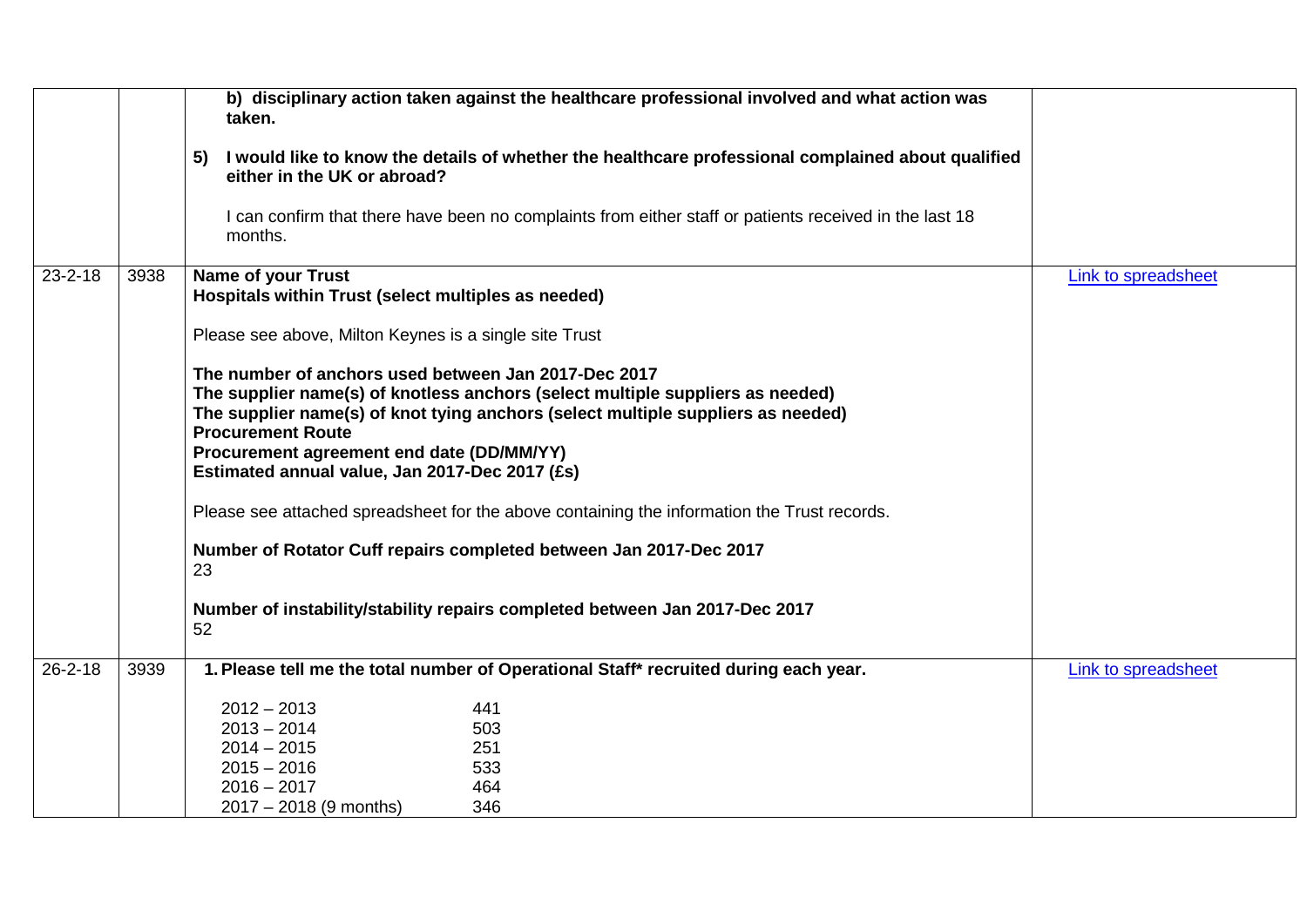|  |                                      | 2. Please tell me the total number of Operational Staff* that left your trust during each year.                                                                                                       |  |
|--|--------------------------------------|-------------------------------------------------------------------------------------------------------------------------------------------------------------------------------------------------------|--|
|  | $2012 - 2013$                        | 400                                                                                                                                                                                                   |  |
|  | $2013 - 2014$                        | 446                                                                                                                                                                                                   |  |
|  | $2014 - 2015$                        | 454                                                                                                                                                                                                   |  |
|  | $2015 - 2016$                        | 431                                                                                                                                                                                                   |  |
|  | $2016 - 2017$                        | 446                                                                                                                                                                                                   |  |
|  | $2017 - 2018$ (9 months)             | 330                                                                                                                                                                                                   |  |
|  |                                      | 3. Please tell me the retention rate for Operational Staff* during each year.                                                                                                                         |  |
|  | $2012 - 2013$                        | 13.75%                                                                                                                                                                                                |  |
|  | $2013 - 2014$                        | 14.93%                                                                                                                                                                                                |  |
|  | $2014 - 2015$                        | 14.65%                                                                                                                                                                                                |  |
|  | $2015 - 2016$                        | 13.81%                                                                                                                                                                                                |  |
|  | $2016 - 2017$                        | 13.66%                                                                                                                                                                                                |  |
|  | 2017 - 31/12/2017 (12 months) 12.13% |                                                                                                                                                                                                       |  |
|  |                                      | N.B. Rentention rate is commonly interpreted as 'Leaver Turnover Rate'; this is the MKUH reported position at                                                                                         |  |
|  | each year, as presented above.       |                                                                                                                                                                                                       |  |
|  |                                      | 4. Please tell me the total number of incidents of sickness for Operational Staff* during each year.                                                                                                  |  |
|  | $2012 - 2013$                        | 4730                                                                                                                                                                                                  |  |
|  | $2013 - 2014$                        | 5151                                                                                                                                                                                                  |  |
|  | $2014 - 2015$                        | 5114                                                                                                                                                                                                  |  |
|  | $2015 - 2016$                        | 5721                                                                                                                                                                                                  |  |
|  | $2016 - 2017$                        | 5873                                                                                                                                                                                                  |  |
|  | $2017 - 2018$ (9 months)             | 4304                                                                                                                                                                                                  |  |
|  | available)                           | 5. Please confirm the total number of lost hours due to sickness for Operational Staff* during each<br>year. (If Lost hours is recorded as sickness + Staff shortages then please report this info if |  |
|  | $2012 - 2013$                        | 27749                                                                                                                                                                                                 |  |
|  | $2013 - 2014$                        | 26602                                                                                                                                                                                                 |  |
|  | $2014 - 2015$                        | 27555                                                                                                                                                                                                 |  |
|  | $2015 - 2016$                        | 29519                                                                                                                                                                                                 |  |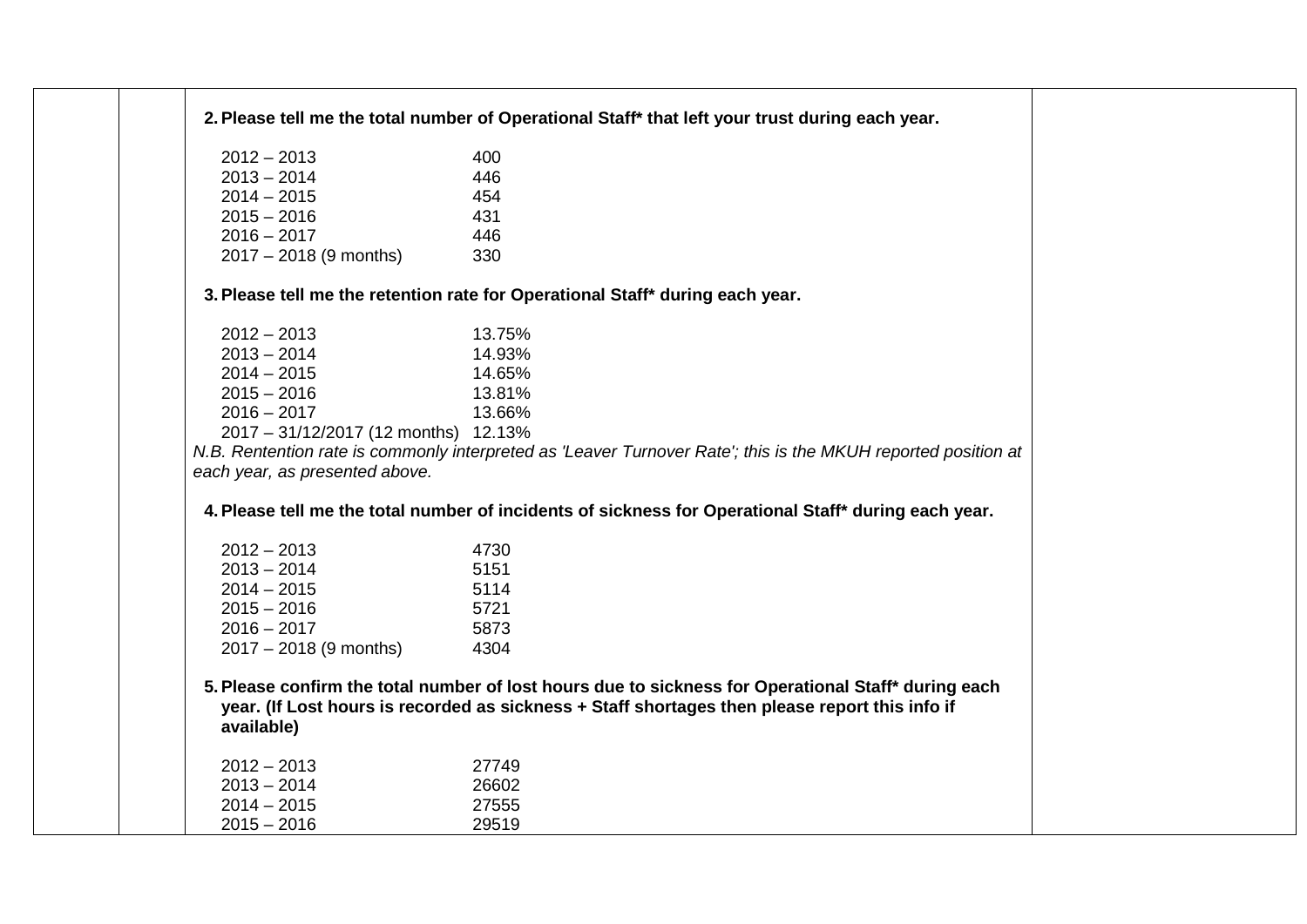|               |      | $2016 - 2017$<br>29009                                                                               |
|---------------|------|------------------------------------------------------------------------------------------------------|
|               |      | 2017 - 2018 (9 months)<br>21167                                                                      |
|               |      |                                                                                                      |
|               |      | N.B, This is reported above as 'FTE Lost'                                                            |
|               |      |                                                                                                      |
|               |      | 6. Please tell me the total number of Riddor reports for Operational Staff* during each year (Please |
|               |      | can the info be broken down in categories e.g. Slip trip fall / Assault / Muscular & Skeletal)       |
|               |      |                                                                                                      |
|               |      | Please see attached spreadsheet.                                                                     |
|               |      | NB: RIDDOR incidents have only been recorded since January 2013                                      |
|               |      |                                                                                                      |
| $27 - 2 - 18$ | 3940 | <b>Physical capacity</b>                                                                             |
|               |      |                                                                                                      |
|               |      | How many ophthalmology testing/consulting rooms does your Trust have in total? (Please<br>1.         |
|               |      | include outpatient rooms/testing cubicles/mobile testing facility rooms etc)                         |
|               |      |                                                                                                      |
|               |      | 7 consulting rooms                                                                                   |
|               |      | 1 laser room                                                                                         |
|               |      | 2 OCT rooms                                                                                          |
|               |      | 2 vision lanes                                                                                       |
|               |      | 2 treatment rooms                                                                                    |
|               |      | 1 injection room                                                                                     |
|               |      | 1 biometry room                                                                                      |
|               |      |                                                                                                      |
|               |      | How many theatre sessions does ophthalmology use per week? Please state in number of<br>2.           |
|               |      | sessions - e.g. 1 full day is two sessions.                                                          |
|               |      |                                                                                                      |
|               |      | 8 sessions                                                                                           |
|               |      |                                                                                                      |
|               |      | Do you use mobile facilities either on site or in the community (e.g. motorised or tow-able<br>3.    |
|               |      | facilities - e.g. see images)                                                                        |
|               |      | <b>No</b>                                                                                            |
|               |      |                                                                                                      |
|               |      | If you answered yes to question 3, how many rooms do these provide?<br>4.                            |
|               |      | N/A                                                                                                  |
|               |      |                                                                                                      |
|               |      | If you answered no to question 3, do you have any plans to add mobile facilities?<br>5.              |
|               |      | No                                                                                                   |
|               |      |                                                                                                      |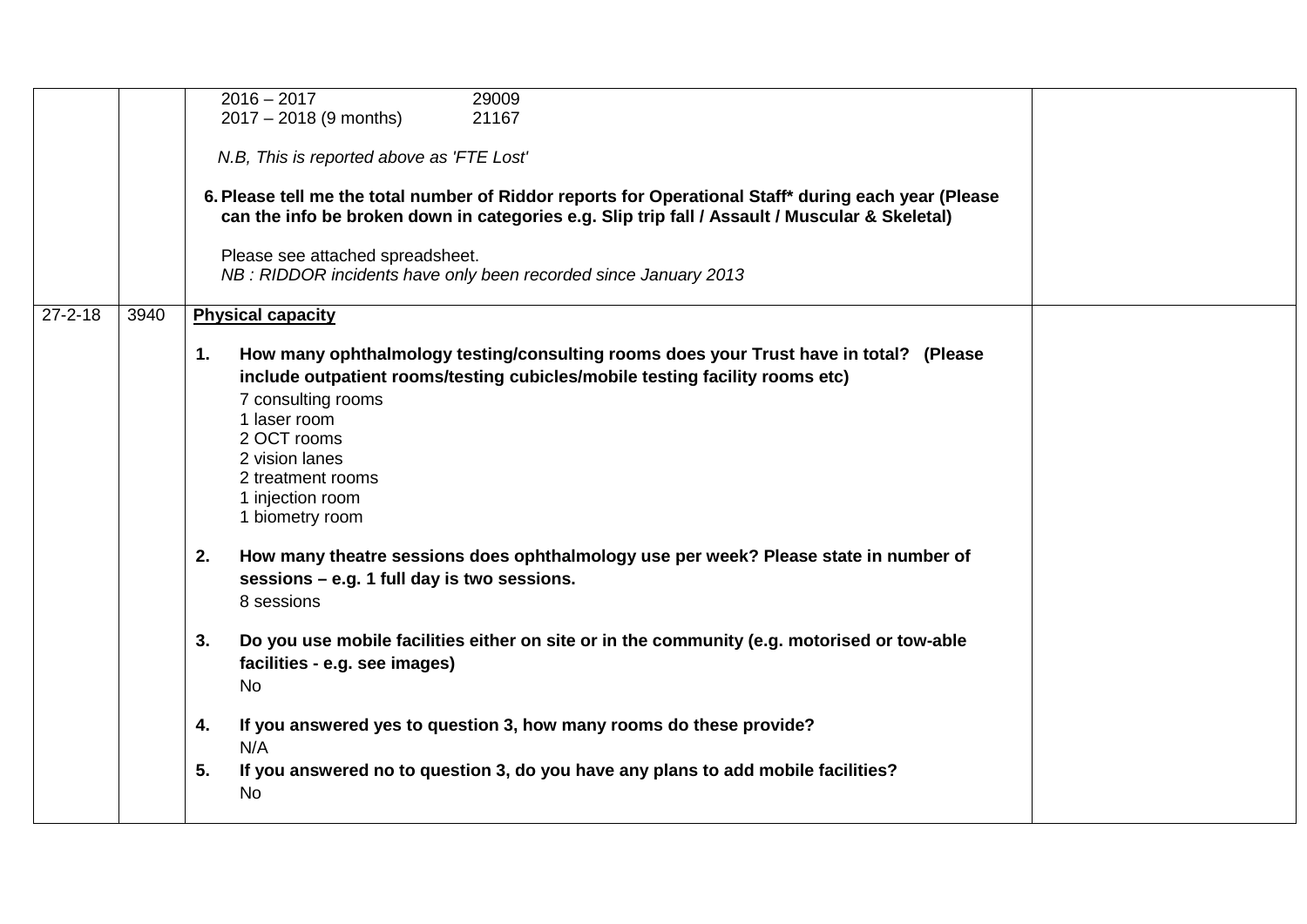| 6.  | Do you offer NHS care at weekends - i.e. six or seven day working<br><b>No</b>                                                                                                                                                                                              |  |
|-----|-----------------------------------------------------------------------------------------------------------------------------------------------------------------------------------------------------------------------------------------------------------------------------|--|
|     | <b>Workforce Capacity</b>                                                                                                                                                                                                                                                   |  |
| 7.  | How many ophthalmologists do you currently employ (all grades)? Please state this in "Full<br>Time Equivalent" (FTE) numbers<br>4 Consultants<br>1 Locum Consultant Fixed Term<br>1 Associate Specialist<br>2 Full Time Speciality Doctors<br>1 Part Time Speciality Doctor |  |
| 8.  | How many ophthalmology posts (all grades) are currently vacant? Please state this in "Full Time<br>Equivalent" (FTE) numbers<br>1 Full Time Speciality Doctor                                                                                                               |  |
| 9.  | Are you experiencing recruitment difficulties in ophthalmology?<br>Yes                                                                                                                                                                                                      |  |
| 10. | If you answered yes to question 9, please tick all the grades and staff groups where you are<br>experiencing recruitment difficulties                                                                                                                                       |  |
|     | Ophthalmology SAS grades (including specialist doctors and associate specialists $\square$<br><b>Department Management</b>                                                                                                                                                  |  |
| 11. | Do you have a departmental manager(s) for ophthalmology, and if so how many?                                                                                                                                                                                                |  |
| 12. | How many years has he/she been in post? Please tick one box (if more than one manager<br>answer based on the lead/head manager)<br>>2 years                                                                                                                                 |  |
| 13. | Does he/she also manage other non-ophthalmic facilities?                                                                                                                                                                                                                    |  |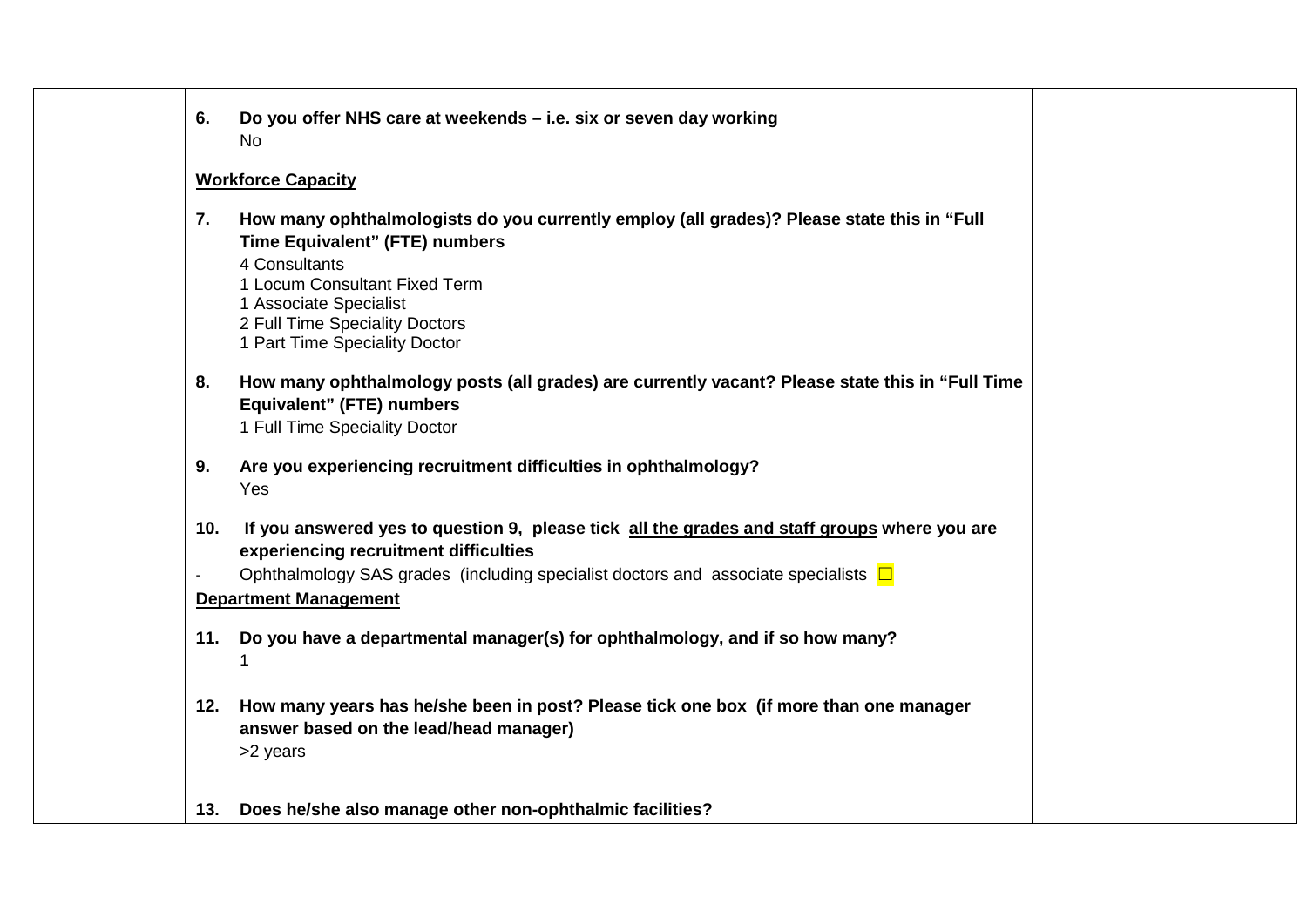|               |      |     | No                                                                                                              |  |
|---------------|------|-----|-----------------------------------------------------------------------------------------------------------------|--|
|               |      |     | 14. What is his/her Agenda for Change Pay band?<br><b>Band</b><br>6                                             |  |
|               |      |     | <b>External Capacity</b>                                                                                        |  |
|               |      |     | 15. Do you subcontract ophthalmology capacity from the independent sector?<br><b>No</b>                         |  |
|               |      |     | 16. If you answered yes to question 15, please tick the statement(s) that apply<br>N/A                          |  |
|               |      |     | <b>Paying Patients</b>                                                                                          |  |
|               |      |     | 17. Does your Trust provide or provide facilities for private ophthalmology services?<br><b>No</b>              |  |
|               |      | 18. | Do your employed ophthalmologists practise in these?<br>N/A                                                     |  |
|               |      | 19. | Do your employed ophthalmologists operate their own private practices from your premises?<br>No                 |  |
|               |      | 20. | Do independent ophthalmology providers provide services from your premises?<br><b>No</b>                        |  |
| $27 - 2 - 18$ | 3941 | 1.  | What is the average length of time per patient to change a Foley catheter?                                      |  |
|               |      |     | 2. Of those patients who have a Foley catheter, what proportion do you estimate will develop a<br><b>CAUTI?</b> |  |
|               |      |     | 3. How many patients today have a CAUTI in your Trust?                                                          |  |
|               |      | 4.  | On average (in days), when does the patient develop a CAUTI?                                                    |  |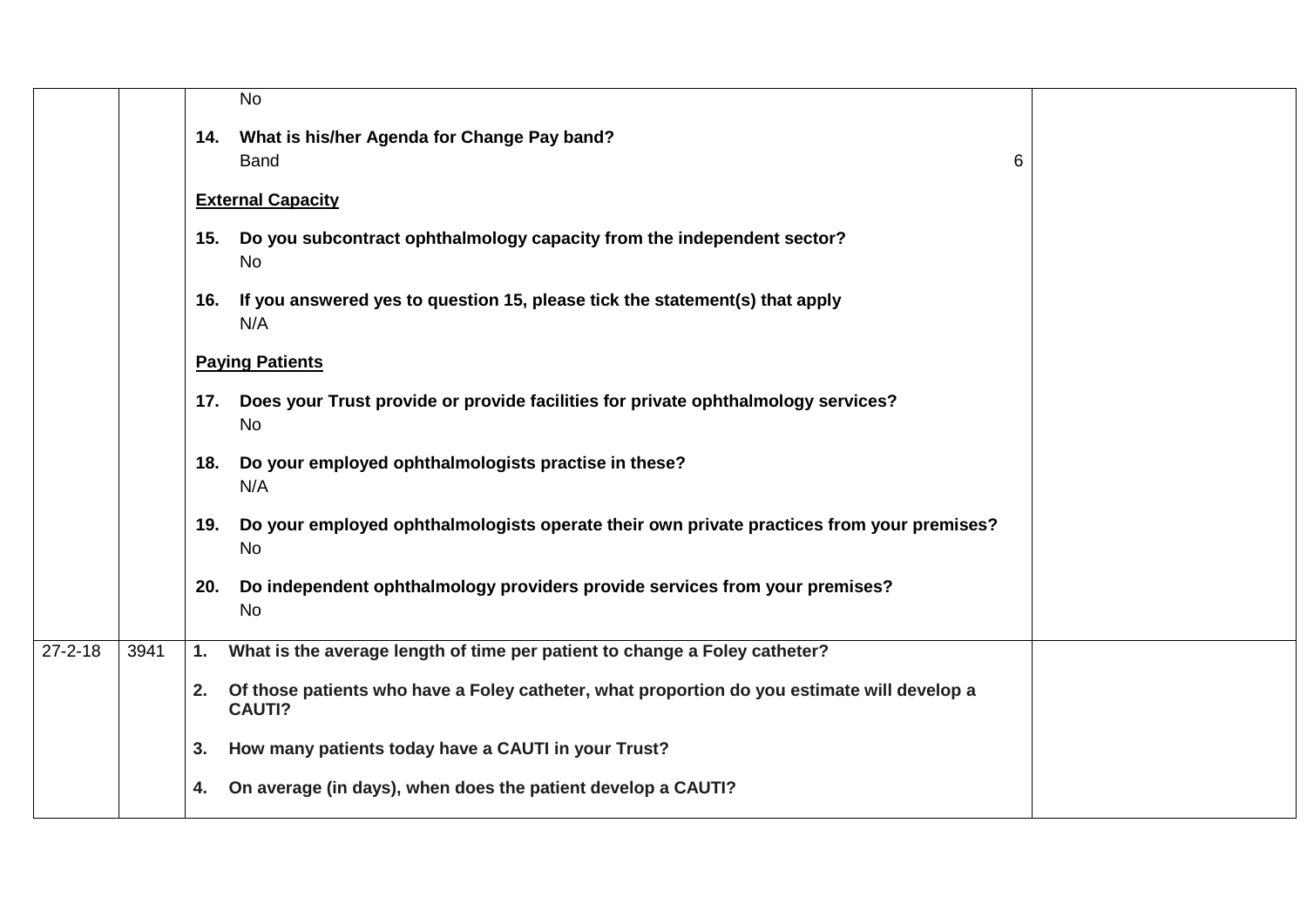|               |      | 5. | How many times a day (24 hours) do you assist patients with a CAUTI?                                                                                                                                                                      |                                               |
|---------------|------|----|-------------------------------------------------------------------------------------------------------------------------------------------------------------------------------------------------------------------------------------------|-----------------------------------------------|
|               |      |    | Unfortunately, the Trust does not record the information requested. The only way to obtain this would be to                                                                                                                               |                                               |
|               |      |    | undertake a full/detailed audit.  This would require patient permission and exceed the appropriate time limit.                                                                                                                            |                                               |
| $27 - 2 - 18$ | 3942 | 1. | Does the Trust allow women to have caesarean sections by maternal request (i.e. when a woman<br>asks for a caesarean section when there is no other indication)?                                                                          | <b>Link to Patient Information</b><br>Leaflet |
|               |      |    | Yes                                                                                                                                                                                                                                       |                                               |
|               |      |    | Only if you answer "No" to Q1:                                                                                                                                                                                                            |                                               |
|               |      | 2. | If possible, please state when this restriction was introduced (or state if it has always been Trust<br>policy).                                                                                                                          |                                               |
|               |      |    | N/A                                                                                                                                                                                                                                       |                                               |
|               |      | 2. | A) Please provide the relevant policy and/or guideline which sets out the Trust's position on<br>caesarean sections by maternal request. Please attach the document(s) or provide a direct link(s),<br>stating page number if applicable. |                                               |
|               |      |    | The Trust does not have a policy or guidelines.                                                                                                                                                                                           |                                               |
|               |      |    | B) If applicable, please provide the patient information leaflet provided to women who ask for a<br>maternal request caesarean section. Please attach the document or provide a direct link.                                              |                                               |
|               |      |    | The Trust does not have a specific patient information leaflet. There is a short paragraph on maternal<br>request in the caesarean section PIL. Please find attached.                                                                     |                                               |
| $26 - 2 - 18$ | 3943 | 1. | Last five years approved and spent budgets for transport services for patients                                                                                                                                                            |                                               |
|               |      | 2. | List of patient transport service providers - internal and external suppliers (including taxi<br>providers) for last three years with paid amount to each of them in last three fiscal years.                                             |                                               |
|               |      | 3. | The Trust's total annual spend for NEPTS for 2016-2017                                                                                                                                                                                    |                                               |
|               |      |    | 4. Total number of patient journeys for 2016-2017                                                                                                                                                                                         |                                               |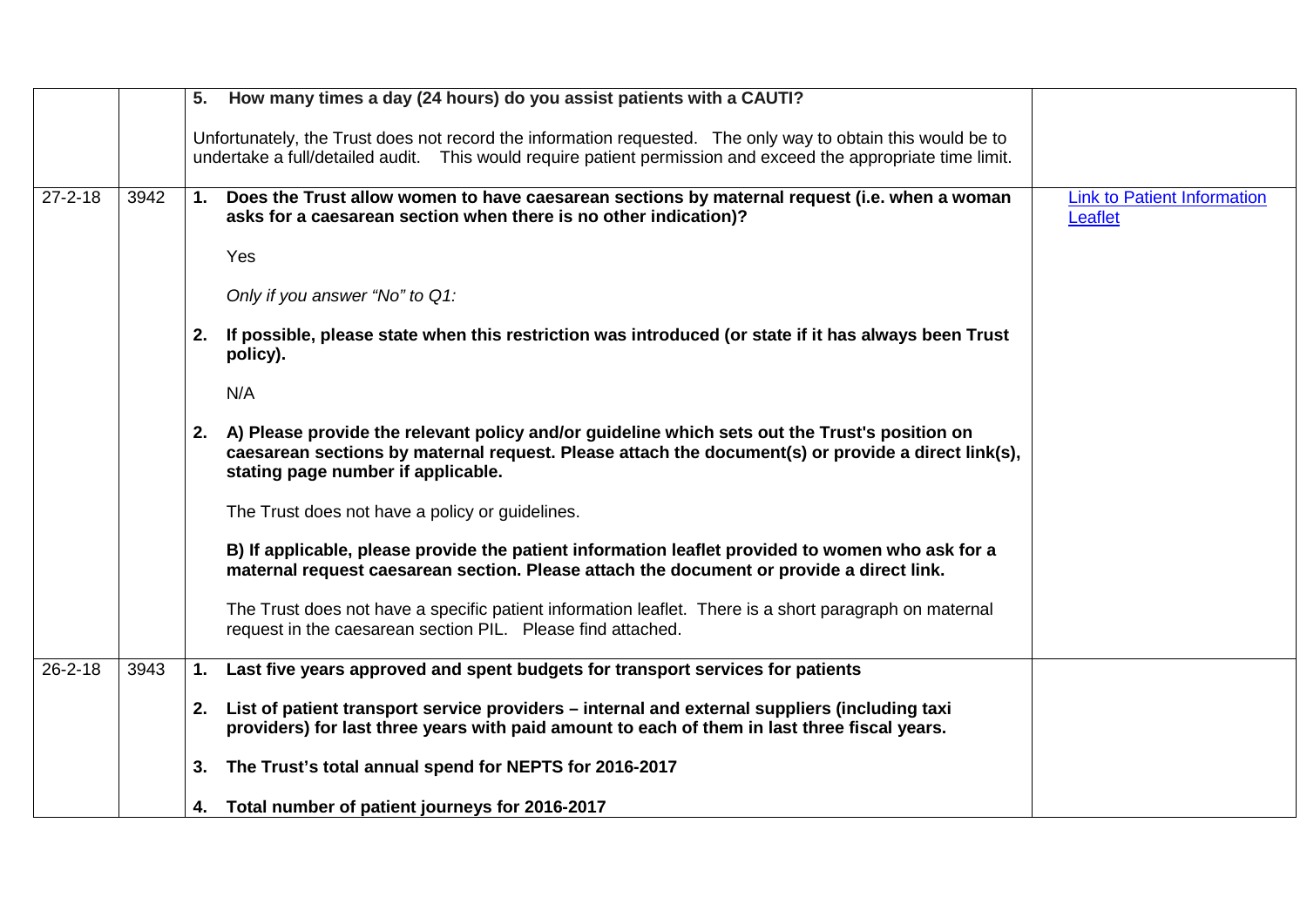|  | 5. Annual transport cost for 2016-2017 split by service category:<br>• NEPTS (non Renal) transport cost<br>• Renal transport cost<br>• HDU Cost<br>• Secure transport cost                                                                                                                                            |
|--|-----------------------------------------------------------------------------------------------------------------------------------------------------------------------------------------------------------------------------------------------------------------------------------------------------------------------|
|  | • Are the costs associated with a Call-centre / Helpdesk included in the annual costs?<br>If No, please could you provide the annual cost for this provision                                                                                                                                                          |
|  | 6. Annual transport activity for 2016-2017 split by service category:<br>• NEPTS (non Renal) transport activity<br>• Renal transport activity<br>• HDU activity<br>• Secure transport activity<br>• Number of calls taken for the call-centre                                                                         |
|  | 7. Please could you explain the formula or calculation method used to determine the prices for<br>transport journeys, is it a price per mile, fixed price with a % variance or any other method,<br>according to which this Trust pay bills for patient transport to external PTS suppliers and/or taxi<br>companies. |
|  | 8. Please could you provide the full contact details for the Transport Manager / Senior Manager who<br>is responsible for the Patient Transport service provision.                                                                                                                                                    |
|  | I can confirm that the Trust does not have a contract for Non-emergency Patient Transport Services, this fall<br>under the remit of the Clinical Commissioning Group and you will need to contact them for the detail<br>requested, their email address is: - freedomofinformation.cnwl@nhs.net                       |
|  | With regard to question 2 of your request:                                                                                                                                                                                                                                                                            |
|  | 2. List of patient transport service providers - internal and external suppliers (including taxi<br>providers) for last three years with paid amount to each of them in last three fiscal years.                                                                                                                      |
|  | The Trust uses a small amount of taxis for patients - Please see table below :                                                                                                                                                                                                                                        |
|  |                                                                                                                                                                                                                                                                                                                       |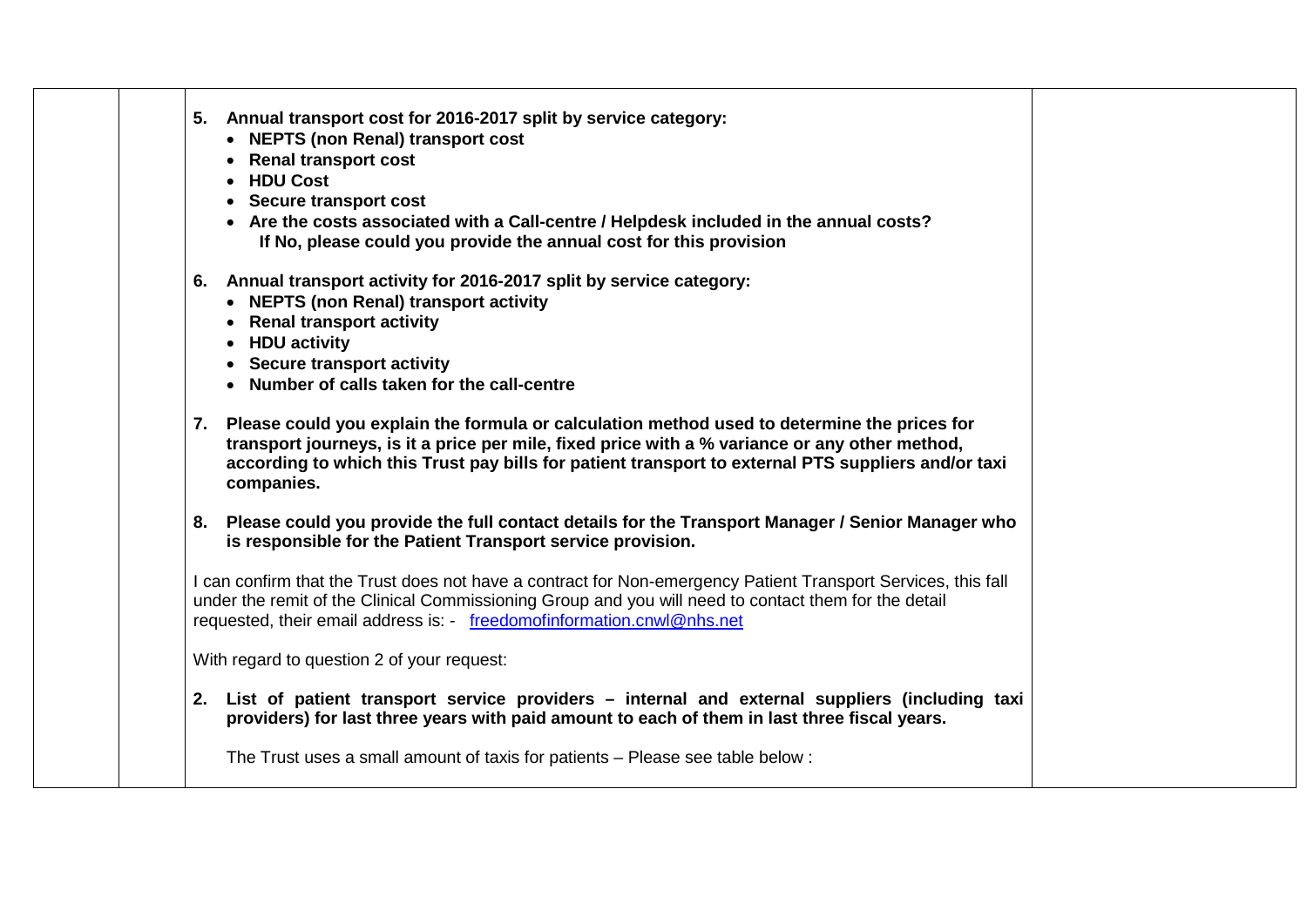|               |      |    | <b>FOI 3943 - NEPTS</b>                                                                                                              |      |                                                                                                  |                         |
|---------------|------|----|--------------------------------------------------------------------------------------------------------------------------------------|------|--------------------------------------------------------------------------------------------------|-------------------------|
|               |      |    | SPEND ON PATIENT TRANSPORT IN THE LAST 3 FINANCIAL YEARS                                                                             |      |                                                                                                  |                         |
|               |      |    |                                                                                                                                      |      |                                                                                                  |                         |
|               |      |    | 2014-15                                                                                                                              | £K   |                                                                                                  |                         |
|               |      |    | OXFORDSHIRE TAXI CO LTD THE                                                                                                          | 1.6  |                                                                                                  |                         |
|               |      |    | SKYLINE TAXIS (UK) LLP                                                                                                               | 17.1 |                                                                                                  |                         |
|               |      |    |                                                                                                                                      | 18.7 |                                                                                                  |                         |
|               |      |    |                                                                                                                                      |      |                                                                                                  |                         |
|               |      |    | 2015-16                                                                                                                              |      |                                                                                                  |                         |
|               |      |    | OXFORDSHIRE TAXI CO LTD THE                                                                                                          | 2.0  |                                                                                                  |                         |
|               |      |    | SKYLINE TAXIS (UK) LLP                                                                                                               | 9.6  |                                                                                                  |                         |
|               |      |    |                                                                                                                                      | 11.6 |                                                                                                  |                         |
|               |      |    |                                                                                                                                      |      |                                                                                                  |                         |
|               |      |    | 2016-17                                                                                                                              |      |                                                                                                  |                         |
|               |      |    | ACUTE AMBULANCE & MEDICAL SERVICES                                                                                                   | 3.4  |                                                                                                  |                         |
|               |      |    | MARK STEERS                                                                                                                          | 0.5  |                                                                                                  |                         |
|               |      |    | OXFORDSHIRE TAXI CO LTD THE                                                                                                          | 2.9  |                                                                                                  |                         |
|               |      |    | SKYLINE TAXIS (UK) LLP                                                                                                               | 14.5 |                                                                                                  |                         |
|               |      |    | SPEEDLINE TAXI LTD                                                                                                                   | 0.8  |                                                                                                  |                         |
|               |      |    |                                                                                                                                      | 22.1 |                                                                                                  |                         |
|               |      |    |                                                                                                                                      |      |                                                                                                  |                         |
|               |      |    |                                                                                                                                      |      |                                                                                                  |                         |
|               |      |    |                                                                                                                                      |      |                                                                                                  |                         |
| $28 - 2 - 18$ | 3944 | 1. |                                                                                                                                      |      | Has the trust been asked by NHS Improvement (NHSI) to take part in workshops about the NHS       | Links to:               |
|               |      |    | whistleblower employment support scheme?                                                                                             |      |                                                                                                  | Invitation              |
|               |      |    |                                                                                                                                      |      |                                                                                                  | Agenda                  |
|               |      |    | - Yes                                                                                                                                |      |                                                                                                  | <b>Newsletters July</b> |
|               |      |    |                                                                                                                                      |      |                                                                                                  | <b>Newsletter Sept</b>  |
|               |      |    |                                                                                                                                      |      | If so, please disclose correspondence between the trust and NHSI about this, and any information | <b>Newsletter Nov</b>   |
|               |      |    | about the scheme, provided to the trust by NHSI.                                                                                     |      |                                                                                                  | Presentation            |
|               |      |    | - Attached is the invitation and the agenda                                                                                          |      |                                                                                                  |                         |
|               |      |    |                                                                                                                                      |      |                                                                                                  |                         |
|               |      | 2. | Has the trust been asked by NHSI to provide any managers to act as panellists for on the<br>whistleblower employment support scheme? |      |                                                                                                  |                         |
|               |      |    |                                                                                                                                      |      |                                                                                                  |                         |
|               |      |    | - Yes, Invitation to join the panel membership and associated training has been via newsletters and                                  |      |                                                                                                  |                         |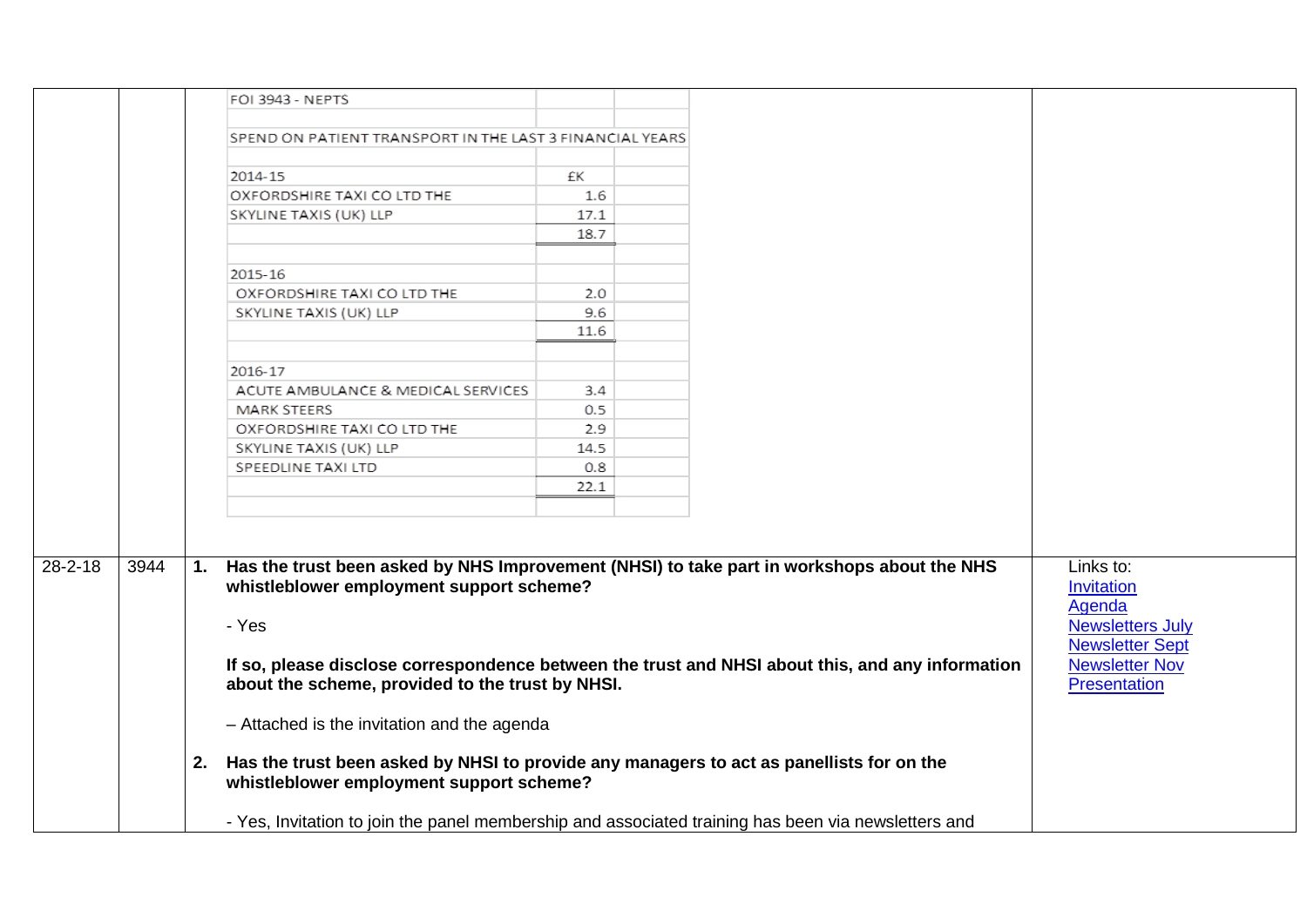|  | verbal invitation during various presentations and communication.                                                                                                                                                                                                                   |  |
|--|-------------------------------------------------------------------------------------------------------------------------------------------------------------------------------------------------------------------------------------------------------------------------------------|--|
|  | If so, please disclose the relevant correspondence between the trust and NHSI.                                                                                                                                                                                                      |  |
|  | - Attached are the relevant newsletters.                                                                                                                                                                                                                                            |  |
|  | 3. Has the trust been asked by NHSI to provide any of the following types of support to<br>whistleblowers on the pilot employment support scheme:                                                                                                                                   |  |
|  | - access to libraries<br>- training opportunities<br>- shadowing<br>- guaranteed interviews for participants on the scheme<br>- placements?                                                                                                                                         |  |
|  | The support was requested through the workshops. Attached a list of the types of support trusts have<br>made an initial commitment to providing/considering, although there are many trusts that have also<br>communicated with me directly outside of the events to offer support. |  |
|  | If so please disclose a copy of the correspondence from NHSI.                                                                                                                                                                                                                       |  |
|  | 4. Has the trust agreed to provide any of the following types of support to whistleblowers on NHSI's<br>pilot employment support scheme:                                                                                                                                            |  |
|  | - access to libraries<br>- training opportunities<br>- shadowing<br>- guaranteed interviews for participants on the scheme<br>- placements?                                                                                                                                         |  |
|  | Yes, attached is the relevant presentation.                                                                                                                                                                                                                                         |  |
|  | 5. Has the trust provided any of the above types of support to whistleblowers on NHSI's the pilot<br>employment support scheme?                                                                                                                                                     |  |
|  | - Not to date. The trust understands that NHSI will make contact when there is an applicant in the Trust's<br>locality.                                                                                                                                                             |  |
|  |                                                                                                                                                                                                                                                                                     |  |